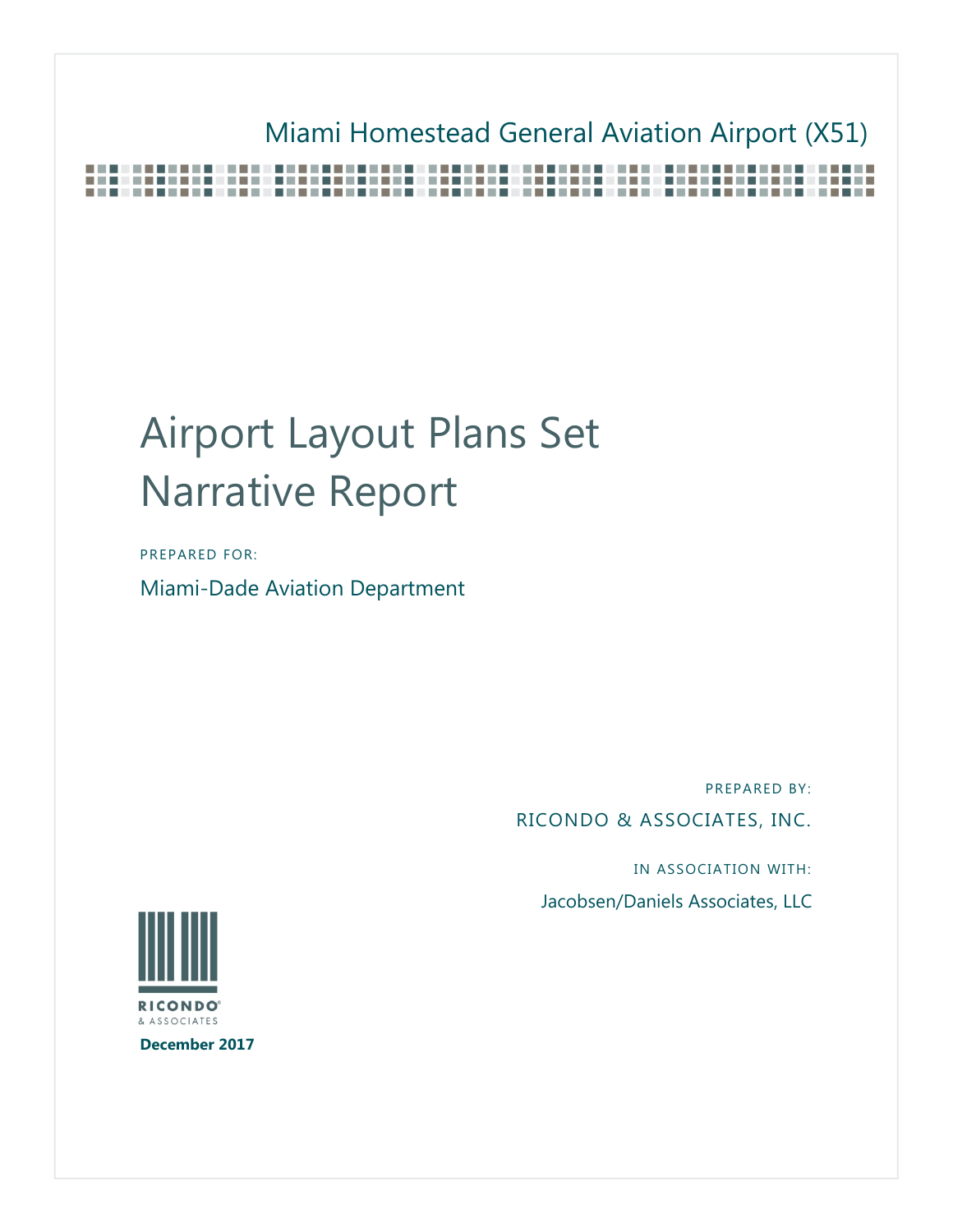### **Table of Contents**

| А. |             |       |  |  |  |  |
|----|-------------|-------|--|--|--|--|
| В. |             |       |  |  |  |  |
|    | B.1         |       |  |  |  |  |
|    | B.2         |       |  |  |  |  |
|    | <b>B.3</b>  |       |  |  |  |  |
|    | <b>B.4</b>  |       |  |  |  |  |
|    | B.5         |       |  |  |  |  |
|    | <b>B.6</b>  |       |  |  |  |  |
|    | <b>B.7</b>  |       |  |  |  |  |
|    | <b>B.8</b>  |       |  |  |  |  |
|    | <b>B.9</b>  |       |  |  |  |  |
|    |             | B.9.1 |  |  |  |  |
|    |             | B.9.2 |  |  |  |  |
|    |             | B.9.3 |  |  |  |  |
|    | <b>B.10</b> |       |  |  |  |  |
| C. |             |       |  |  |  |  |
|    | C.1         |       |  |  |  |  |
|    |             | C.1.1 |  |  |  |  |
|    |             | C.1.2 |  |  |  |  |
|    | C.2         |       |  |  |  |  |
|    | C.3         |       |  |  |  |  |
|    | C.4         |       |  |  |  |  |
| D. |             |       |  |  |  |  |
| Е. |             |       |  |  |  |  |
| F. |             |       |  |  |  |  |
| G. |             |       |  |  |  |  |
|    | G.1         |       |  |  |  |  |
|    | G.2         |       |  |  |  |  |
| Η. |             |       |  |  |  |  |
| L  |             |       |  |  |  |  |
| J. |             |       |  |  |  |  |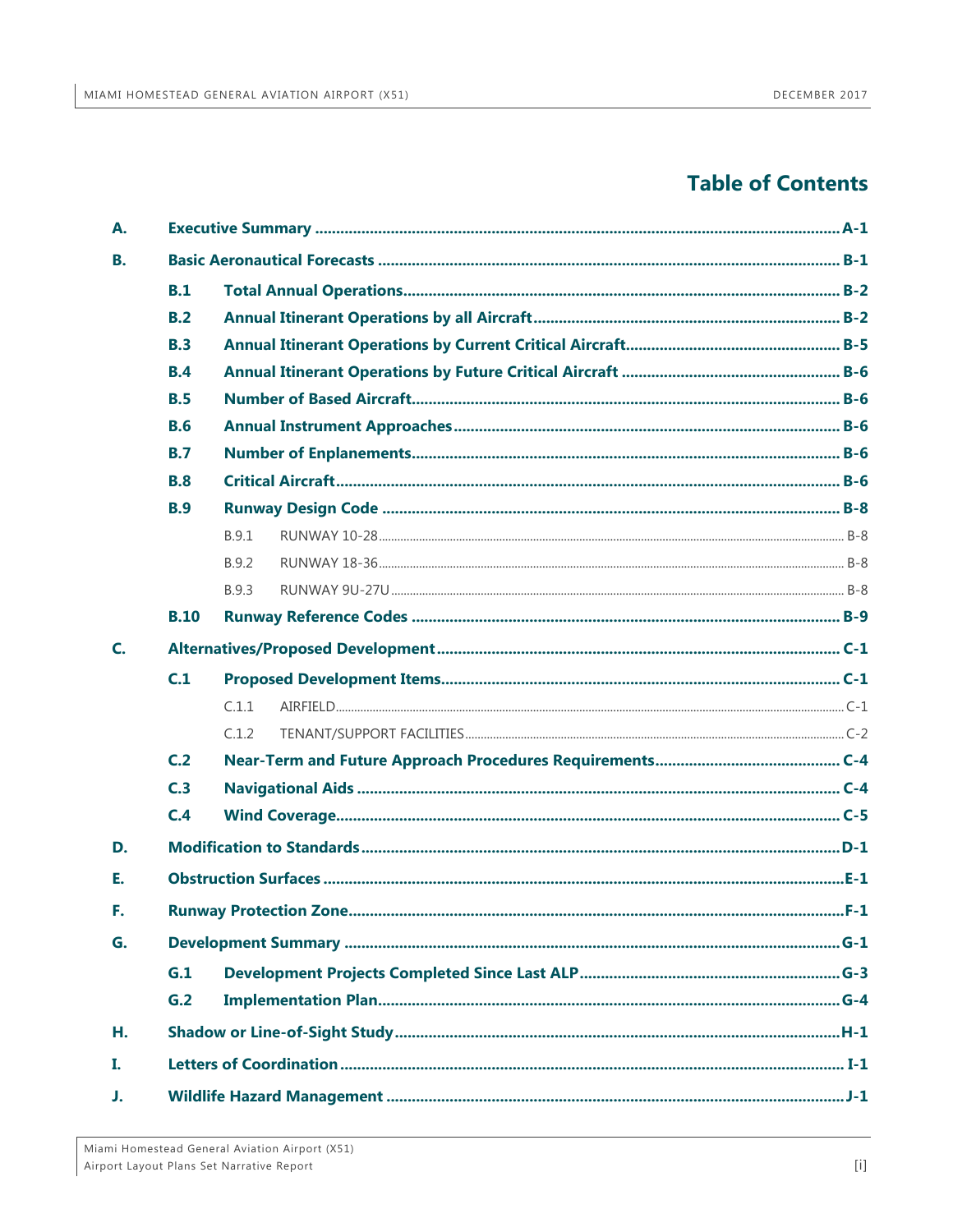| К. |     |  |  |  |
|----|-----|--|--|--|
| L. |     |  |  |  |
| М. |     |  |  |  |
| N. |     |  |  |  |
|    | N.1 |  |  |  |
|    | N.2 |  |  |  |
|    | N.3 |  |  |  |
|    | N.4 |  |  |  |
|    | N.5 |  |  |  |
|    | N.6 |  |  |  |
|    | N.7 |  |  |  |
|    | N.8 |  |  |  |
|    | N.9 |  |  |  |

### **List of Appendices**

- Appendix A [ALP Narrative Report Checklist from ALP Checklist-ARP SOP 2.0](#page-54-0)
- Appendix B [2017 Airport Layout Plan Set](#page-55-0)
- Appendix C [FAA Approval Letter for MDAD SMP Study GA Forecast Report](#page-56-0)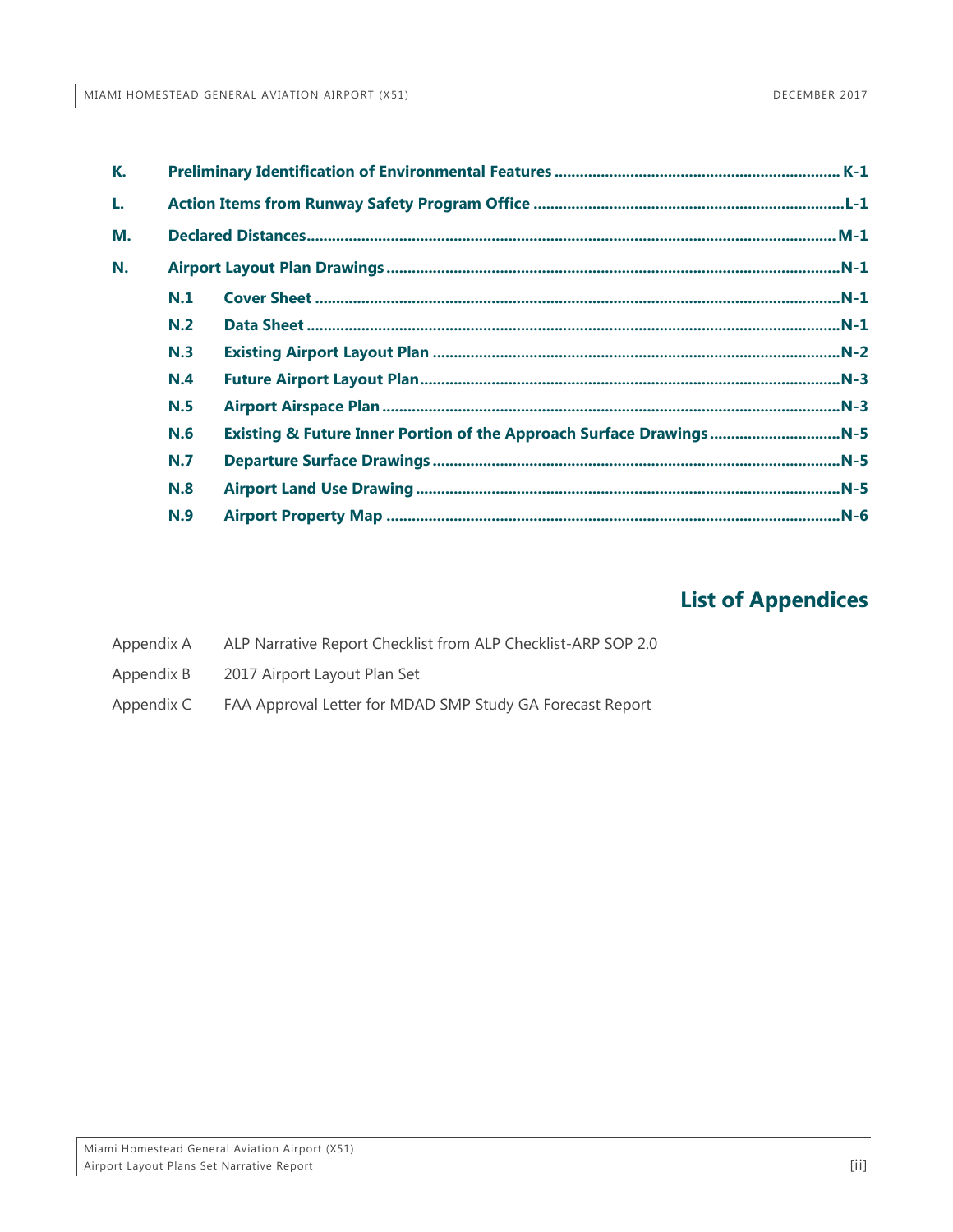### **List of Tables**

| Table A-3: Miami Homestead General Aviation Airport - Summary of Development Costs (in rounded          |  |
|---------------------------------------------------------------------------------------------------------|--|
|                                                                                                         |  |
| Table B-2: Miami Homestead General Aviation Airport – Approach and Departure Reference Codes  B-10      |  |
|                                                                                                         |  |
|                                                                                                         |  |
|                                                                                                         |  |
|                                                                                                         |  |
| Table G-2: Miami Homestead General Aviation Airport - Capital Development Needs by Phase G-4            |  |
|                                                                                                         |  |
|                                                                                                         |  |
| Table N-1: Miami Homestead General Aviation Airport - CFR Part 77 Approach Surface Characteristics  N-4 |  |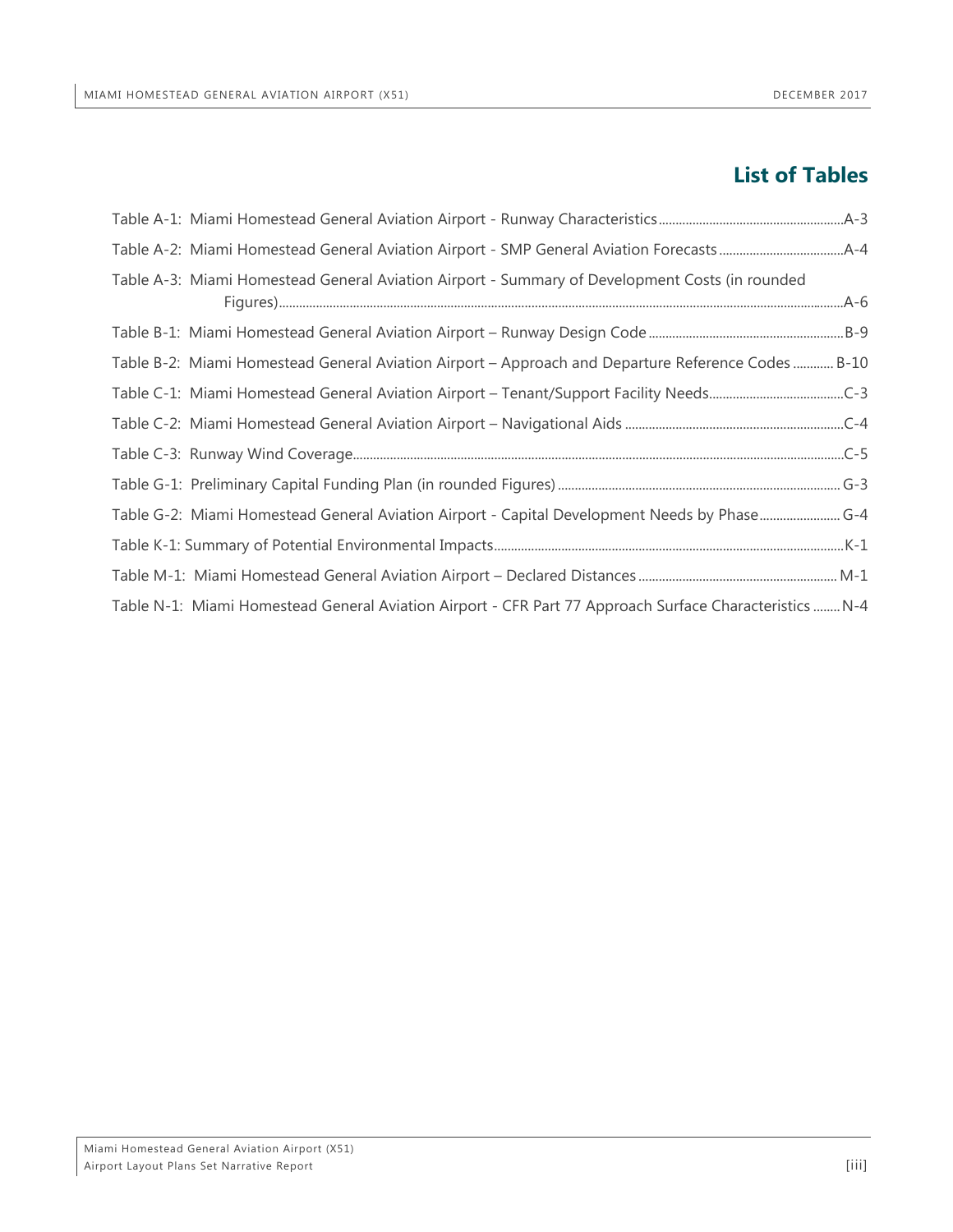### **List of Exhibits**

| Exhibit B-1: Miami Homestead General Aviation Airport - Forecast of General Aviation Aircraft           |  |
|---------------------------------------------------------------------------------------------------------|--|
| Exhibit B-2: Miami Homestead General Aviation Airport - Annual Itinerant Operations by all AircraftB-4  |  |
| Exhibit B-3: Miami Homestead General Aviation Airport - Annual Itinerant Operations by Current Critical |  |
|                                                                                                         |  |
| Exhibit C-1: Miami Homestead General Aviation Airport - Airfield Demand-Capacity ComparisonC-2          |  |
|                                                                                                         |  |
| Exhibit G-2: Miami Homestead General Aviation Airport - Implementation Sequencing for Preferred X51     |  |
|                                                                                                         |  |
|                                                                                                         |  |
|                                                                                                         |  |
|                                                                                                         |  |
|                                                                                                         |  |
|                                                                                                         |  |
|                                                                                                         |  |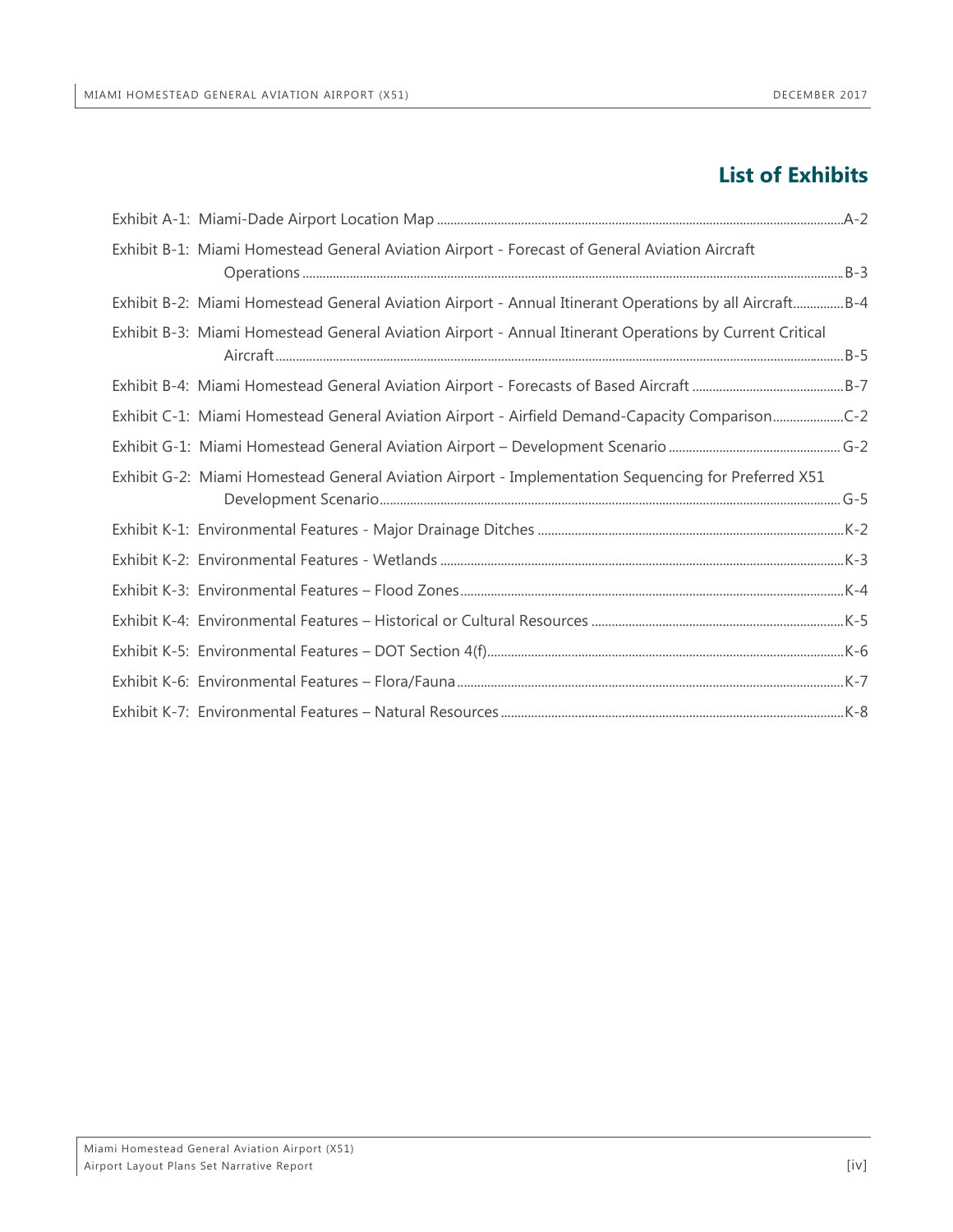## A. Executive Summary

<span id="page-5-0"></span>In 2008, the Miami-Dade Aviation Department (MDAD) initiated the Miami Dade Strategic Airport Master Plan (SMP), which serves as an update to the airport master plans for Miami International Airport and its four general aviation airports. These four airports comprise of Miami-Opa Locka Executive Airport (OPF), Miami Executive Airport (TMB), Miami Homestead General Aviation Airport (X51) and Dade-Collier Training and Transition Airport (TNT). The SMP defines Miami-Dade County's overall approach to serving the long-term capital needs for its system of five airports to continue providing a high level of service for the surrounding communities. Rather than preparing a comprehensive Master Plan document for each of the five airports, MDAD elected to document the individual analyses in a series of PowerPoint presentations. In lieu of a comprehensive airport master plan report, MDAD has elected to submit stand-alone Aeronautical Forecast documents and Airport Layout Plan (ALP) packages to the Federal Aviation Administration (FAA) for review and approval. The activity forecasts for the four general aviation airports were formerly approved by the FAA on August 6, 2012.

This document serves as the ALP Narrative Report for the Miami-Homestead General Aviation Airport (X51 or the Airport) that accompanies the ALP package that is reflective of the SMP's final recommendations for the Airport. The proposed development contained on the ALP for X51 would satisfy the Airport's operational demand levels projected through 2035 by the SMP Aeronautical Forecasts. In accordance with the FAA Airports Division's Standard Operating Procedure 2.00 (ARP SOP 2.00), *Standard Procedure for FAA Review and Approval of Airport Layout Plans*, the structure of this ALP Narrative Report is consistent with that of the ALP Review Checklist contained in **Appendix A** of SOP 2.00.

**Exhibit A-1** illustrates the location of the five airports operated by MDAD. X51 is located in the southeast portion of Miami-Dade County approximately three miles northwest of the City of Homestead. The Airport is central to several Florida attractions and is approximately 25 minutes from Biscayne National Park and Key Largo with east access to US-1, US-27 and I-75.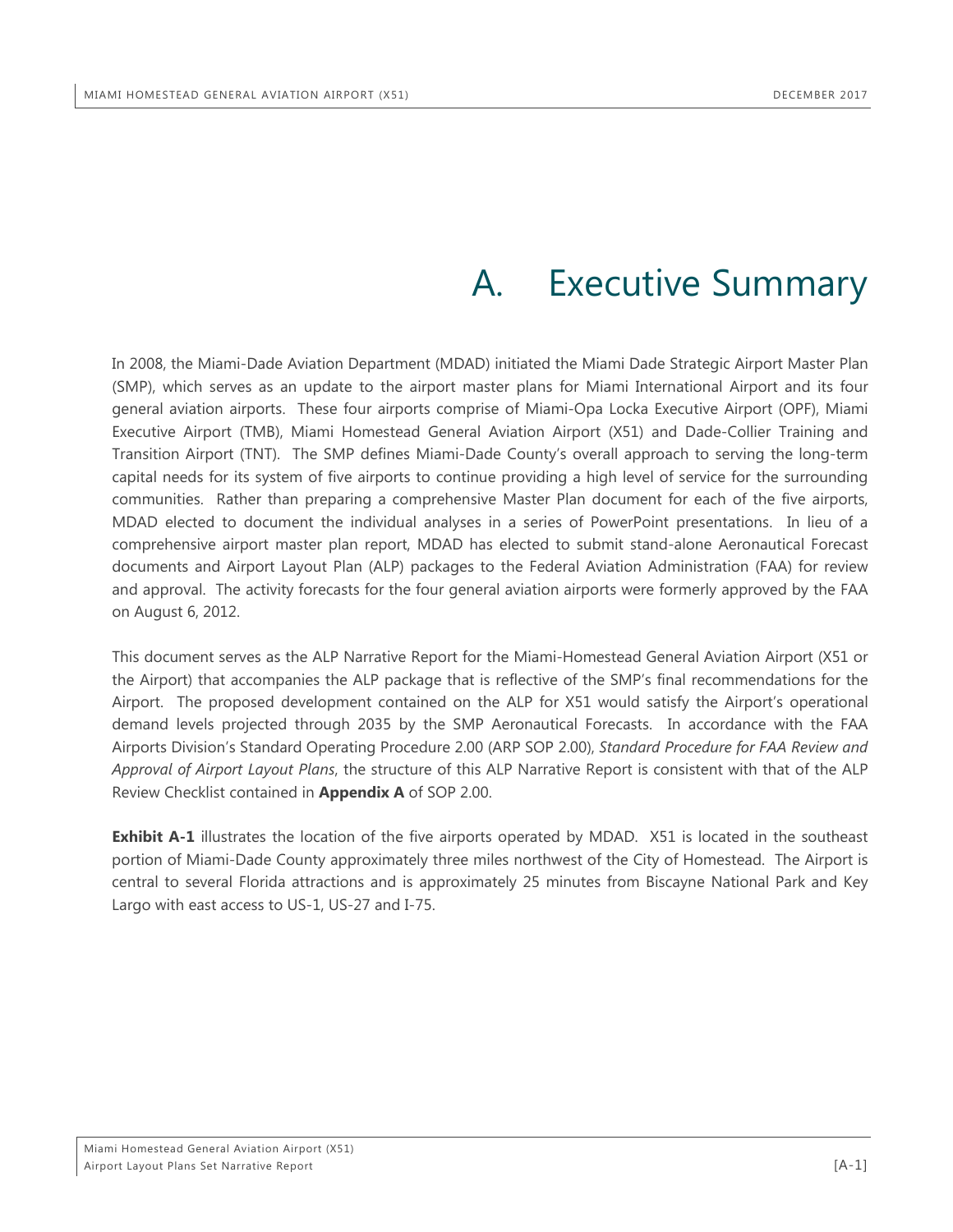<span id="page-6-0"></span>

**Exhibit A-1: Miami-Dade Airport Location Map**

SOURCE: Airport Master Planning Study General Aviation Activity Forecasts, URS Corporation, January 2015. PREPARED BY: Ricondo & Associates, Inc., August 2015.

The Airport primarily accommodates general aviation activity that includes: recreational use, flight training, sport aviation use (parachute operations), government use (firefighting) and an increasing amount of business-related aviation activity. Because of seasonal and other event-driven factors affecting the volume and use of the Airport, the range of aircraft types and sizes vary from the large turboprop aircraft such as the Cessna Caravan to the smaller recreational/sport aircraft, including ultra-light aircraft. It is anticipated that the year-over-year rate of growth of aviation activity at X51 will be lower than aviation activity across the State. This is due to the high concentration of piston aircraft operations and the lack of proximity to major economic centers within the County.

The current airfield at X51 has three runways. Two of the runways, Runways 10-28 and 18-36, are paved and configured to accommodate ADG II aircraft (wingspans less than 79 feet). The third runway, Runway 9U-27U, is a turf runway that is parallel to Runway 10-28. Runway 10-28 is the only runway with published instrument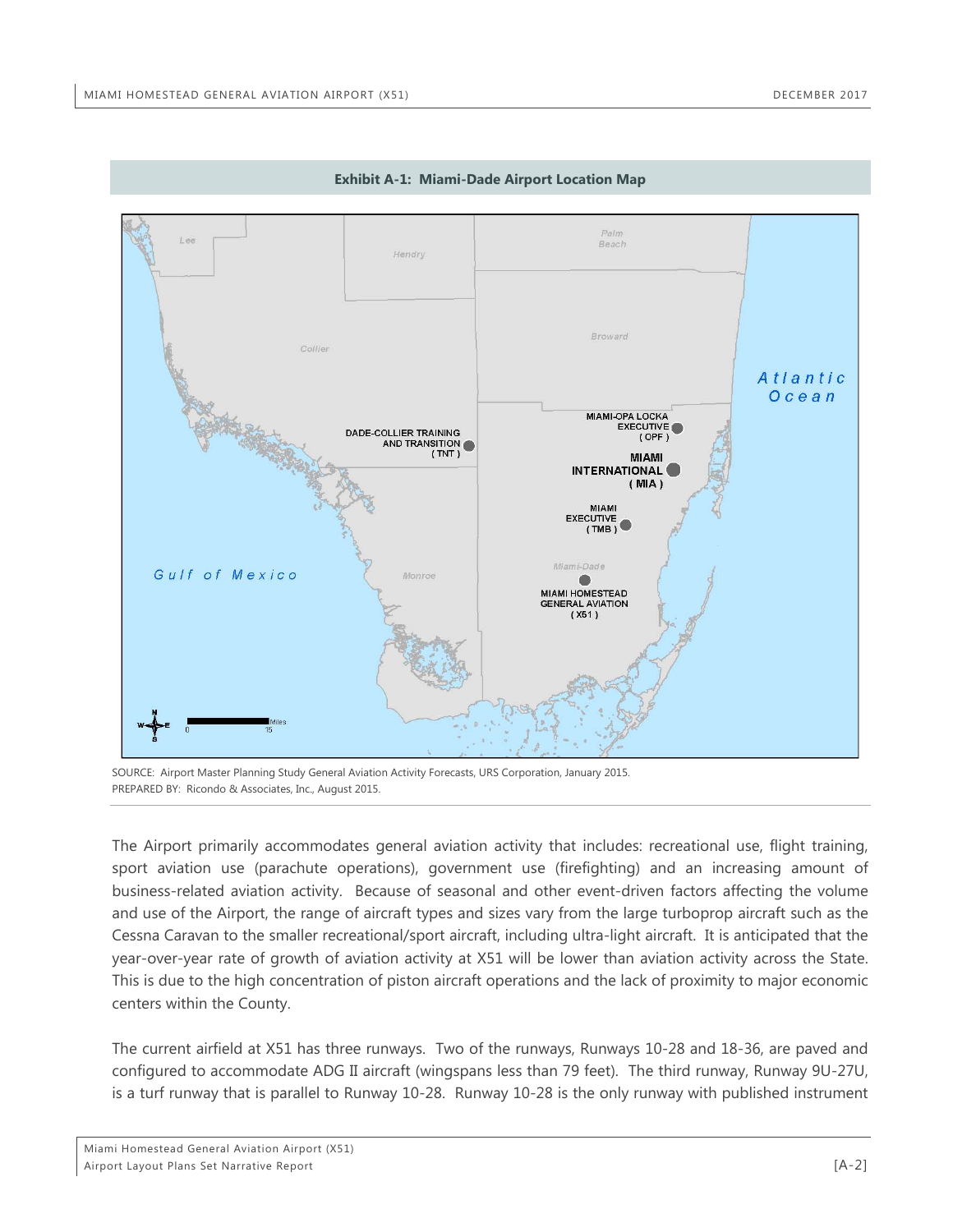<span id="page-7-0"></span>approach procedures; Area Navigation (RNAV) approaches are available to both runway ends. **Table A-1** summarizes the predominant characteristics of the runways at X51.

| Table A-1: Miami Homestead General Aviation Airport - Runway Characteristics |            |               |            |  |  |  |
|------------------------------------------------------------------------------|------------|---------------|------------|--|--|--|
| <b>CHARACTERISTIC</b>                                                        | 9U-27U     | $10-28$       | 18-36      |  |  |  |
| Length                                                                       | 2.500 feet | 3,000 feet    | 3.999 feet |  |  |  |
| Width                                                                        | 150 feet   | 75 feet       | $100$ feet |  |  |  |
| Runway Design Code                                                           | A/II/VIS   | B/II/4000     | B/II/VIS   |  |  |  |
| Approach Capability                                                          | Visual     | Non-precision | Visual     |  |  |  |
| Lowest Visibility Minimums                                                   | 3-Miles    | $7/8$ -Mile   | 3-Miles    |  |  |  |

SOURCES: X51 Airport Layout Plan, July 2006; FAA Advisory Circular 150/5300-13A (Change 1), Airport Design, February 26, 2014; FAA Terminal Instrument Approach Procedures, December 2014.

PREPARED BY: Ricondo & Associates, Inc., August 2015.

This ALP Narrative Report describes the planning and rational that resulted in identification of a preferred development plan for X51 and summarizes the set of drawings that make up the ALP set. The purpose of the ALP set is to provide airport management with a scaled, graphic presentation of the airport's 20 year development program represented in the SMP by the 2015 – 2035 planning horizon. The ALP set also provides information such as specific Airport data (i.e., runway coordinates, design aircraft), a graphical depiction of airspace surfaces (i.e., Title 14 Code of Federal Regulations Part 77 [14 CFR Part 77] imaginary surfaces, *United States Standard for Terminal Instrument Procedures* [TERPS] departure surfaces, threshold siting surfaces), land use information, and property boundaries. These drawing sheets identify areas for future aviation related development, as well as available land, which can be used for revenue to support the Airport. The ultimate configuration of airport facilities demonstrates a feasible improvement plan that provides for safe, compatible, and efficient airport operations.

The dimensional information provided in the drawings demonstrates compliance with minimum airport design standards established by federal, state, and local authorities. This ALP set was developed in accordance with the guidance outlined in FAA Advisory Circulars (ACs) 150/5070-6B (Change 2), *Airport Master Plans*, and 150/5300-13A (Change 1), *Airport Design*, and the Florida Department of Transportation's (FDOT's) *Guidebook for Airport Master Planning*. Furthermore, the ALP set was reviewed for compliance with the FAA's ALP Checklist-ARP SOP 2.00 which is provided in Appendix A of this document**.** The ALP set will be revised over time to reflect new facility and infrastructure development and proposed changes to planned development at X51 so that the FAA and FDOT will be continually updated regarding current conditions.

The aeronautical forecasts for X51 include annual and peak period aircraft operations that would be accommodated at the Airport for the 2009 Base Year and for two additional planning periods, referred to as planning activity levels (PALs):

• PAL 1 – reflective of the demand level projected for 2025 under the SMP's Baseline Forecast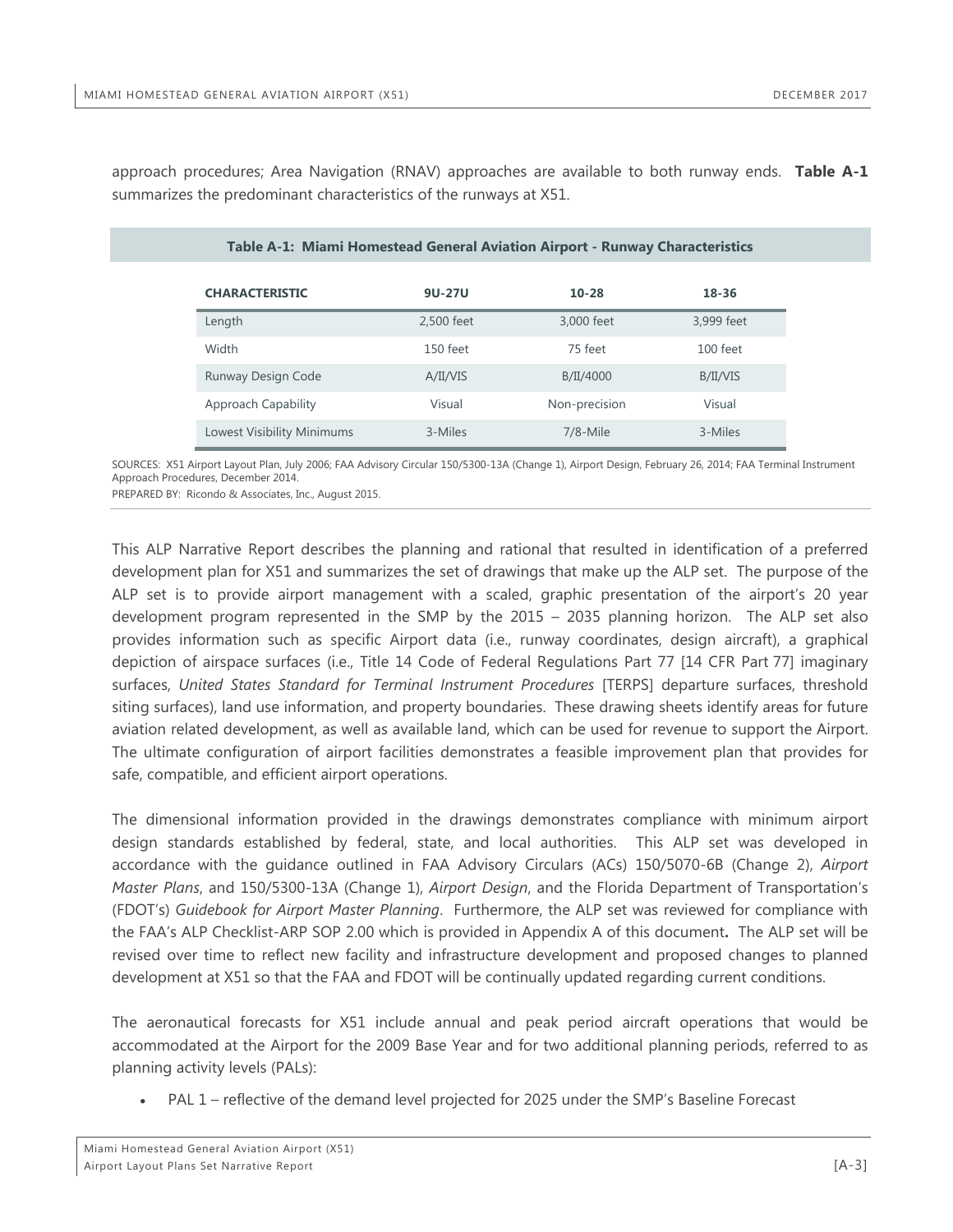• PAL 2 – reflective of the demand level projected for 2035 under the SMP's Baseline Forecast

For long range planning and assisting MDAD with long-range strategic planning, the demand levels associated with PAL 3 were estimated during the preparation of the aeronautical forecasts. Since these forecasts exceed the 20-year planning horizon, the facility required to serve PAL 3 are not depicted on the ALP and therefore not presented herein.

The aeronautical forecasts for X51 represent unconstrained conditions for future general aviation activity without consideration of existing or potential capacity constraints and provide justification for planning and development recommendations contained within the SMP. The various forecast metrics such as annual general aviation aircraft operations, annual itinerant operation by all aircraft, annual itinerant operation by current and future critical aircraft (Cessna 208 Caravan) and the forecast of based aircraft at X51 are summarized in **Table A-2.**

<span id="page-8-0"></span>

| <b>FORECAST METRIC</b>                                                          | <b>2010 (ACTUAL)</b> | PAL 1 (2025) | PAL 2 (2035) |
|---------------------------------------------------------------------------------|----------------------|--------------|--------------|
| Annual General Aviation Aircraft<br>Operations                                  | 70,600               | 77,800       | 87,000       |
| Annual Itinerant Operation by all Aircraft                                      | 50,084               | 54,460       | 57,590       |
| Annual Itinerant Operation by Current<br>Critical Aircraft (Cessna 208 Caravan) | 754                  | 860          | 930          |
| Annual Itinerant Operation by Future<br>Critical Aircraft (Cessna 208 Caravan)  | 754                  | 860          | 930          |
| <b>Based Aircraft</b>                                                           | 52                   | 50           | 51           |
| Annual Instrument Approaches                                                    | N/A                  | N/A          | N/A          |
| <b>Annual Enplanements</b>                                                      | N/A                  | N/A          | N/A          |

#### **Table A-2: Miami Homestead General Aviation Airport - SMP General Aviation Forecasts**

SOURCES: URS Corporation, SMP General Aviation Forecasts, March 2012; Ricondo & Associates, Inc. August 2014. PREPARED BY: Ricondo & Associates, Inc., August 2015.

A demand-capacity assessment of both the airfield and tenant/support facilities that serve aeronautical purposes was performed for X51. The airfield demand-capacity assessment concluded that X51 will have adequate capacity to accommodate demand forecast beyond PAL 2 (2035). Tenant and support facility requirements include consideration for aircraft parking and storage, automobile parking, aircraft fueling facilities, and airport support functions were also assessed. The future facility requirements to meet the PAL 2 demand levels forecasted for X51 include the following facilities and infrastructure:

- Proposed GA Site (2 acres)
- Proposed T-Hangar Site (2 acres)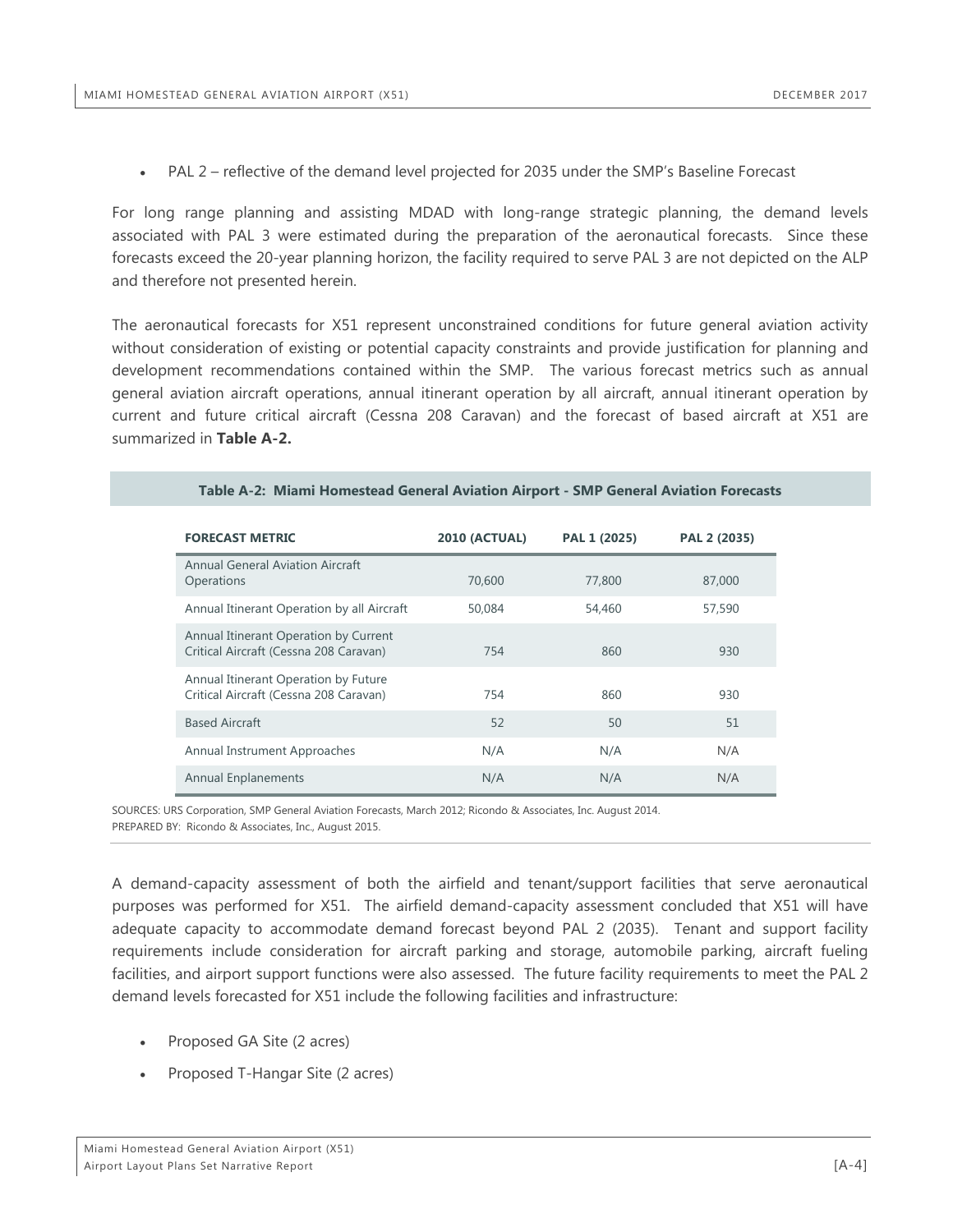Consistent with the previously approved ALP for X51, MDAD Aviation Department has elected to provide consideration for the future extension of Runway 18-36 to the south to allow for the accommodation of corporate jet operations in the future, should demand materialize. This would result in the following airfield modifications:

- Runway 18-36 Extension
- Taxiway B Connector
- Relocated Road
- Demolished Road (Dirt)

Using the gross facility requirements derived for X51, a development scenario was generated for the Airport. In an effort to demonstrate the general location of future facility development, this scenario was developed at a land use level of detail (i.e., detailed facility layouts were not developed). The areas designated for future tenant facilities coincide with the facility requirements projected for PAL 2 (2035) and serve the basis for generating an engineer's estimate of probable cost. These costs include consideration of construction costs, and soft costs associated with design, permitting, bidding, construction and program management.

For capital planning purposes, the facility and infrastructure development initiatives associated with the preferred development scenario was categorized into one of four development phases. Each phase reflects a 5-year period, as follows:

- Phase 1 (2016 2020)
- Phase  $2(2021 2025)$
- Phase 3  $(2026 2030)$
- Phase 4 (2031 2035)

**Table A-3** presents the total implementation costs for each of the capital improvement development needs identified in the SMP for X51. These projects are summarized in accordance with the four development phases.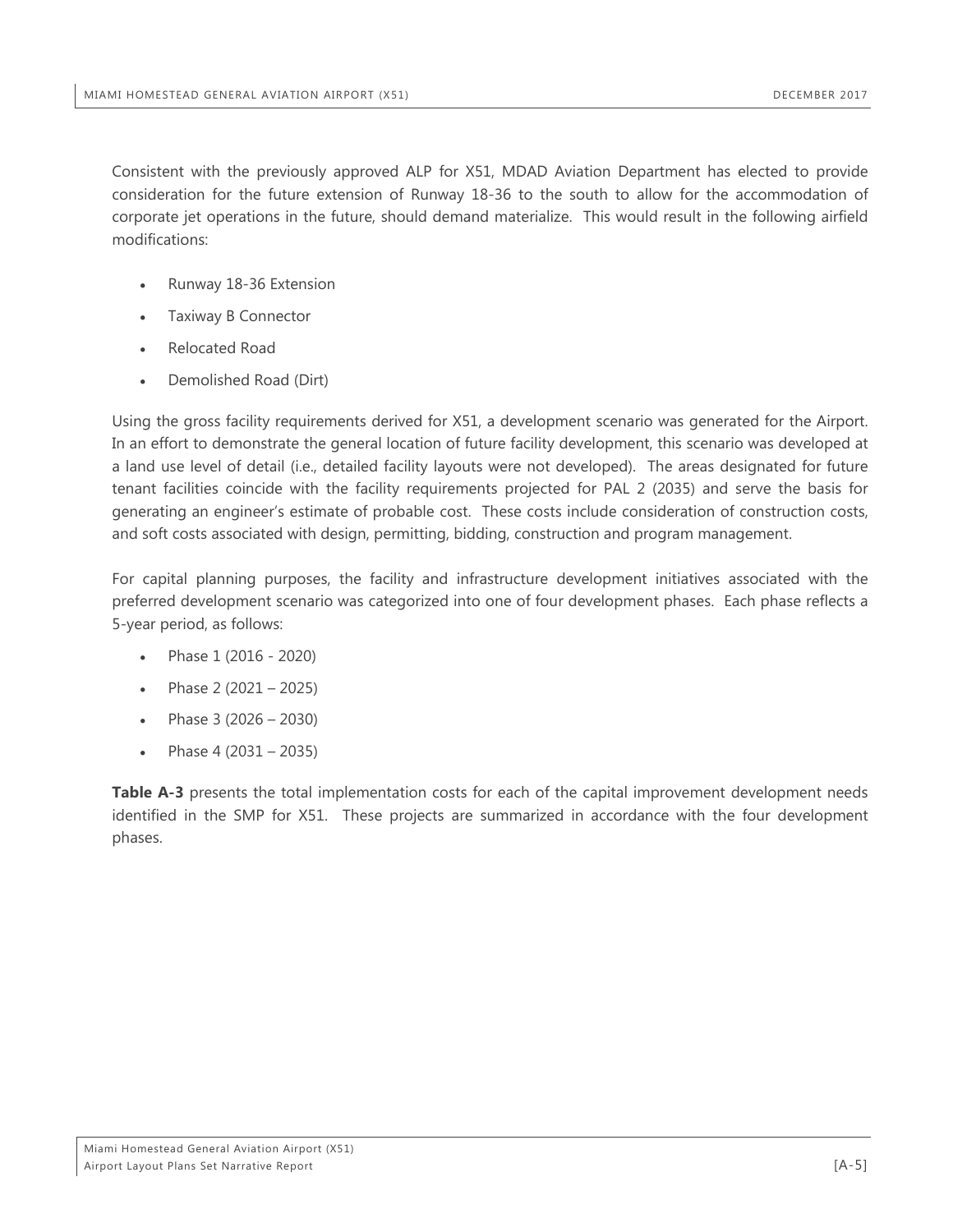| <b>PROJECT DESCRIPTION</b> | <b>TOTAL COST</b> |  |  |
|----------------------------|-------------------|--|--|
| Phase 1                    |                   |  |  |
| T-Hangars                  | \$10,564,000      |  |  |
| Phase 2                    |                   |  |  |
| Runway 18-36 Exit Taxiway  | \$1,265,000       |  |  |
| Conventional Hangar        | \$6,078,000       |  |  |
| Subtotal (Phase 2)         | \$7,343,000       |  |  |
| Phase 3                    |                   |  |  |
| <b>Conventional Hangar</b> | \$7,056,000       |  |  |
| Phase 4                    |                   |  |  |
| Runway 18-36 Extension     | \$37,855,000      |  |  |
| <b>Total</b>               | \$62,818,000      |  |  |

#### <span id="page-10-0"></span>**Table A-3: Miami Homestead General Aviation Airport - Summary of Development Costs (in rounded Figures)**

NOTES:

1/ Project funding sources were established in accordance with current funding eligibility guidelines and do not reflect a commitment by the FAA or FDOT to provide funds at this time.

2/ Costs are reflective of 2014 US dollars and include consideration for both hard (construction) and soft costs (design, permitting, and construction administration).

SOURCES: URS Corporation, Construction Costs, April 2014; Ricondo & Associates, Inc., SMP Technical Analyses, August, 2014. PREPARED BY: Ricondo & Associates, Inc., August 2015.

In order to clearly present the existing conditions and recommended airport improvements, the ALP set includes a number of individual drawing sheets. The ALP Sheet is essential in the process to apply for federal or state assistance for any individual development project and also serves as the mechanism for projects to undergo airspace review by the FAA. For X51, the ALP set is presented on the following drawing sheets:

- Cover  $(1 \text{ of } 16)$
- Airport Data Sheet (2 of 16)
- Existing Airport Layout Plan Drawing (3 of 16)
- Future Airport Layout Plan Drawing (4 of 16)
- Airport Airspace Plan (5 of 16)
- Airport Airspace Plan & Profile (6 of 16)
- Existing & Future Runway 10 Inner Portion of the Approach Surface Drawing (7 of 16)
- Existing & Future Runway 28 Inner Portion of the Approach Surface Drawing (8 of 16)
- Existing & Future Runway 18 Inner Portion of the Approach Surface Drawing (9 of 16)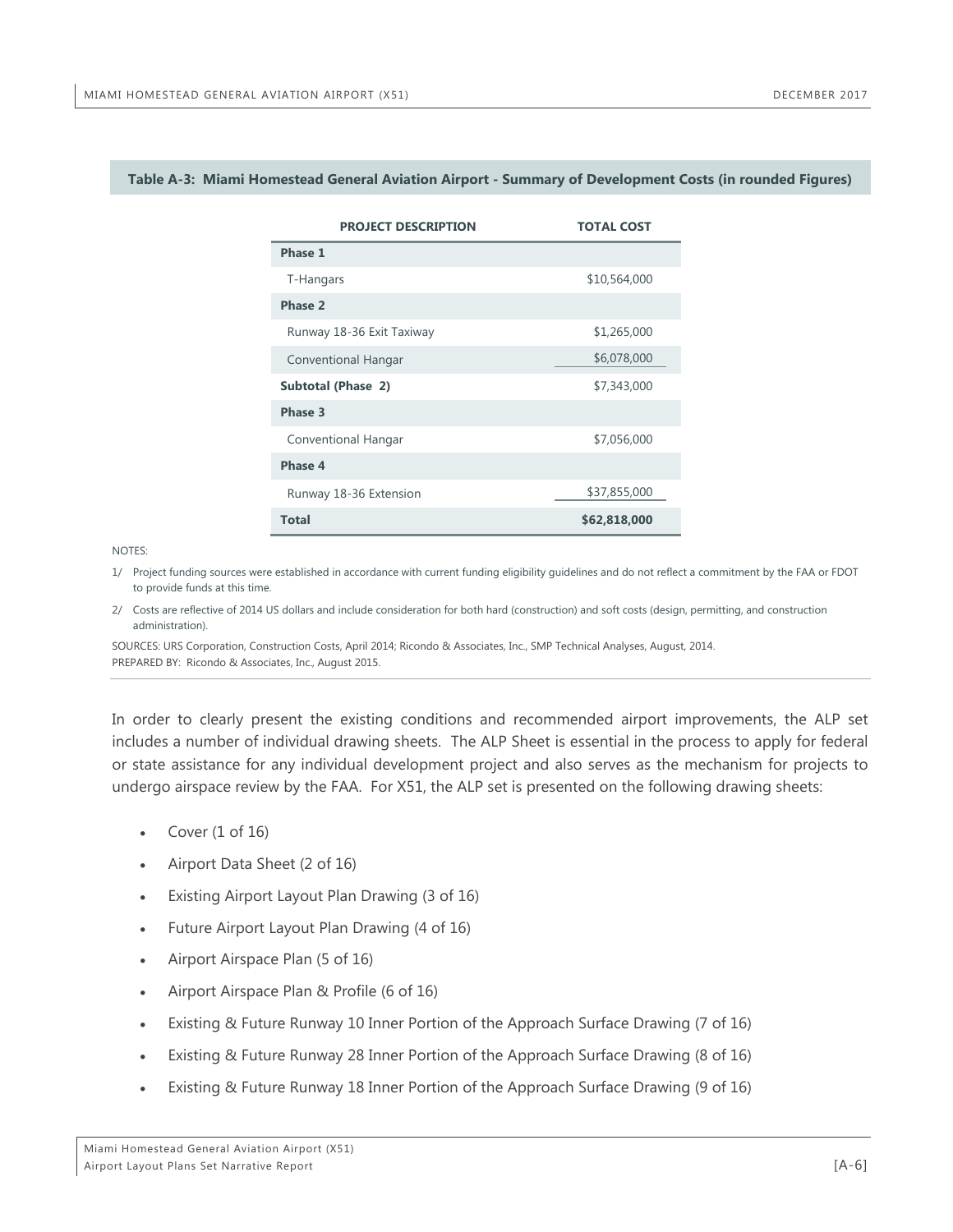- Existing & Future Runway 36 Inner Portion of the Approach Surface Drawing (10 of 16)
- Existing & Future Runway 9U Inner Portion of the Approach Surface Drawing (11 of 16)
- Existing & Future Runway 27U Inner Portion of the Approach Surface Drawing (12 of 16)
- Existing & Future Runway 10-28 Departure Drawing (13 of 16)
- Existing & Future Runway 18-36 Departure Drawing (14 of 16)
- Airport Land Use Drawing (15 of 16)
- Airport Property Map (16 of 16) Pending

Reduced reproductions of these drawings are included in this report in **Appendix B** for illustration purposes. A full-size set of the drawings is also being submitted along with this report to the FAA and FDOT for review and acceptance.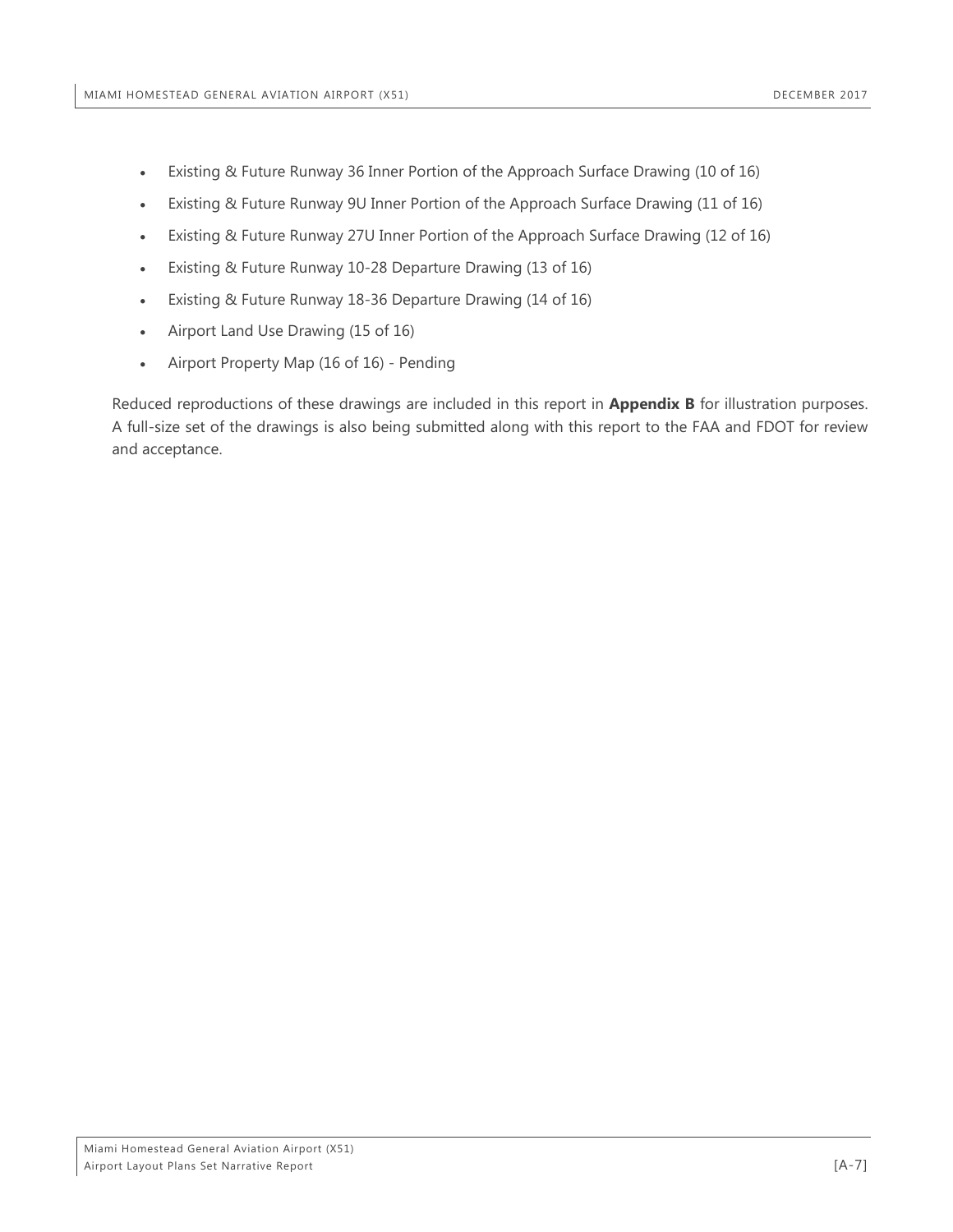## B. Basic Aeronautical Forecasts

<span id="page-12-0"></span>The Aeronautical forecasts were developed for future aviation demand at the Airport. Forecasts of aviation demand are important in the planning process as they provide the basis for determining the orderly development of the Airport including:

- Documentation of the role of the Airport and determination of the type of aircraft to be accommodated in the 10 and 20 year planning horizons.
- Evaluation of the capacity of existing Airport facilities and their ability to accommodate required expansion.
- Determination of the extent of airside and landside facilities required to accommodate forecast demand through the 20-year planning horizon.

A detailed *SMP General Aviation Activity Forecasts* (Aeronautical Forecast) report was developed for MDAD in June 2012 and subsequently approved by the FAA in August 2012. The FAA approval letter is included as **Appendix C** of this document. The section below summarizes the findings from that report.

The Aeronautical Forecast for X51 includes projections of future annual and peak general aviation aircraft operations (i.e., an aircraft take-off or a landing), as well as the number of based general aviation aircraft that will be accommodated at the Airport for the 2010 "Base Year" and at two additional forecast horizon periods, referred to as Planning Activity Levels (PALs):

- PAL 1 (2025)
- PAL 2 (2035)

 $\overline{a}$ 

The forecasts represent unconstrained conditions of future general aviation activity without consideration of existing or potential capacity constraints and provide justification for planning and development recommendations contained within the SMP. When considered and approved by the FAA as being consistent with the most current FAA Terminal Area Forecast (TAF) *[1](#page-12-1)* data for the Airport available at the time FAA reviewed these forecasts, these forecasts provide justification for planning and development recommendations contained within the SMP.

<span id="page-12-1"></span>The most current FAA TAF available at the time the X51 Forecasts were prepared are dated FY 2012.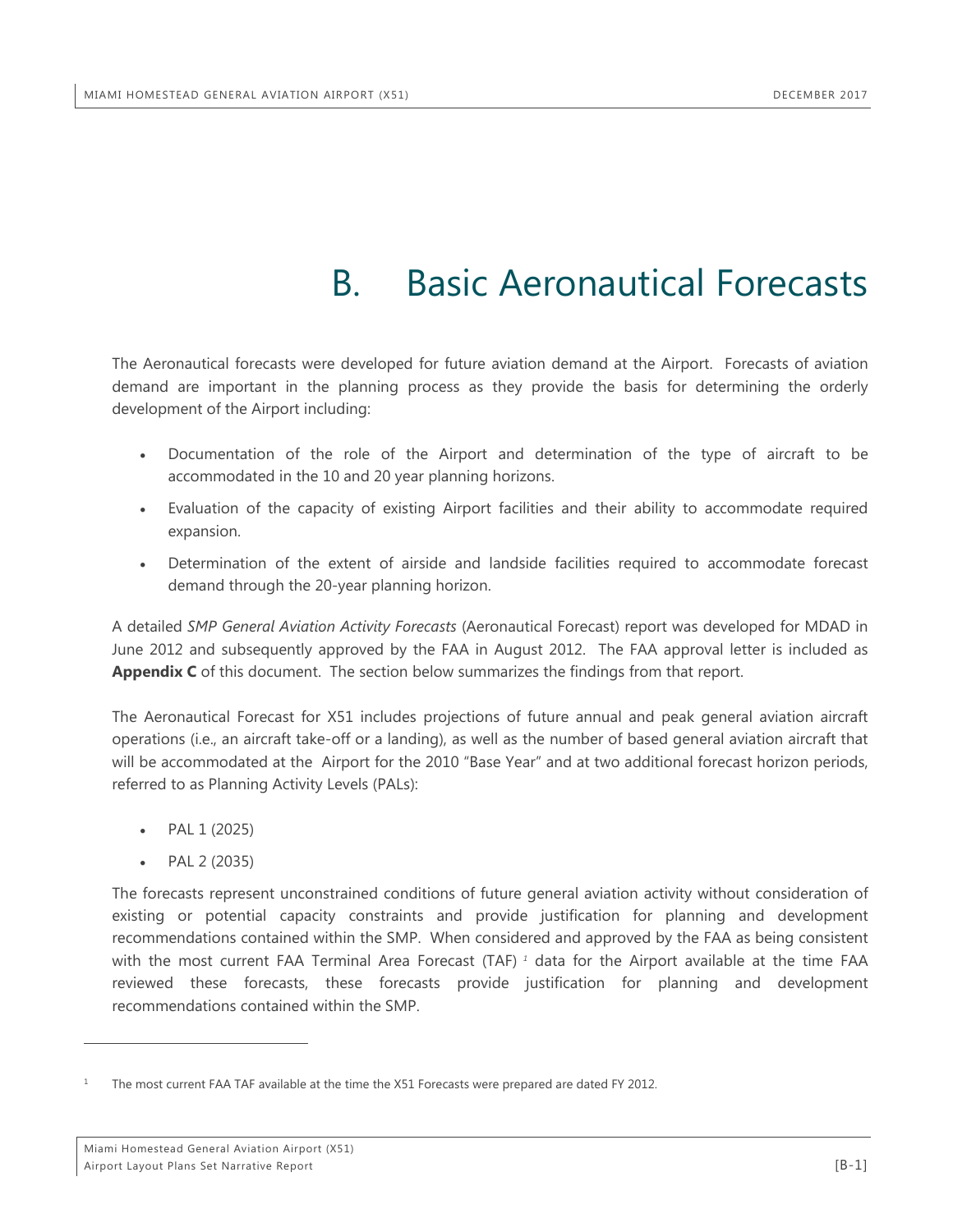The approach to forecasting future general aviation activity for MDAD's general aviation airports, including X51, differs from the approach used to forecast air carrier activity at MIA. This is due to unique operational characteristics and role of each airport. Due to the diversity of the level of service and facilities offered at X51, as well as the recognition of limited availability of historical aircraft operations and based aircraft data, data reported in the FAA's Air Traffic Activity Data System (ATADS) and the Terminal Area Forecast (TAF) were used to forecast annual aircraft operations and based aircraft for all four general aviation airports. This approach reflects a "top-down" market share approach to forecasting in which current activity at an airport is calculated as a static share (percentage or ratio) of some other more aggregate external measure for which forecasts have already been produced. Then, an assumption is made about the airport's future share of that activity.

Using general aviation-specific data, as contained in Table 28, "Active General Aviation and Air Taxi Aircraft," published in the FAA's *Aerospace Forecasts, FY 2012-2032[2](#page-13-2) ,* forecasts of future year-over-year growth trends of the various types of active general aviation aircraft were developed. These trends served as the basis for the forecasts of general aviation activity by aircraft type for X51, as well as the forecasts of based aircraft.

## <span id="page-13-0"></span>B.1 Total Annual Operations

As presented on **Exhibit B-1**, total annual general aviation aircraft operations at X51 is forecasted to increase from 70,600 in 2010 to 77,800 in 2025 and to 87,000 by 2035, at an average annual compound growth rate of 0.84 percent. The forecast year-over-year growth rate in the FAA TAF remains constant at 70,600 from 2010 through 2035.

### <span id="page-13-1"></span>B.2 Annual Itinerant Operations by all Aircraft

For the purpose of this Narrative Report, the SMP's annual growth rate for total annual aircraft operations was applied to the actual number of annual itinerant aircraft operations for 2010, as contained in the FAA's TAF. As presented on **Exhibit B-2**, applying these growth rates would cause itinerant aircraft operations to increase from 50,084 (2010) to 54,460 at PAL 1 (2025) and 57,590 at PAL 2 (2035).

 $\overline{a}$ 

<span id="page-13-2"></span>The FAA's fiscal year (FY) is from October 1 through September 30.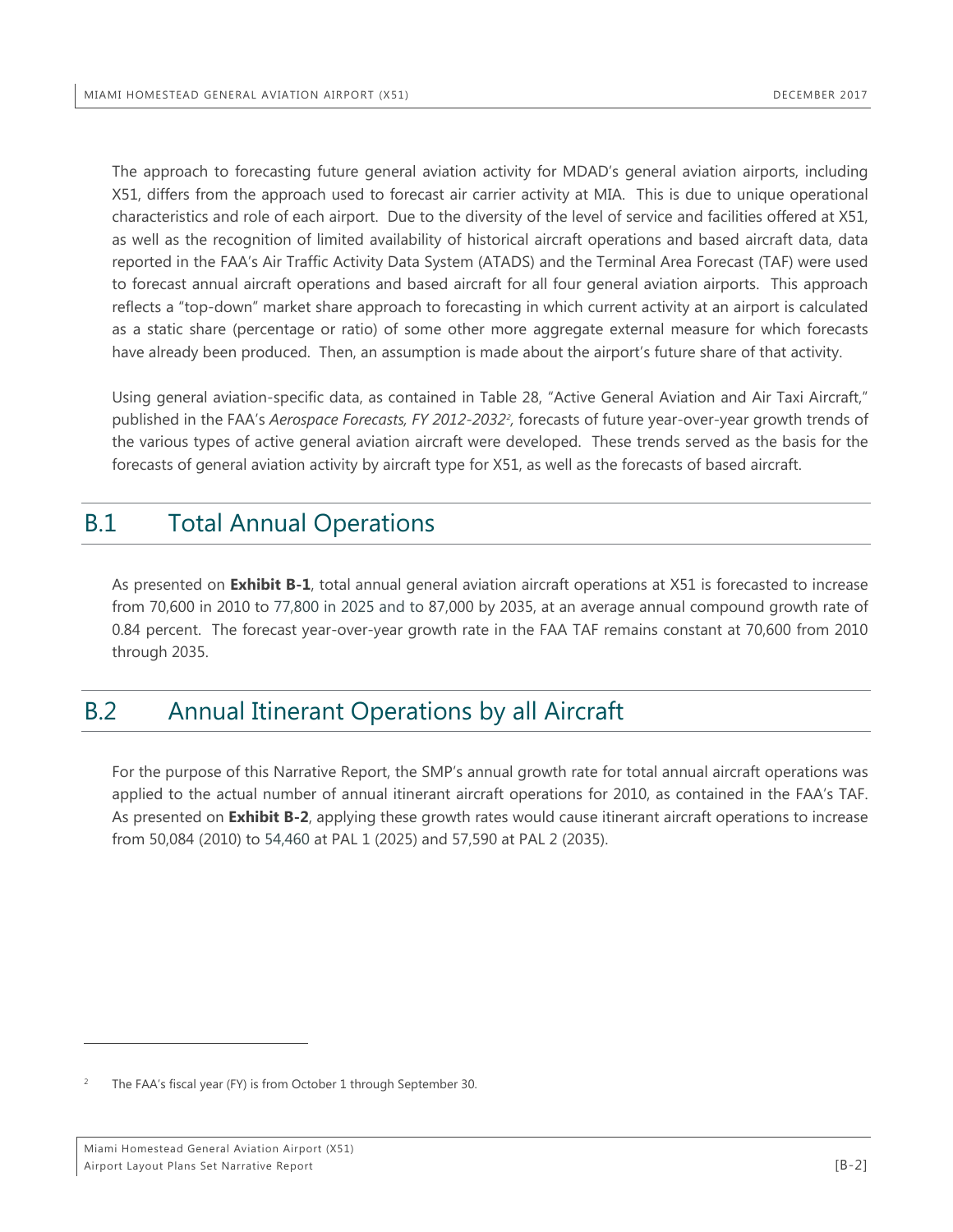

#### <span id="page-14-0"></span>**Exhibit B-1: Miami Homestead General Aviation Airport - Forecast of General Aviation Aircraft Operations**

| <b>FISCAL YEAR</b>  | <b>SMP GENERAL AVIATION</b><br><b>OPERATIONS FORECAST FOR X51</b> | <b>FAA TERMINAL</b><br><b>AREA FORECAST</b> |
|---------------------|-------------------------------------------------------------------|---------------------------------------------|
| 2010 (ACTUAL)       | 70,600                                                            | 70,600                                      |
| PAL 1 (2025)        | 77,800                                                            | 70,600                                      |
| PAL 2 (2035)        | 87,000                                                            | 70,600                                      |
| AACGR (2010 - 2035) | 0.84%                                                             | $0.00\%$                                    |

NOTES:

Fiscal year = October 1 through September 30

AACGR = Average Annual Compound Growth Rate

SOURCES: URS Corporation, SMP General Aviation Forecasts, March 2012; FAA *Terminal Area Forecast*, January 2012.

PREPARED BY: Ricondo & Associates, Inc., August 2015.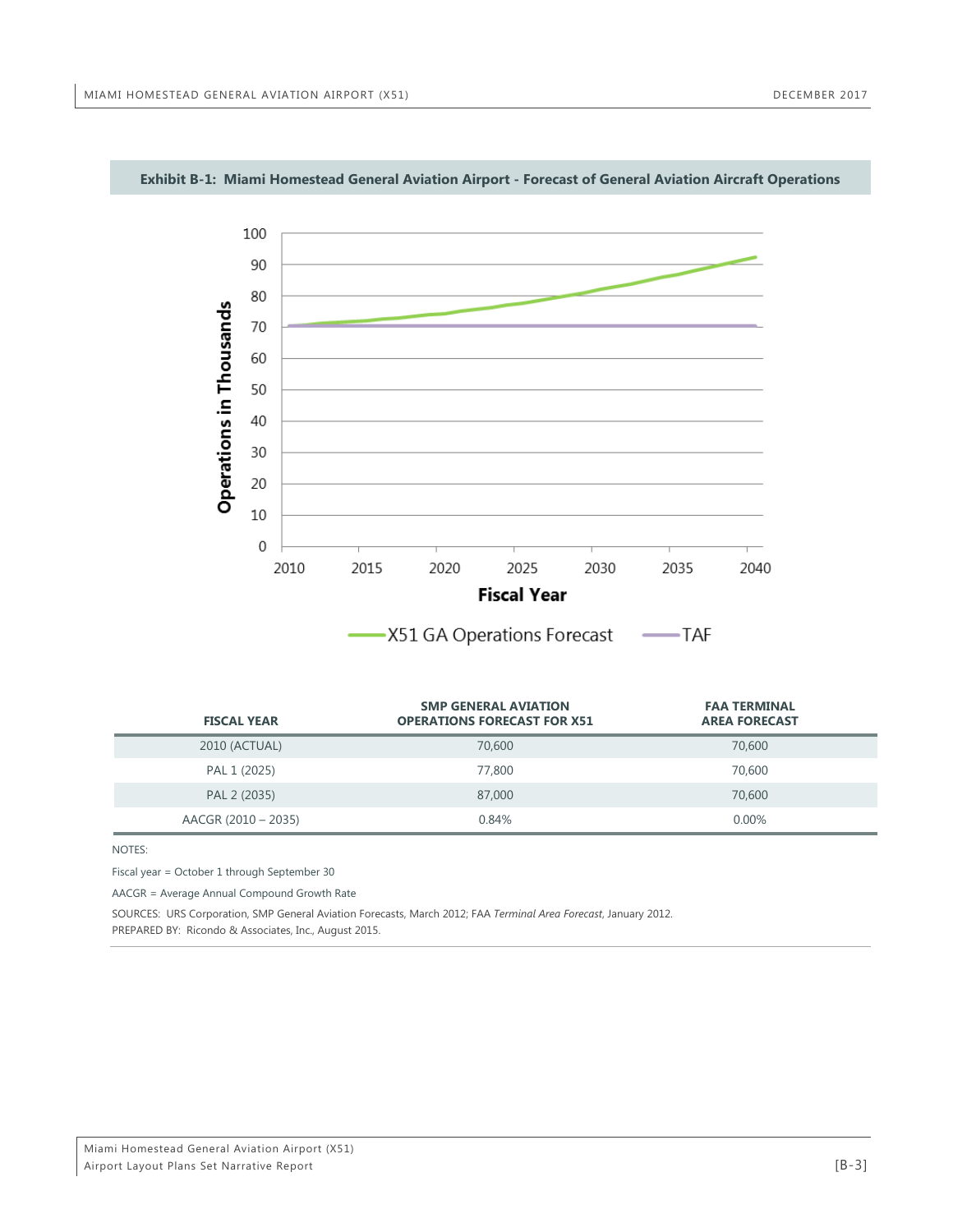

#### <span id="page-15-0"></span>**Exhibit B-2: Miami Homestead General Aviation Airport - Annual Itinerant Operations by all Aircraft**

| AST ON OPCREDIS FORCOSE | 17 M |
|-------------------------|------|
|                         |      |
|                         |      |

| <b>FISCAL YEAR</b>  | <b>SMP GENERAL AVIATION</b><br><b>OPERATIONS FORECAST<sup>1/</sup> FOR X51</b> | <b>FAA TERMINAL</b><br><b>AREA FORECAST</b> |
|---------------------|--------------------------------------------------------------------------------|---------------------------------------------|
| 2010 (ACTUAL)       | 50,084                                                                         | 50,084                                      |
| PAL 1 (2025)        | 54,460                                                                         | 50,084                                      |
| PAL 2 (2035)        | 57,590                                                                         | 50,084                                      |
| AACGR (2010 - 2035) | 0.84%                                                                          | 0.00%                                       |

NOTES:

1/ Taking the TAF total annual itinerant operation by all aircraft in 2010 as the starting point for the SMP General Aviation Forecasts values were calculated by applying the same average annual compound growth rate of 0.84% as for the growth in total aircraft operations.

Fiscal year = October 1 through September 30

AACGR = Average Annual Compound Growth Rate

SOURCES: URS Corporation, SMP General Aviation Forecasts, March 2012; FAA *Terminal Area Forecast*, January 2012. PREPARED BY: Ricondo & Associates, Inc., August 2015.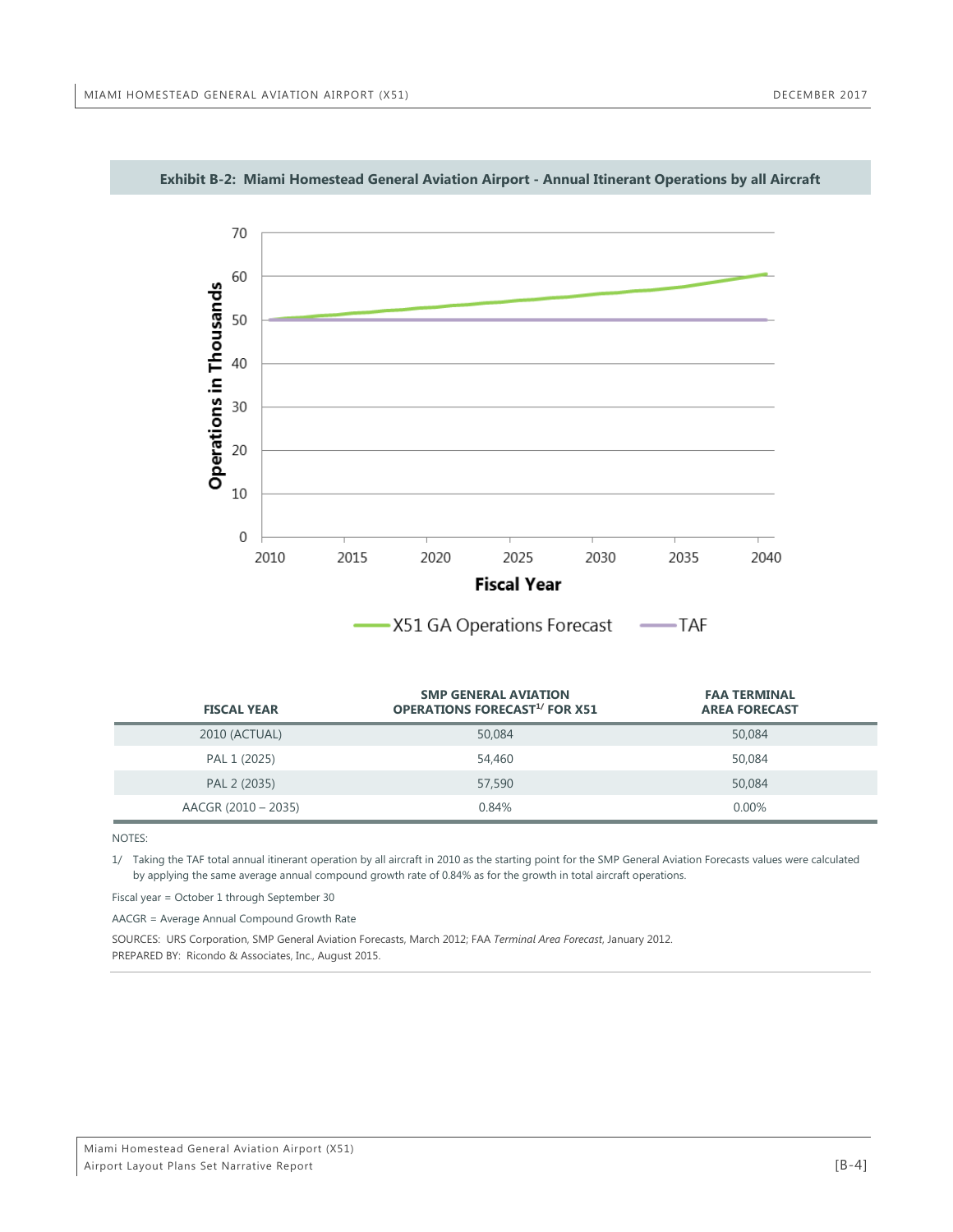## <span id="page-16-0"></span>B.3 Annual Itinerant Operations by Current Critical Aircraft

**Exhibit B-3** presents the total annual itinerant operations by current critical aircraft at X51. In accordance with operational data obtained from MDAD's Aircraft Noise and Monitoring System (ANOMS) the current critical aircraft at X51 is the Cessna 208 Caravan with 754 operations in 2010. The growth in annual itinerant operations by the current critical aircraft was calculated by applying the same average annual compound growth rate of 0.84 percent as for the growth in total aircraft operations. At this growth rate, the annual itinerant operation by current critical aircraft are expected to increase from 754 in 2010 to 860 at PAL 1 (2025) and ultimately to 930 at PAL 2 (2035).



<span id="page-16-1"></span>**Exhibit B-3: Miami Homestead General Aviation Airport - Annual Itinerant Operations by Current Critical Aircraft**

|                     | — X51 GA Operations Forecast                                |                                             |  |  |
|---------------------|-------------------------------------------------------------|---------------------------------------------|--|--|
| <b>FISCAL YEAR</b>  | <b>SMP GENERAL AVIATION</b><br><b>OPERATIONS FORECAST1/</b> | <b>FAA TERMINAL</b><br><b>AREA FORECAST</b> |  |  |
| 2010 (ACTUAL)       | 754                                                         | Not Available                               |  |  |
| PAL 1 (2025)        | 860                                                         | Not Available                               |  |  |
| PAL 2 (2035)        | 930                                                         | Not Available                               |  |  |
| AACGR (2010 - 2035) | 0.84%                                                       | Not Available                               |  |  |

NOTES:

1/ Taking the critical aircraft operations in 2010 as the starting point, the SMP General Aviation Forecasts values were calculated by applying the same average annual compound growth rate of 0.84% as for the growth in total aircraft operations.

Fiscal year = October 1 through September 30

AACGR = Average Annual Compound Growth Rate

SOURCES: URS Corporation, SMP General Aviation Forecasts, March 2012; FAA *Terminal Area Forecast*, January 2012. PREPARED BY: Ricondo & Associates, Inc., August 2015.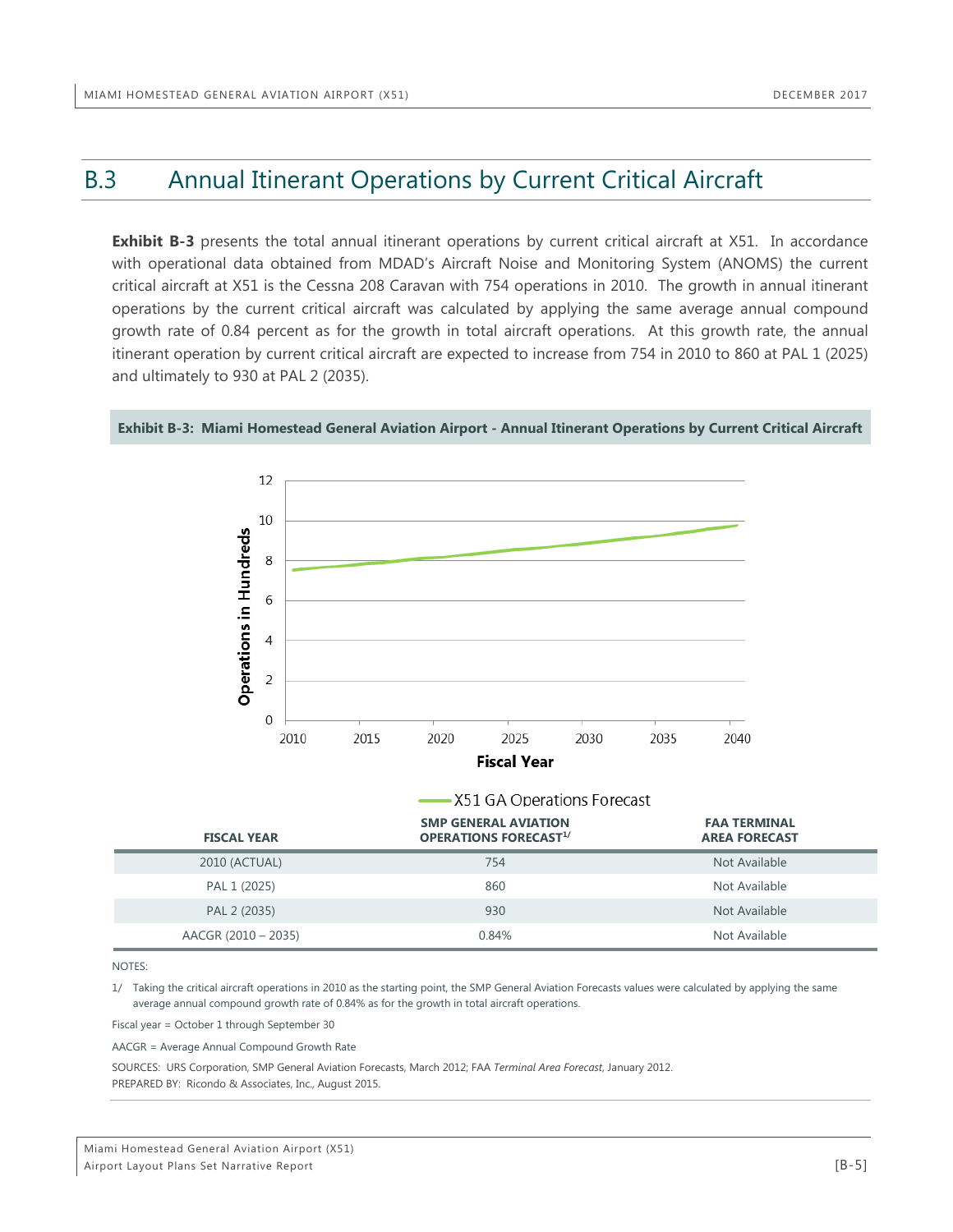## <span id="page-17-0"></span>B.4 Annual Itinerant Operations by Future Critical Aircraft

An evaluation of the 2010 aircraft fleet mix did not identify a more demanding aircraft that would be likely to exceed 500 annual operations at X51 during the planning horizon. Therefore, the future critical aircraft at X51 is expected to remain unchanged; the Cessna 208 Caravan. The total annual itinerant operation by future critical aircraft will be the same as that of the current critical aircraft shown in Exhibit B-3.

### <span id="page-17-1"></span>B.5 Number of Based Aircraft

The forecast of based aircraft at X51 is presented on **Exhibit B-4**. Using information and data provided by MDAD, an inventory of the numbers and types of aircraft permanently based at X51 was developed and analyzed. Using these data, forecast of future based aircraft by type were developed by referencing the FAA *Aerospace Forecasts, FY 2012-2032*, Table 28, "Active General Aviation and Air Taxi Aircraft." The forecast of based aircraft for X51 is presented by PAL and graphically shown on Exhibit B-4.

## <span id="page-17-2"></span>B.6 Annual Instrument Approaches

X51 is a non-towered airport with no ground based instrument approach procedures. While Runway 10-28 is served with RNAV/GPS approaches, the actual number of annual instrument operations is uncertain. Furthermore, the level of instrument operations is not anticipated to increase to a level that would justify the need for additional instrument approach capability or trigger other capacity enhancement needs at the Airport.

## <span id="page-17-3"></span>B.7 Number of Enplanements

X51 is a general aviation airport with no scheduled or charter air carrier or cargo service. Furthermore, the Airport is not expected to introduce air carrier service during the planning horizon. Therefore, the forecasting of passenger or cargo enplanements is not warranted or applicable.

## <span id="page-17-4"></span>B.8 Critical Aircraft

The current critical aircraft at X51 is the Cessna 208 Caravan with 754 operations in 2010. It is anticipated that this aircraft would remain the critical aircraft throughout the planning horizon.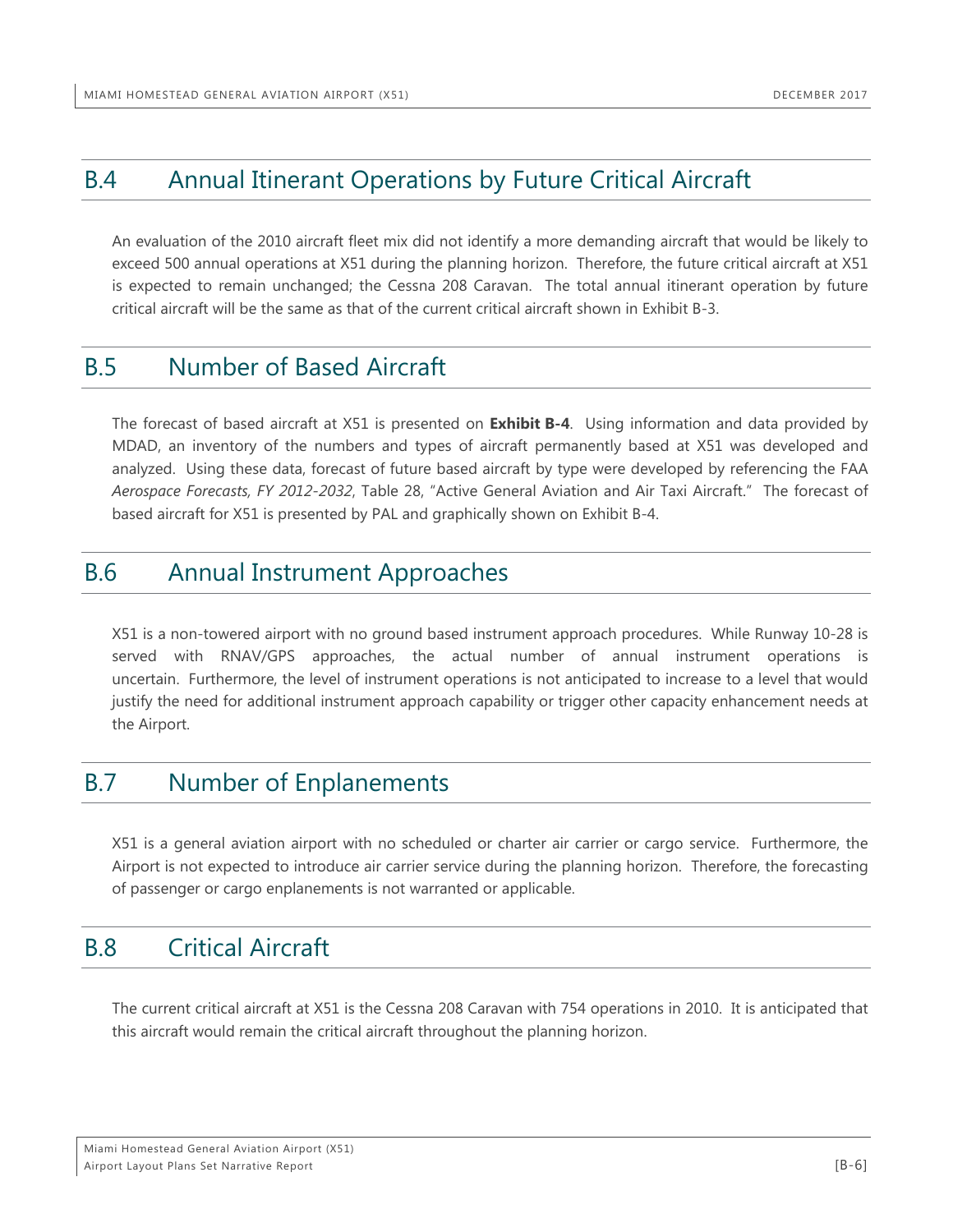<span id="page-18-0"></span>

**Exhibit B-4: Miami Homestead General Aviation Airport - Forecasts of Based Aircraft**

| <b>FISCAL YEAR</b>  | <b>SINGLE</b><br><b>ENGINE</b> | <b>MULTI-</b><br><b>ENGINE</b> | <b>TURBO-</b><br><b>PROP</b> | JET      | <b>ROTOR</b> | <b>TOTAL</b> |
|---------------------|--------------------------------|--------------------------------|------------------------------|----------|--------------|--------------|
| 2010 (ACTUAL)       | 48                             |                                |                              |          |              | 52           |
| PAL 1 (2025)        | 46                             |                                |                              |          |              | 50           |
| PAL 2 (2035)        | 47                             | ⊋                              |                              | $\Omega$ |              | 51           |
| AACGR (2010 - 2035) | $-0.08%$                       | $0.00\%$                       | $0.00\%$                     | N/A      | N/A          | $-0.08%$     |

#### NOTES:

Fiscal year = October 1 through September 30

AACGR = Average Annual Compound Growth Rate

N/A = Not applicable

SOURCES: URS Corporation, SMP General Aviation Forecasts, March 2012; FAA *Terminal Area Forecast*, January 2012. PREPARED BY: Ricondo & Associates, Inc., August 2015.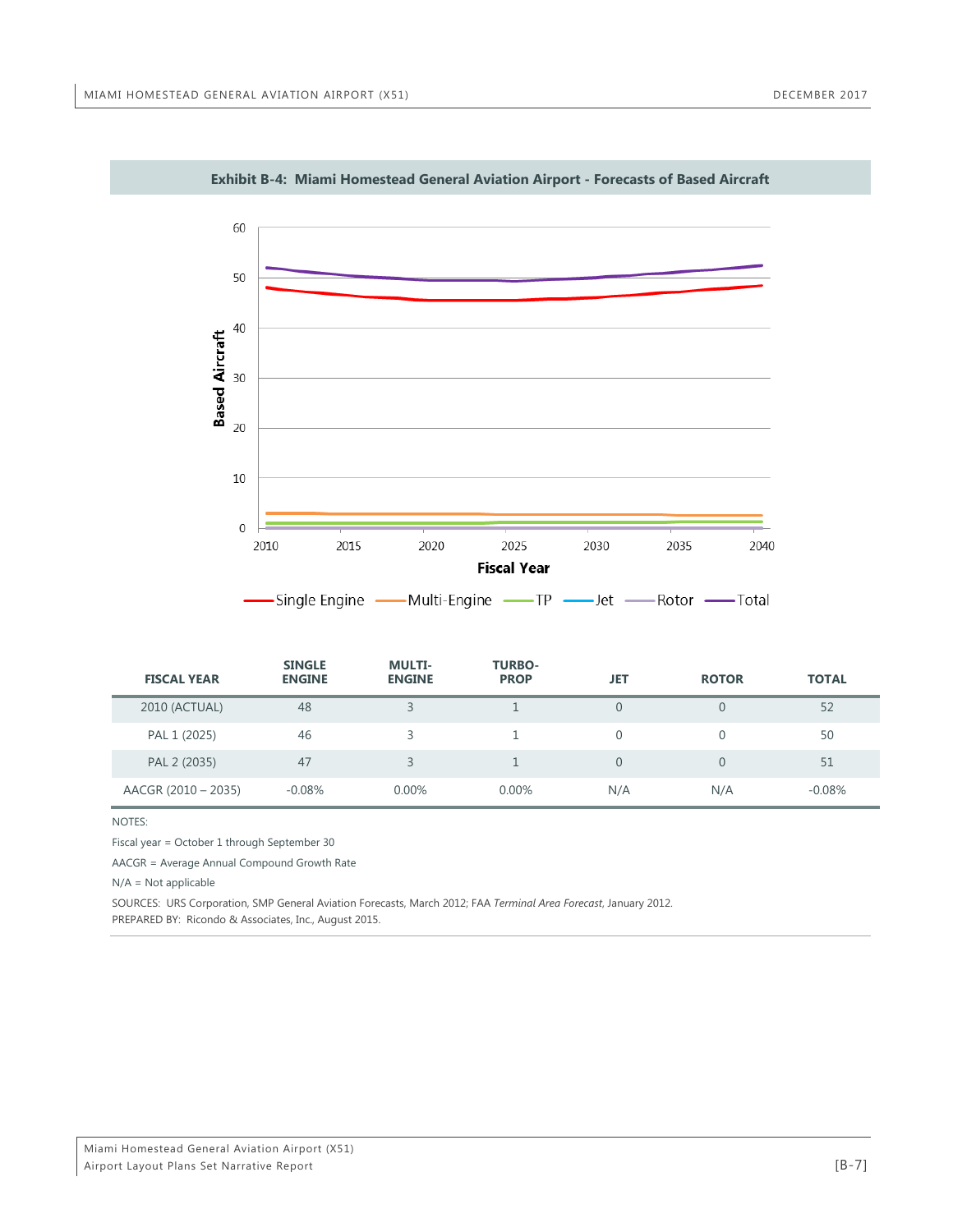### <span id="page-19-0"></span>B.9 Runway Design Code

The Runway Design Code (RDC) is a coding system outlined in FAA Advisory Circular (AC) 150/5300-13A, Change 1, *Airport Design*, as the basis for specifying applicable runway design standards. The intent of the RDC is to provide a simple method for compiling the numerous dimensional and performance specifications of aircraft operating at or forecast to operate at the Airport, into criteria that will define the dimensional and design standards for a given runway. The RDC consists of three parameters; Aircraft Approach Category (AAC), Airplane Design Group (ADG), and the approach visibility minimums.

X51 is composed of three runways: two paved runways (Runway 10-28 and Runway 18-36), and one turf runway (Runway 9U-27U). The following describes the RDC for each of the runway ends.

#### <span id="page-19-1"></span>B.9.1 RUNWAY 10-28

- Airplane Approach Category From an approach speed standpoint, the Cessna 208 Caravan is the critical aircraft; this aircraft falls within the Approach B category.
- Airplane Design Group Based on wingspan, the Cessna 208 Caravan is the critical aircraft; this aircraft falls within the ADG II category.
- Visibility Minimums The Runway 10 end is equipped with an RNAV approach, providing a visibility minimum of a ⅞ statute mile (4000 RVR). The Runway 28 end is equipped with an RNAV approach, providing a visibility minimum of a 1 statute mile (5000 RVR).

#### <span id="page-19-2"></span>B.9.2 RUNWAY 18-36

- Airplane Approach Category From an approach speed standpoint, the Cessna 208 Caravan is the critical aircraft; this aircraft falls within the Approach B category.
- Airplane Design Group Based on wingspan, the Cessna 208 Caravan is the critical aircraft; this aircraft falls within the ADG II category.
- Visibility Minimums Currently, neither Runway end is equipped with any instrument approach procedure and therefore has visual approach visibility minimums. However, with the proposed addition of a non-precision instrument (NPI) approach, the visibility minimum is expected to be reduced to 1 statute mile (5000 RVR).

#### <span id="page-19-3"></span>B.9.3 RUNWAY 9U-27U

- Airplane Approach Category The runway is limited to ultralight aircraft, which is limited to Aircraft Approach Category A.
- Airplane Design Group Based on wingspan, the critical aircraft falls within the ADG II category.
- Visibility Minimums Neither runway end is equipped with any instrument approach procedure and therefore has visual approach visibility minimums.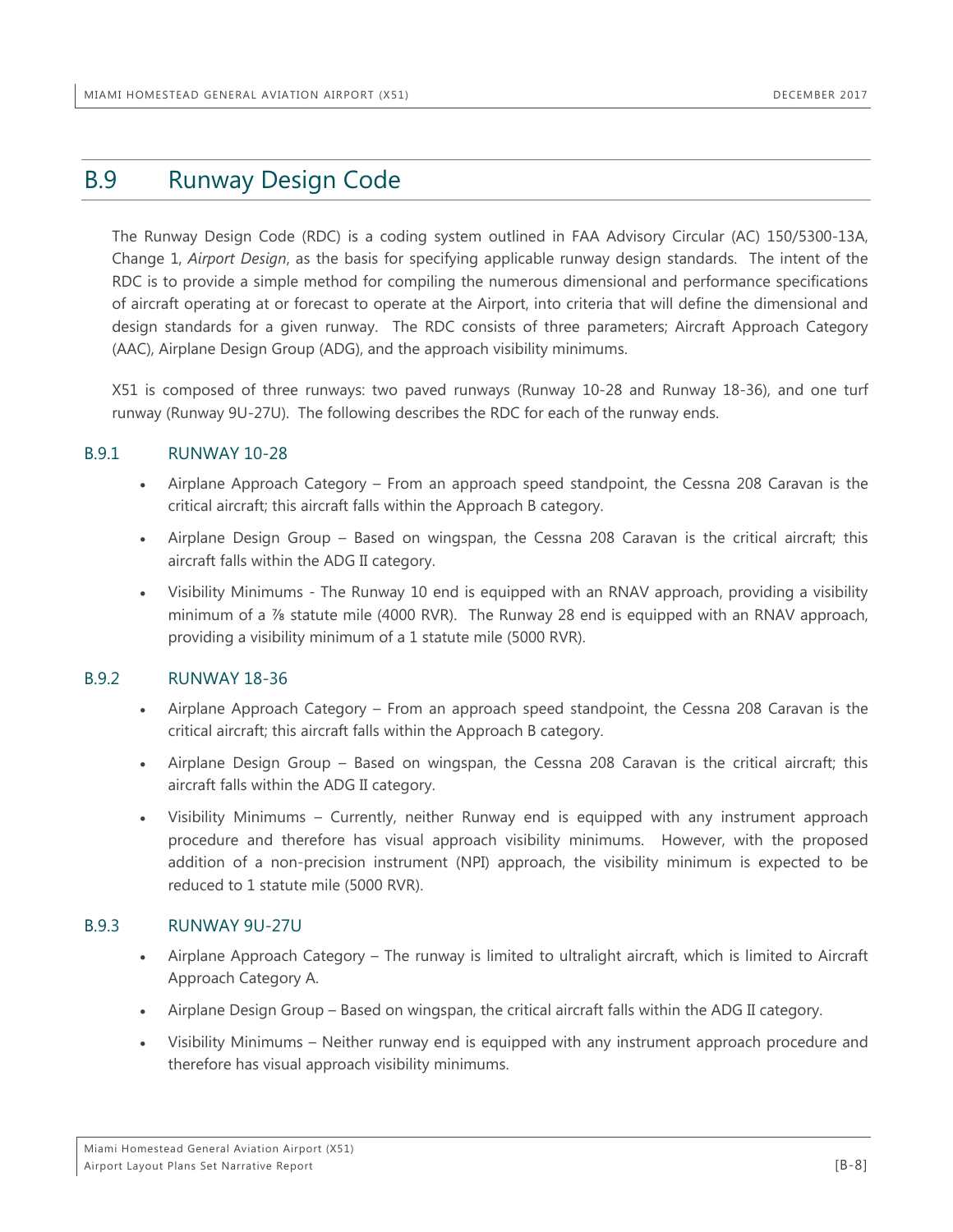Combined, these three parameters result in an RDC of B/II/4000 for Runway 10, B/II/5000 for Runway 28, B/II/VIS existing Runway 18 and Runway 36, B/II/5000 future Runway 18 and 36, and A/II/VIS for Runway 9U and Runway 27U. The RDC's for X51 are also summarized in **Table B-1**. The Airport's existing Airport Reference Code (ARC) is designated as B-II on the existing ALP, dated July 27, 2006 and no reconfiguration or resizing of any airfield element is warranted.

<span id="page-20-1"></span>

| Table B-1: Miami Homestead General Aviation Airport - Runway Design Code |                                   |               |                              |               |                            |               |  |
|--------------------------------------------------------------------------|-----------------------------------|---------------|------------------------------|---------------|----------------------------|---------------|--|
|                                                                          | <b>AIRPLANE APPROACH CATEGORY</b> |               | <b>AIRPLANE DESIGN GROUP</b> |               | <b>VISIBILITY MINIMUMS</b> |               |  |
| <b>RUNWAYS</b>                                                           | <b>EXISTING</b>                   | <b>FUTURE</b> | <b>EXISTING</b>              | <b>FUTURE</b> | <b>EXISTING</b>            | <b>FUTURE</b> |  |
| Runway 18                                                                | B                                 | Same          | Π                            | Same          | VIS                        | 5,000         |  |
| Runway 36                                                                | B                                 | Same          | Π                            | Same          | <b>VIS</b>                 | 5,000         |  |
| Runway 10                                                                | B                                 | Same          | Π                            | Same          | 4,000                      | Same          |  |
| Runway 28                                                                | B                                 | Same          | $\mathbf I$                  | Same          | 5,000                      | Same          |  |
| Runway 9U                                                                | A                                 | Same          | Π                            | Same          | VIS                        | Same          |  |
| Runway 27U                                                               | A                                 | Same          | $\mathbf I$                  | Same          | <b>VIS</b>                 | Same          |  |

SOURCES: Airport Layout Plan, Homestead General Aviation Airport, August 2014. PREPARED BY: Ricondo & Associates, Inc., August 2015.

### <span id="page-20-0"></span>B.10 Runway Reference Codes

The Runway Reference Code (RRC) or the Approach and Departure Reference Codes (APRC and DPRC) describe the current operational capabilities of a runway and adjacent taxiways where no special operating procedures are necessary. The APRC consist of the same three parameters as the RDC (AAC, ADG, and Visibility Minimums) whereas the DPRC consists of the AAC and ADG only. The APRC and DPRC coding system is outlined in FAA AC 150/5300-13a (Change 1), *Airport Design*. The APRC and DPRC differ from the RDC as the RDC is based on planned development and has no operational application. The APRC and DPRC may change over time as improvements are made to the runway, taxiway, and NAVAIDs.

The APRC is determined based on the existing runway to taxiway separation and visibility minimums. At X51, 250' separates the runway centerlines from their associated full length parallel taxiway centerline. The runway to taxiway separation combined with the visibility minimums discussed in Table B-1 result in an APRC of B/II/4000 for Runway 10, B/II/5000 for Runway 28, B/II/VIS existing Runway 18 and Runway 36, B/II/5000 future Runway 18 and 36, and A/II/VIS for Runway 9U and Runway 27U.

The DPRC is determined based on the existing runway to taxiway separation. With 250' separation between the runway centerlines and their associated full length parallel taxiway centerline, the DPRC for Runways 10,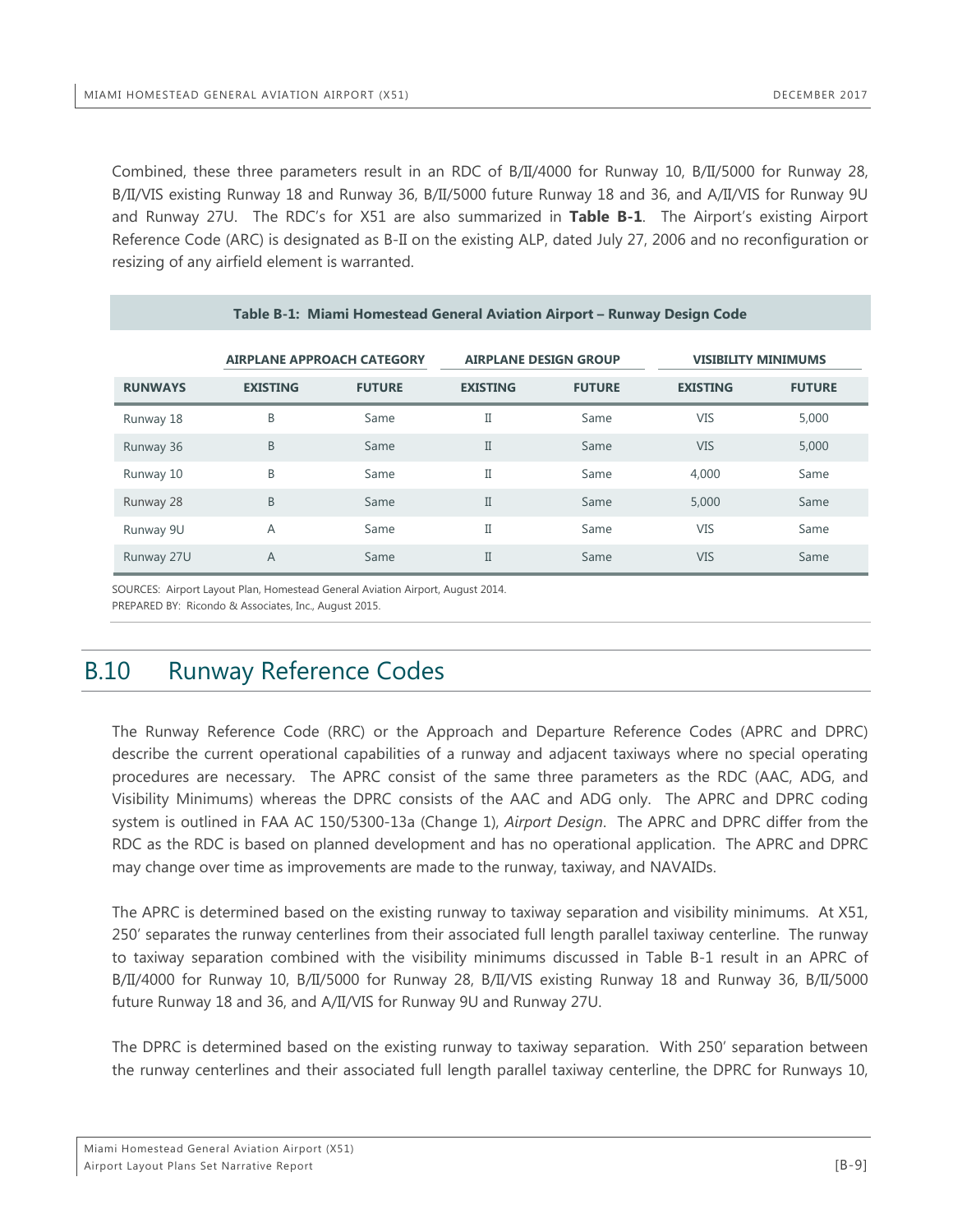<span id="page-21-0"></span>28, 18, and 36 are B/II while Runways 9U and 27U are A/II. **Table B-2** summarizes the Approach and Departure Reference Codes for X51.

| Table B-2: Miami Homestead General Aviation Airport – Approach and Departure Reference Codes |                 |               |                 |               |  |  |  |
|----------------------------------------------------------------------------------------------|-----------------|---------------|-----------------|---------------|--|--|--|
|                                                                                              | <b>APRC</b>     | <b>DPRC</b>   |                 |               |  |  |  |
| <b>RUNWAYS</b>                                                                               | <b>EXISTING</b> | <b>FUTURE</b> | <b>EXISTING</b> | <b>FUTURE</b> |  |  |  |
| Runway 18                                                                                    | B/II/VIS        | B/II/5,000    | B/II            | Same          |  |  |  |
| Runway 36                                                                                    | B/II/VIS        | B/II/5,000    | B/II            | Same          |  |  |  |
| Runway 10                                                                                    | B/II/4,000      | Same          | B/II            | Same          |  |  |  |
| Runway 28                                                                                    | B/II/5,000      | Same          | B/II            | Same          |  |  |  |
| Runway 9U                                                                                    | A/II/VIS        | Same          | A/II            | Same          |  |  |  |
| Runway 27U                                                                                   | A/II/VIS        | Same          | A/II            | Same          |  |  |  |

SOURCES: Airport Layout Plan, Homestead General Aviation Airport, August 2014. PREPARED BY: Ricondo & Associates, Inc., August 2015.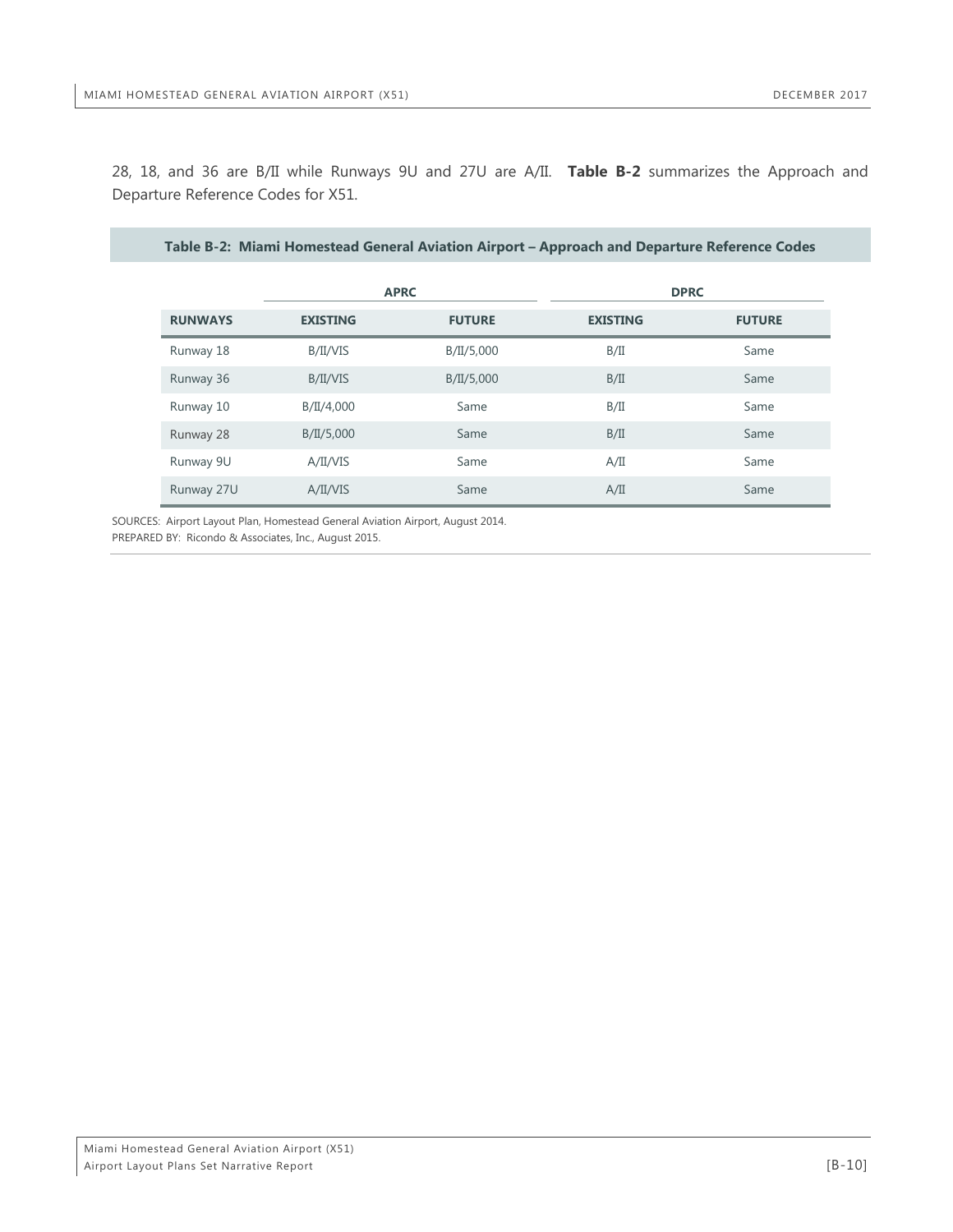## <span id="page-22-0"></span>C. Alternatives/Proposed Development

### <span id="page-22-1"></span>C.1 Proposed Development Items

A demand-capacity assessment of both the airfield and tenant/support facilities that serve aeronautical purposes was performed for X51. The purpose of these assessments was to compare the capacity of existing facilities and infrastructure with current and future operational demand to determine when additional capital improvements would be required. When deficiencies were identified, future facility requirements were projected and quantified. A demand-capacity assessment was performed for the following facilities:

- **Airfield**
- Tenant/Support Facilities
	- Aircraft hangars, Fixed Base Operator (FBO) terminals, and shops
	- Automobile parking facilities
	- Aircraft fuel storage facilities
	- Airport administration offices and maintenance
	- Aircraft rescue and fire-fighting (ARFF) facilities

#### <span id="page-22-2"></span>C.1.1 AIRFIELD

**Exhibit C-1** graphically represents the airfield demand-capacity assessments for X51. More specifically, the exhibit demonstrates the estimated operational demand at which the Annual Service Volume (ASV) is projected to be reached. ASV represents the airfield's annual capacity given seasonal and daily fluctuations in demand.

From the airfield demand-capacity assessments, it was concluded that X51 would have adequate capacity to accommodate demand forecast beyond PAL 2 (2035). Although the forecast does not demonstrate a need for any airfield capacity improvements, MDAD has elected to maintain the potential extension of Runway 18-36 as shown on the current (FAA approved) ALP, should the demand for higher performance aircraft materialize at the Airport. Its depiction on the current ALP is intended to ensure preservation of the land and protection of its airspace.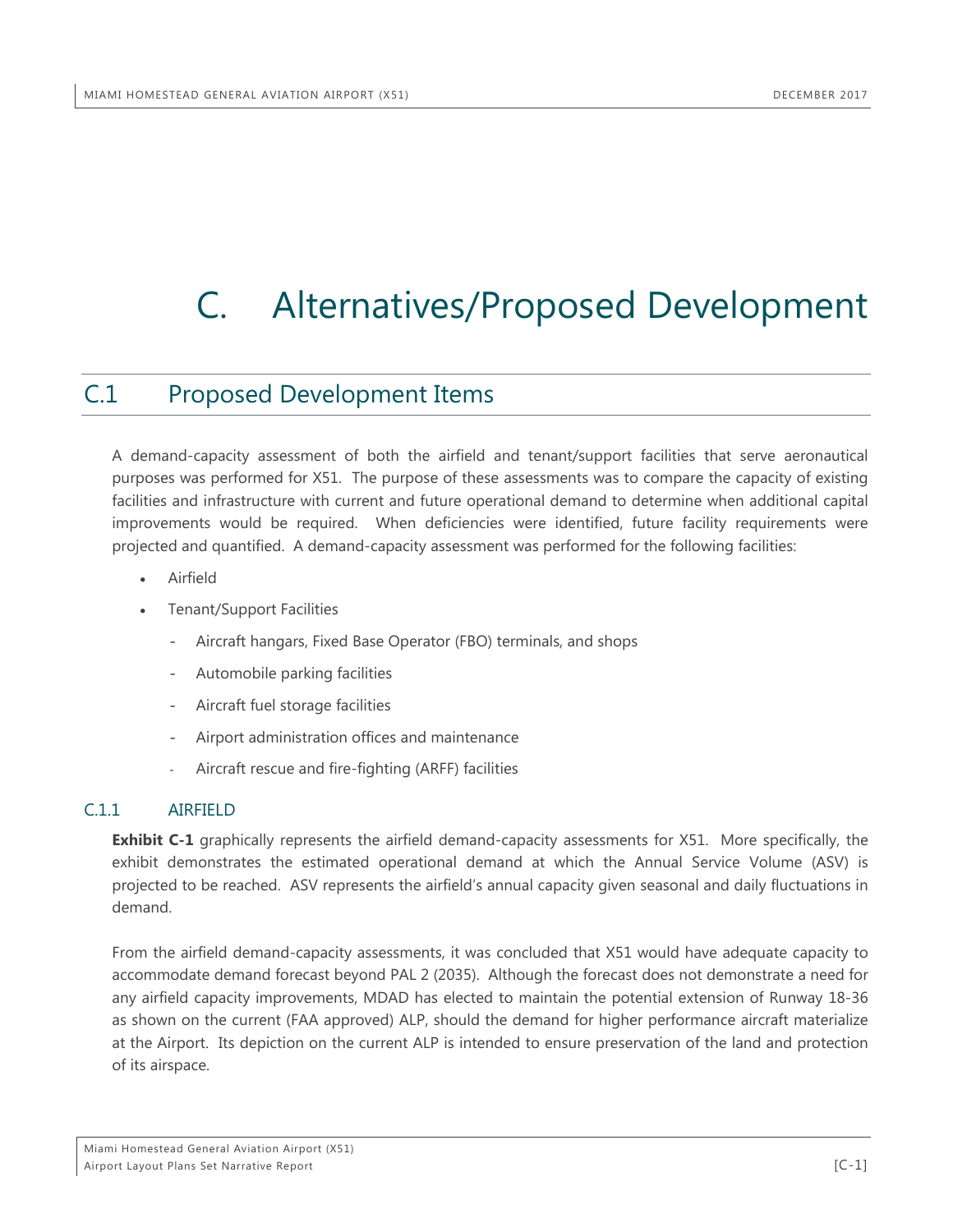<span id="page-23-1"></span>

**Exhibit C-1: Miami Homestead General Aviation Airport - Airfield Demand-Capacity Comparison**

#### NOTE:

 $\overline{a}$ 

The original analysis considers that all future jet activity at X51 would be conducted exclusively by small aircraft (<12,500 lbs.) To cover all scenarios, a sensitivity analysis was performed to consider large jet aircraft operations (12,500 lbs. to 300,000 lbs.). Under both fleet mixes, X51 will not reach capacity within the planning period.

SOURCES: FAA Advisory Circular 150/5060-5A (Change 1), *Airport Capacity and Delay,* September 23, 1983; Ricondo & Associates, Inc., July 2012. PREPARED BY: Ricondo & Associates, Inc., August 2015.

#### <span id="page-23-0"></span>C.1.2 TENANT/SUPPORT FACILITIES

**Table C-1** summarizes the facility requirements for X51 to satisfy the demand associated with PAL 2 (2035). These facility requirements include consideration for aircraft parking and storage, automobile parking, aircraft fueling facilities, and airport support functions. To translate these requirements into gross acreage, a contingency for aircraft circulation and drainage/landscaping features was added.*[3](#page-23-2)* Aircraft circulation includes areas dedicated to hangar egress and taxiway/taxilane circulation.

<span id="page-23-2"></span><sup>3</sup> A total contingency of 1.86 acres is added for Aircraft Circulation (0.75 acres) and Drainage and Landscaping (1.1 acres).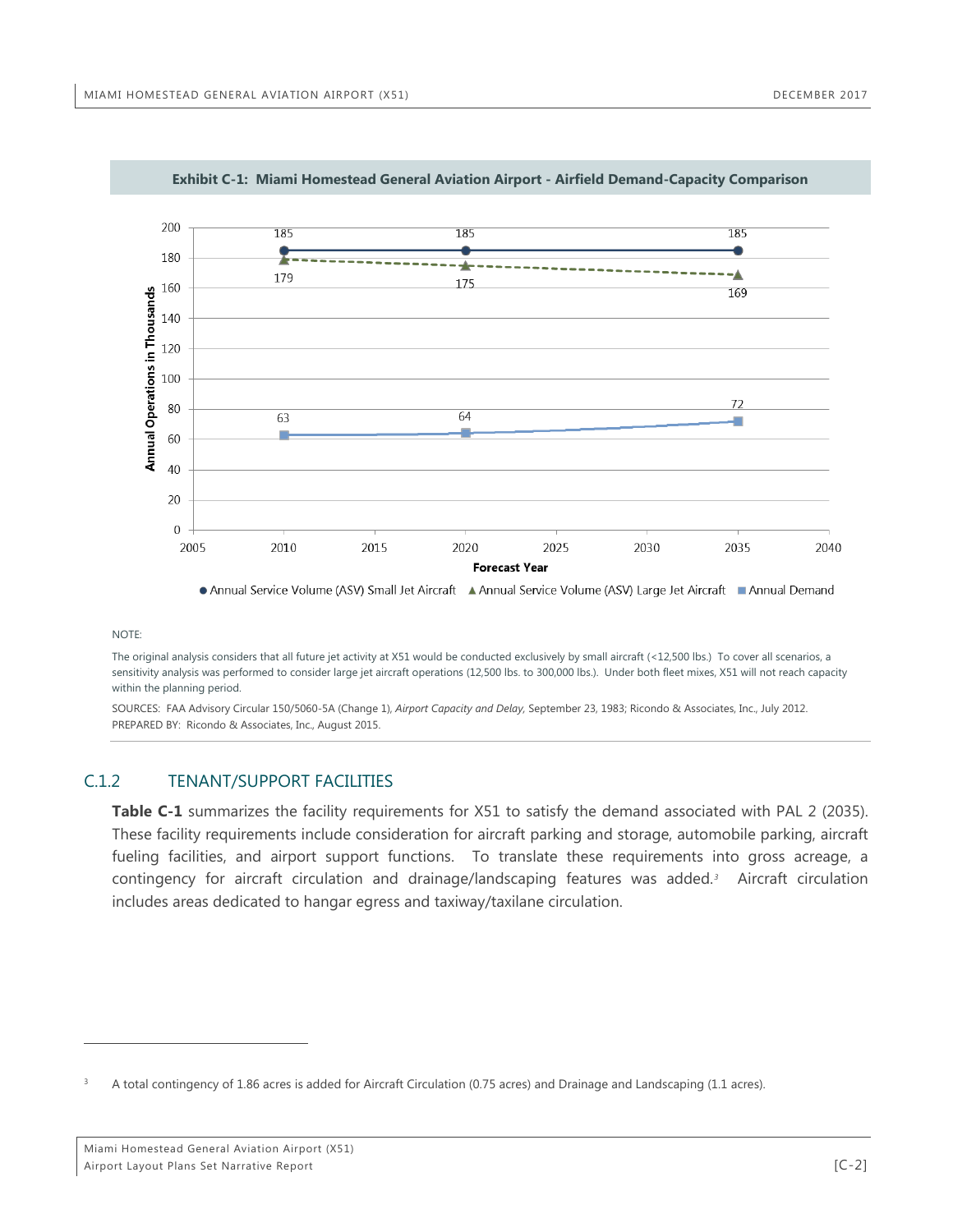<span id="page-24-0"></span>

| <b>FACILITY TYPE</b>                             | <b>EXISTING</b> | <b>PAL 2 (2035) GROSS</b><br><b>FACILITY REQUIREMENTS</b> | <b>ADDITIONAL FACILITIES TO</b><br><b>SERVE PAL 2 (2035)</b> |
|--------------------------------------------------|-----------------|-----------------------------------------------------------|--------------------------------------------------------------|
| <b>Aircraft Parking/Storage</b>                  |                 |                                                           |                                                              |
| T-Hangars                                        | 23,500          | 35,500                                                    | 12,000                                                       |
| <b>Conventional Hangars</b>                      | 12,750          | 33,600                                                    | 20,850                                                       |
| Apron/Ramp <sup>1/</sup>                         | 353,000         | 425,600                                                   | 72,600                                                       |
| Automobile Parking                               | 27,600          | 26,800 <sup>2/</sup>                                      | $\overline{0}$                                               |
| <b>Aviation Fuel</b>                             |                 |                                                           |                                                              |
| 100 LL                                           | 1,550           | 1,550                                                     | $\overline{0}$                                               |
| Jet A                                            | 1,550           | 1,550                                                     | $\overline{0}$                                               |
| <b>Airport Support</b>                           |                 |                                                           |                                                              |
| <b>MDAD Maintenance Yard</b>                     | 1,500           | 1,500                                                     | $\overline{0}$                                               |
| <b>MDAD</b> Administration                       | 1,700           | 1,700                                                     | $\Omega$                                                     |
| <b>MDAD Covered Parking</b>                      | 1,000           | 1,000                                                     | $\overline{0}$                                               |
| Aircraft Rescue and Fire-<br>fighting Facilities | N/A             | N/A                                                       | N/A                                                          |
| <b>Total Facilities</b>                          | 424,150         | 528,800                                                   | 105,450                                                      |
|                                                  |                 | Aircraft Circulation Adjustment                           | 32,850                                                       |
|                                                  |                 | Drainage and Landscape Adjustment                         | 48,400                                                       |
|                                                  |                 | <b>Total Adjusted PAL 2 Requirements</b>                  | 186,700                                                      |
|                                                  |                 | Acreage                                                   | 4.3 acres                                                    |

#### **Table C-1: Miami Homestead General Aviation Airport – Tenant/Support Facility Needs**

#### NOTES:

N/A = Not Applicable

Unless noted otherwise, all values are expressed in square feet.

1/ Excludes apron area needed for hangar access and egress.

2/ Existing vehicular parking facilities exceed the parking requirement s for PAL 2 resulting in a surplus of 800 square feet.

SOURCES: Ricondo & Associates, Inc., and Jacobsen Daniels Associates, LLC SMP Technical Analyses, March 2013.

PREPARED BY: Ricondo & Associates, Inc., August 2015.

Two development projects were identified during the demand/capacity analysis in order to meet existing and/or forecasted demand. These two projects include the following:

- Proposed GA Site (2 acres)
- Proposed T-Hangar Site (2 acres)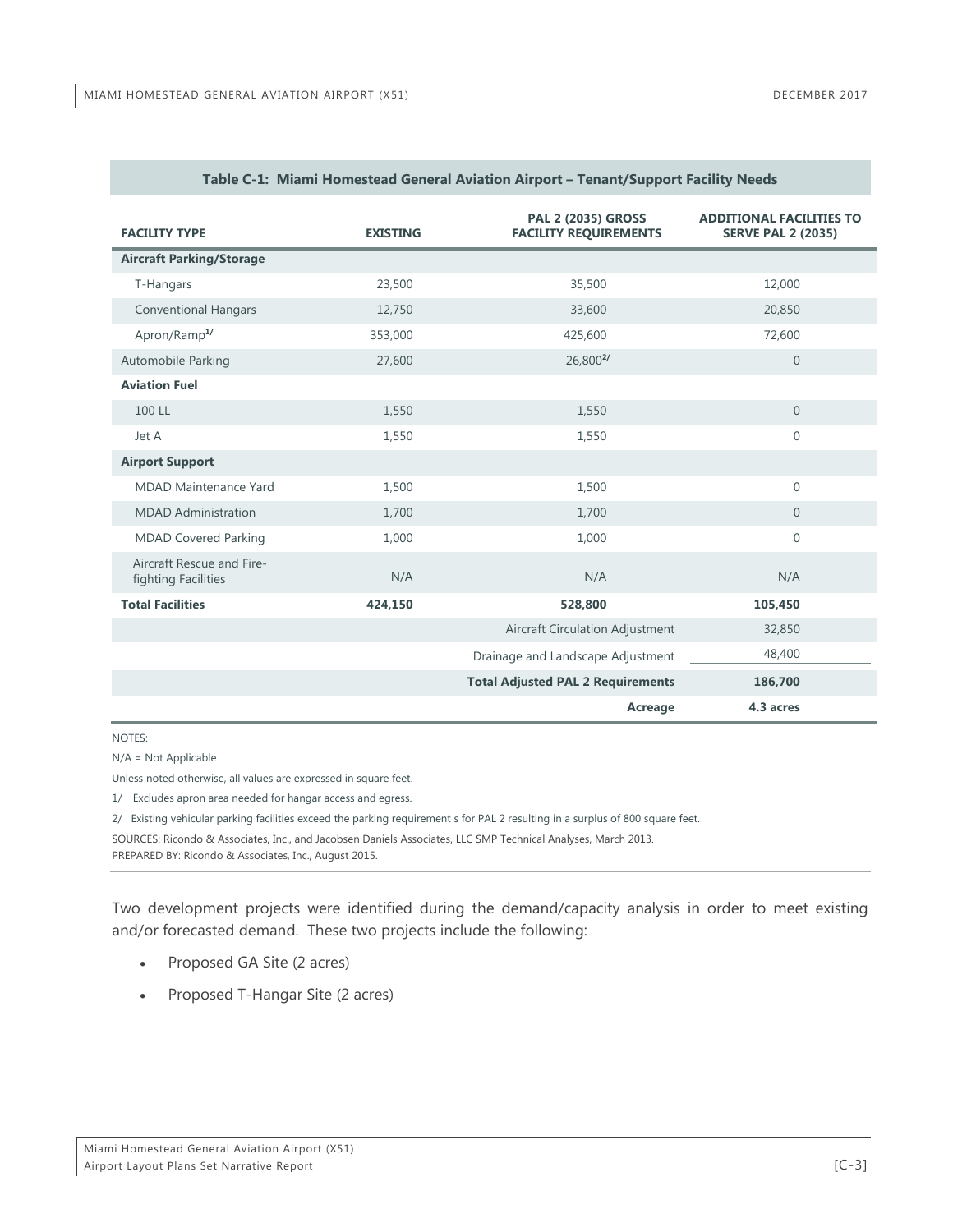Consistent with the previously approved ALP, MDAD has elected to provide consideration for the potential extension of Runway 18-36 to the south to allow for the accommodation of corporate jet operations in the future. The runway extension is intended to ensure preservation of the land and protection of airspace. This results in the following four projects:

- Runway 18-36 Extension
- Taxiway B Connector
- Relocated Road
- Demolished Road (Dirt)

## <span id="page-25-0"></span>C.2 Near-Term and Future Approach Procedures Requirements

Consistent with the previous ALP for X51, the following non-precision instrument approach procedure improvements are proposed:

- Runway 18 Non-Precision Instrument Approach The ALP reflects the proposed addition of a Non-Precision Instrument Approach (NPI) to Runway 18. It is assumed that the NPI approach would be in the form of an Area Navigation (RNAV)/ Global Positioning System (GPS) approach.
- Runway 36 Non-Precision Instrument Approach The ALP reflects the proposed addition of a NPI to Runway 36. It is assumed that the NPI approach would be in the form of an RNAV/GPS approach.

## <span id="page-25-1"></span>C.3 Navigational Aids

<span id="page-25-2"></span>X51 has both Visual and Instrument Approach Aids. **Table C-2** summarizes the various approach aids at X51

|                | <b>RUNWAY LIGHTS</b> |               |                   | <b>RUNWAY MARKING</b> |                      | <b>VISUAL APPROACH AIDS</b> | <b>INSTRUMENT</b><br><b>APPROACH AIDS</b> |               |
|----------------|----------------------|---------------|-------------------|-----------------------|----------------------|-----------------------------|-------------------------------------------|---------------|
| <b>RUNWAYS</b> | <b>EXISTING</b>      | <b>FUTURE</b> | <b>EXISTING</b>   | <b>FUTURE</b>         | <b>EXISTING</b>      | <b>FUTURE</b>               | <b>EXISTING</b>                           | <b>FUTURE</b> |
| Runway 18      | <b>MIRL</b>          | Same          | Visual            | Non-<br>Precision     | None                 | PAPI (4R),<br>NP-GPS        | N/A                                       | NP-GPS        |
| Runway 36      | <b>MIRL</b>          | Same          | Visual            | Non-<br>Precision     | PAPI (4R)            | PAPI (4R),<br>NP-GPS        | N/A                                       | NP-GPS        |
| Runway 10      | <b>MIRL</b>          | Same          | Non-<br>Precision | Same                  | PAPI (2L),<br>NP-GPS | Same                        | NP-GPS                                    | Same          |
| Runway 28      | <b>MIRL</b>          | Same          | Non-<br>Precision | Same                  | NP-GPS               | Same                        | NP-GPS                                    | Same          |
| Runway 9U      | None                 | Same          | N/A               | Same                  | None                 | Same                        | N/A                                       | Same          |
| Runway 27U     | None                 | Same          | N/A               | Same                  | <b>None</b>          | Same                        | N/A                                       | Same          |

#### **Table C-2: Miami Homestead General Aviation Airport – Navigational Aids**

SOURCES: Airport Layout Plan, Homestead General Aviation Airport, August 2014.

PREPARED BY: Ricondo & Associates, Inc., August 2015.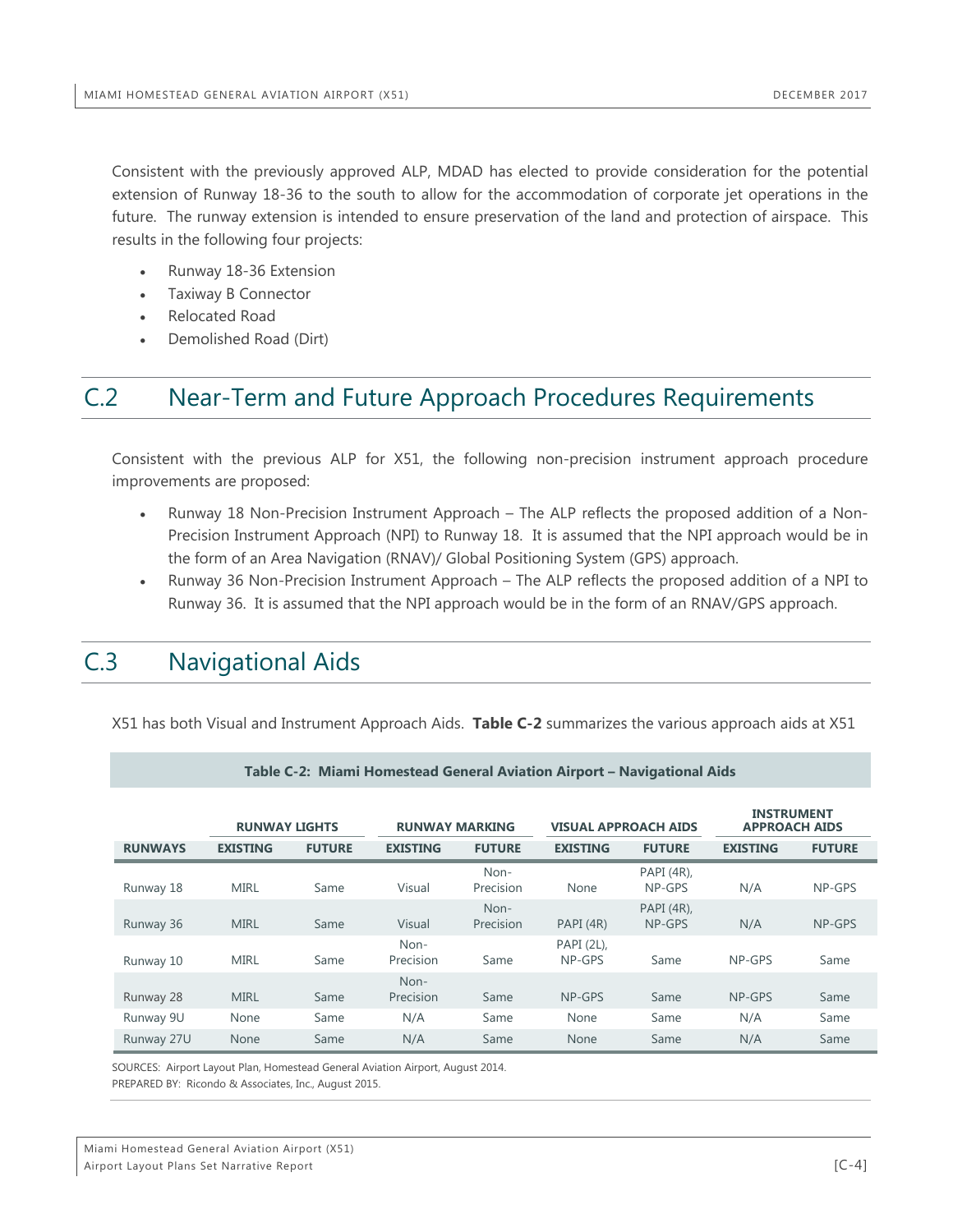### <span id="page-26-0"></span>C.4 Wind Coverage

Table C-3 summarizes the wind coverage's associated with each runway at X51. As shown, all three runways provide a combined all weather wind coverage of 99.56 percent. As the wind coverage associated with the existing runway configuration at X51 exceeds 95 percent, no additional runways are required to provide adequate wind coverage.

<span id="page-26-1"></span>

| <b>Table C-3: Runway Wind Coverage</b> |                                     |                                                        |                                            |  |  |  |
|----------------------------------------|-------------------------------------|--------------------------------------------------------|--------------------------------------------|--|--|--|
| <b>RUNWAY</b>                          | <b>RUNWAY DESIGN</b><br><b>CODE</b> | <b>MAXIMUM</b><br><b>CROSSWIND</b><br><b>COMPONENT</b> | <b>ALL WEATHER WIND</b><br><b>COVERAGE</b> |  |  |  |
| $10 - 28$                              | $B-II$                              | 13 knots                                               | 98.92%                                     |  |  |  |
| 9U-27U                                 | $A-II$                              | 10.5 knots                                             | 89.15%                                     |  |  |  |
| 18-36                                  | $B-II$                              | 13 knots                                               | 96.97%                                     |  |  |  |
|                                        |                                     | <b>Combined</b>                                        | 99.86%                                     |  |  |  |

SOURCES: Jacobsen Daniels Associates, LLC, September 2015; Ricondo & Associates, Inc., September 2015. PREPARED BY: Ricondo & Associates, Inc., September 2015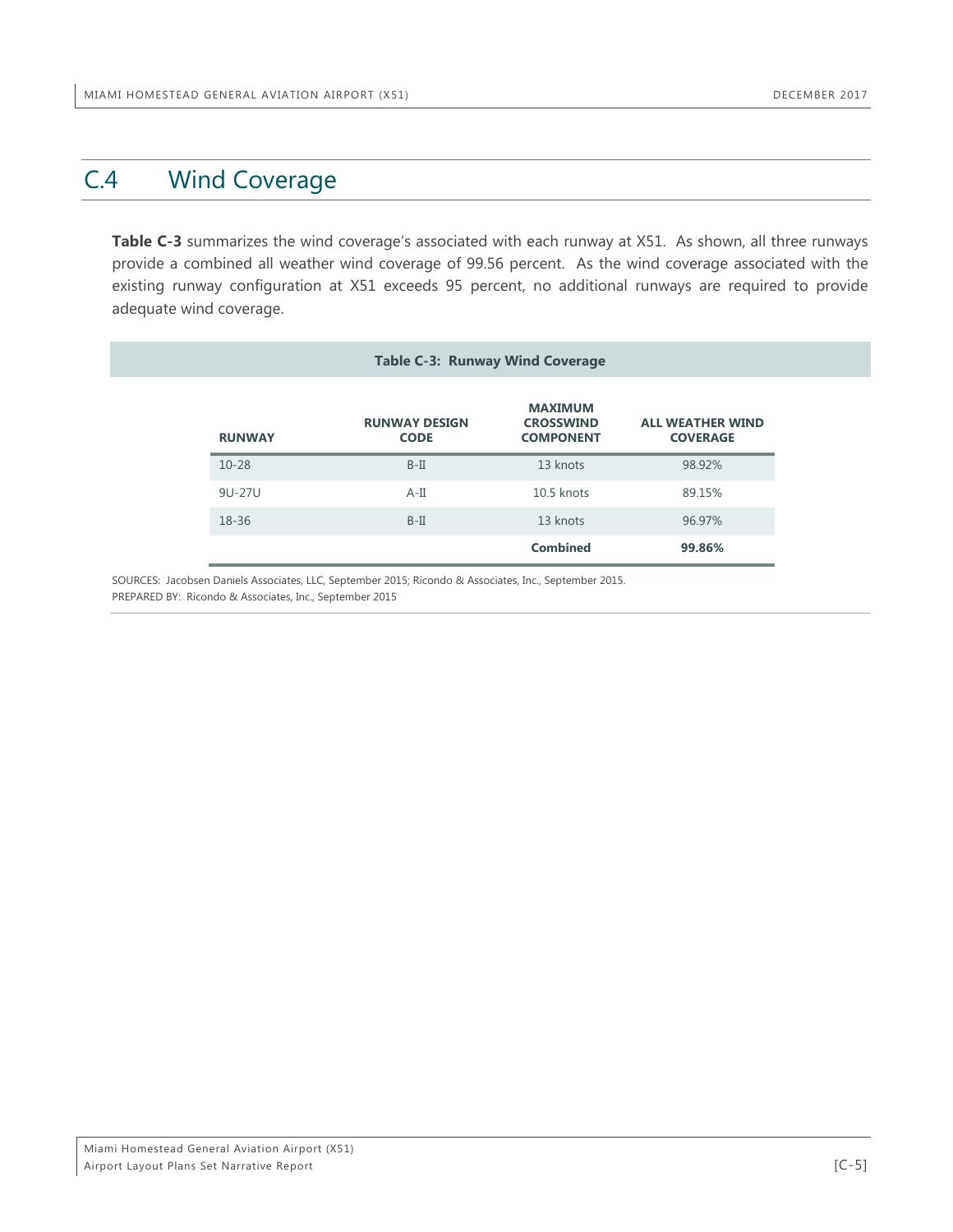## D. Modification to Standards

<span id="page-27-0"></span>There are currently no modifications to standards for X51. It is anticipated that with the future development to accommodate the demands through PAL 2, there would still be no need for any modifications to standards.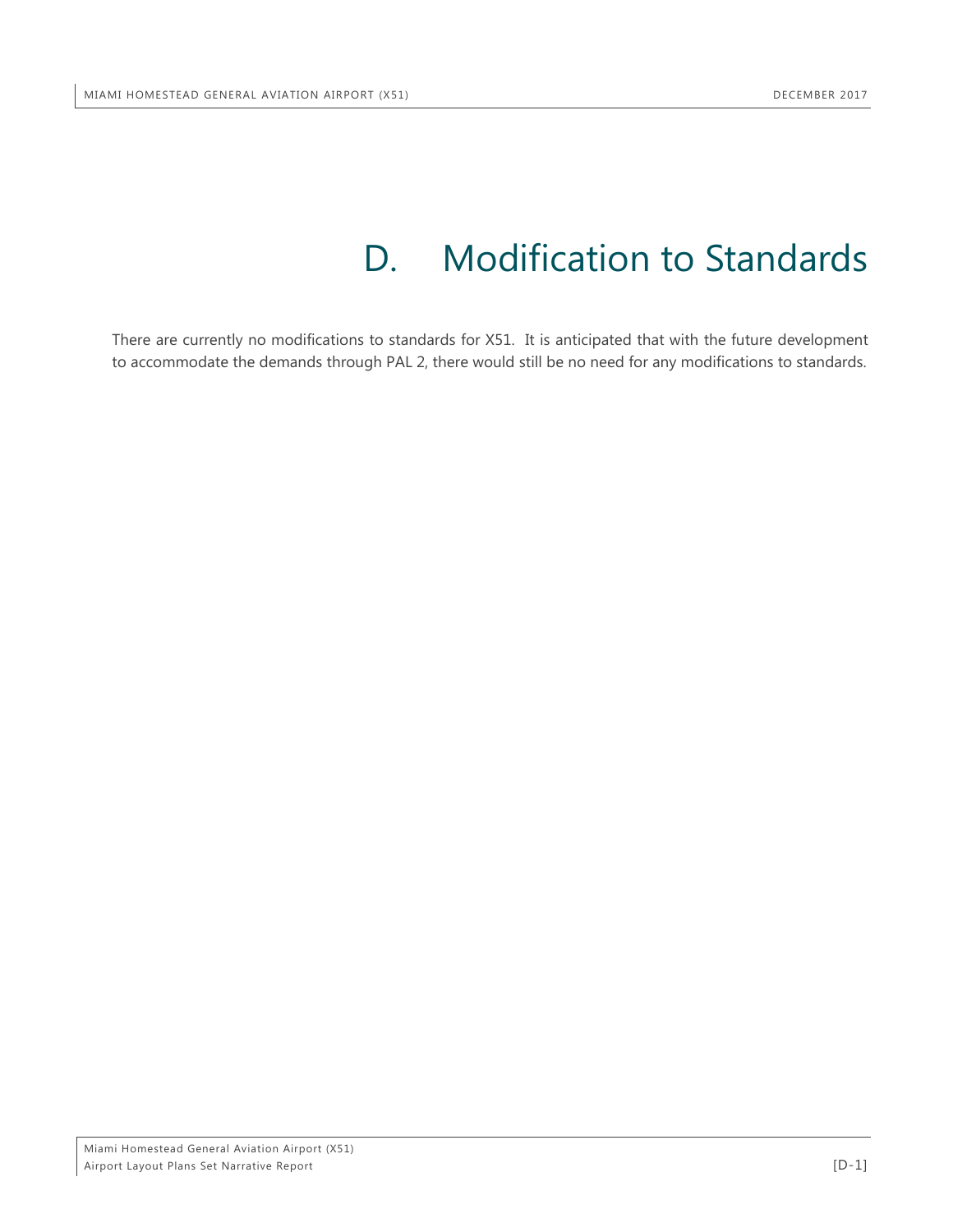## E. Obstruction Surfaces

<span id="page-28-0"></span>There are currently no threshold siting surface penetrations and no obstructions to 14 CFR Part 77 that have been identified.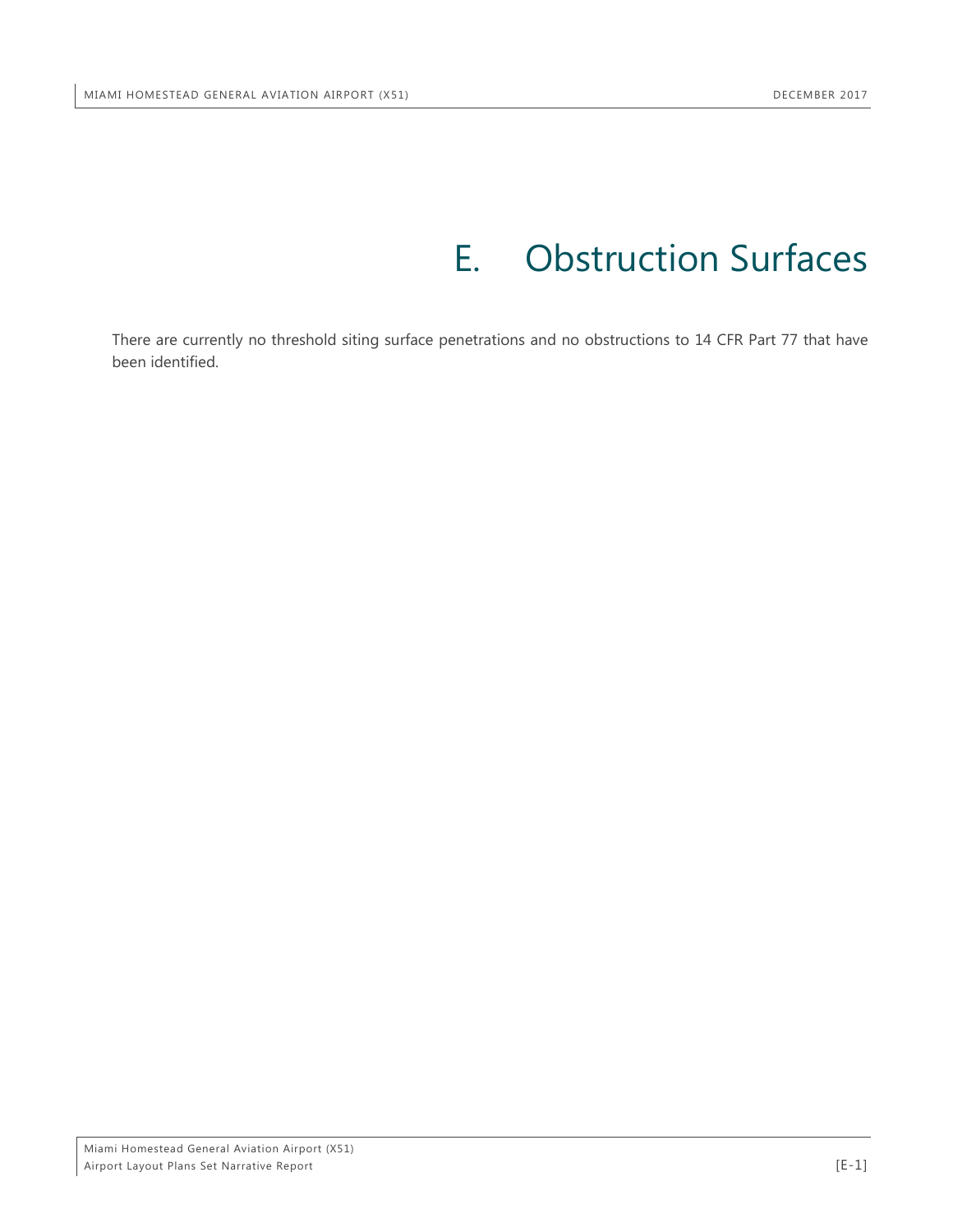## F. Runway Protection Zone

<span id="page-29-0"></span>The existing RPZ for Runways 18, 36, 9U and 27U are all within the airport boundary. The existing RPZ for Runway 10-28 extends beyond the airport boundary. Also with planned expansion of Runway 36 the future RPZ for RW 36 will extend beyond the airport boundary. There are currently no incompatible land uses within the existing RPZs, nor are any anticipated in the future.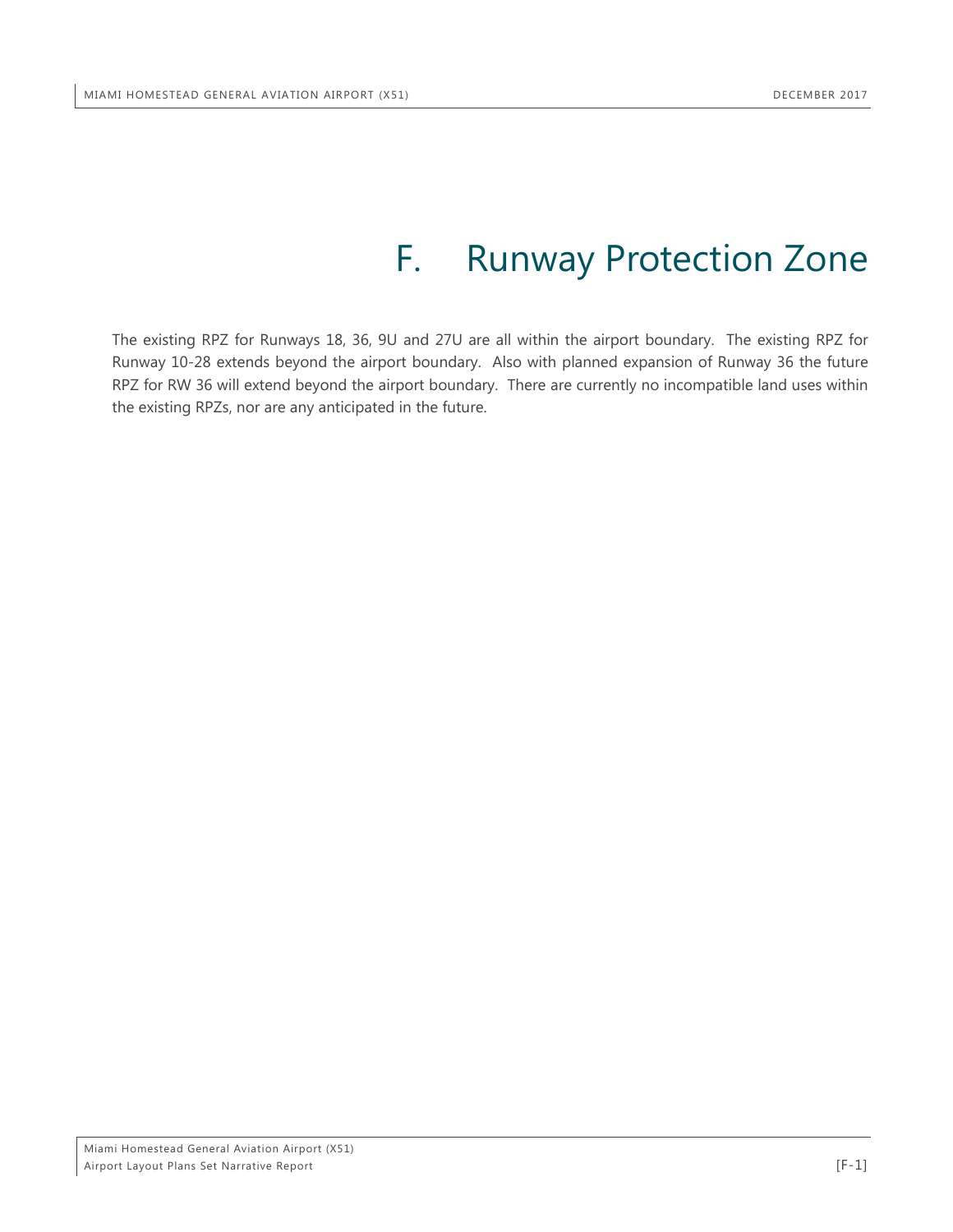## G. Development Summary

<span id="page-30-0"></span>In consultation with MDAD staff, a preferred development scenario was identified for the Airport. The preferred development scenario for X51 was limited to GA development only. In addition to the development and expansion of general aviation facilities, MDAD also provide consideration for the potential extension of Runway 18-36 to protect for potential change in the aircraft fleet mix composition. As a result, the following development is depicted on the Future ALP:

- Proposed GA Site (2 acres)
- Proposed T-Hangar Site (2 acres)
- Runway 18-36 Extension
- Taxiway B Connector
- Relocated Road
- Demolished Road (Dirt)

To demonstrate the general location of future facility development, this scenario was developed at a land use level of detail (i.e., detailed facility layouts were not developed). The areas designated for future tenant facilities coincide with the facility requirements projected for PAL 2. **Exhibits G-1** illustrates the proposed development scenario for the X51.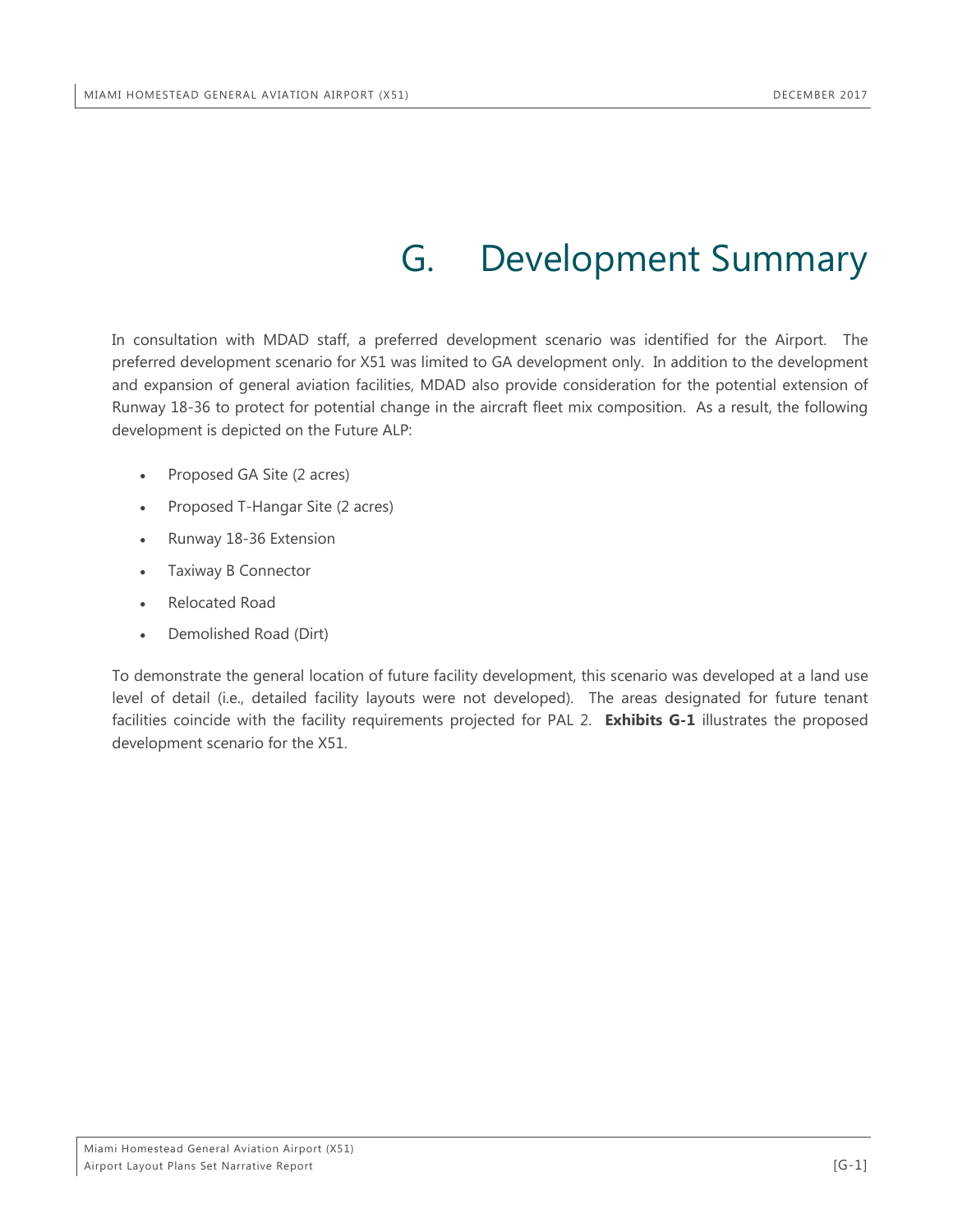<span id="page-31-0"></span>**Exhibit G-1: Miami Homestead General Aviation Airport – Development Scenario**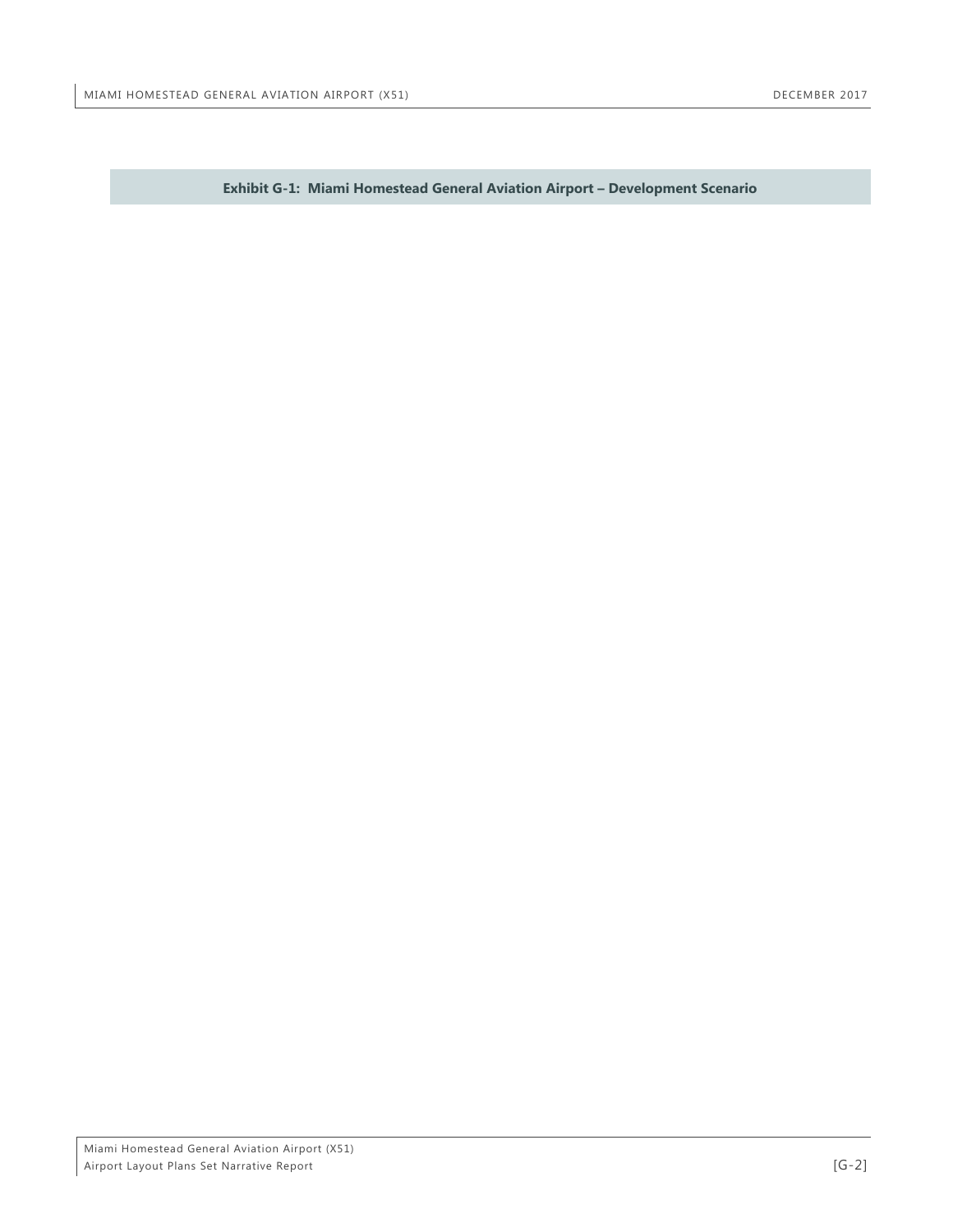#### *Order-of-Magnitude Cost Estimates*

For the development scenario, an engineer's estimate of probable costs was prepared. The areas designated for future tenant facilities coincide with the facility requirements projected for PAL 2 and serve the basis for generating and engineer's estimate of probable cost. These costs include consideration of construction costs, and soft costs associated with design, permitting, bidding, construction and program management. **Table G-1** summarizes the estimated costs and projected funding sources for implementation at X51, expressed in 2013 dollars.

<span id="page-32-1"></span>

| Table G-1: Preliminary Capital Funding Plan (in rounded Figures) |                                                                  |                    |                                          |                                       |              |  |  |
|------------------------------------------------------------------|------------------------------------------------------------------|--------------------|------------------------------------------|---------------------------------------|--------------|--|--|
|                                                                  | <b>FAA AIRPORT</b><br><b>IMPROVEMENT</b><br><b>PROGRAM FUNDS</b> | <b>FDOT GRANTS</b> | <b>MIAMI DADE</b><br><b>COUNTY FUNDS</b> | <b>THIRD PARTY</b><br><b>INVESTOR</b> | <b>TOTAL</b> |  |  |
| Phase 1                                                          |                                                                  |                    |                                          |                                       |              |  |  |
| T-Hangars                                                        | \$5,746,000                                                      | \$2,409,000        | \$2,409,000                              | \$0                                   | \$10,564,000 |  |  |
| Phase 2                                                          |                                                                  |                    |                                          |                                       |              |  |  |
| Runway 18-36 Exit<br>Taxiway                                     | \$1,137,000                                                      | \$64,000           | \$64,000                                 | \$0                                   | \$1,265,000  |  |  |
| <b>Conventional Hangar</b>                                       | \$3,492,000                                                      | \$1,293,000        | \$1,293,000                              | \$0                                   | \$6,078,000  |  |  |
| <b>Subtotal (Phase 2)</b>                                        | \$4,629,000                                                      | \$1,357,000        | \$1,357,000                              | \$0                                   | \$7,343,000  |  |  |
| Phase 3                                                          |                                                                  |                    |                                          |                                       |              |  |  |
| <b>Conventional Hangar</b>                                       | \$4,054,000                                                      | \$1,501,000        | \$1,501,000                              | \$0                                   | \$7,056,000  |  |  |
| Phase 4                                                          |                                                                  |                    |                                          | \$0                                   |              |  |  |
| Runway 18-36<br>Extension (If Necessary)                         | \$34,069,000                                                     | \$1,893,000        | \$1,893,000                              | \$0                                   | \$37,855,000 |  |  |
| <b>Total</b>                                                     | \$48,498,000                                                     | \$7,160,000        | \$7,160,000                              | \$0                                   | \$62,818,000 |  |  |

NOTES:

1/ Project funding sources were established in accordance with current funding eligibility guidelines and do not reflect a commitment by the FAA or FDOT to provide funds at this time.

2/ Costs are reflective of 2014 US dollars and include consideration for both hard (construction) and soft costs (design, permitting, and construction administration).

SOURCES: URS Corporation, Construction Costs, April 2014; Ricondo & Associates, Inc., SMP Technical Analyses, August, 2014. PREPARED BY: Ricondo & Associates, Inc., August 2015.

## <span id="page-32-0"></span>G.1 Development Projects Completed Since Last ALP

No new development projects have been undertaken and completed at X51 since the last approved ALP dated July 27, 2006.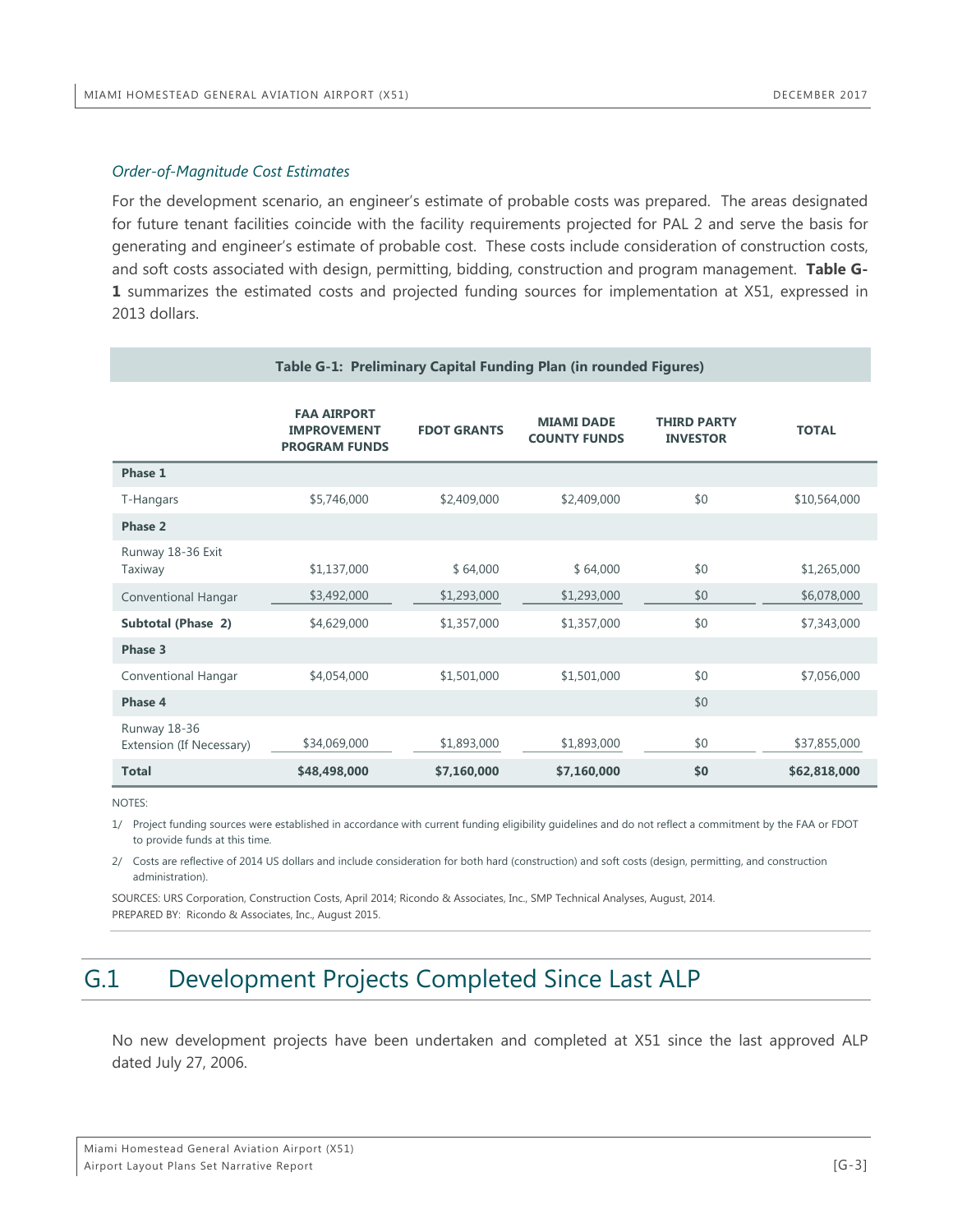## <span id="page-33-0"></span>G.2 Implementation Plan

For capital improvement planning considerations, the facility and infrastructure development initiatives associated with the preferred development scenarios was categorized into one of four development phases. Each phase reflects a 5-year period, as follows:

- Phase 1 (2016 2020)
- Phase 2 (2021 2025)
- Phase  $3(2026 2030)$
- Phase  $4(2031 2035)$

**Exhibit G-2** illustrates the sequencing of facility development for X51, in accordance with the four development phases listed above. The sequencing of proposed capital development outlined in the SMP is summarized in **Table G-2**.

**Table G-2: Miami Homestead General Aviation Airport - Capital Development Needs by Phase**

<span id="page-33-1"></span>

|                             | <b>PHASE 1</b> | <b>PHASE 2</b> | <b>PHASE 3</b> | <b>PHASE 4</b> |
|-----------------------------|----------------|----------------|----------------|----------------|
| Airfield:                   |                |                |                |                |
| Runway 18-36 Exit Taxiway   |                | X              |                |                |
| Runway 18-36 Extension      |                |                |                | If Necessary   |
| <b>Tenant Facilities:</b>   |                |                |                |                |
| T-Hangars                   | X              |                |                |                |
| <b>Conventional Hangars</b> |                | X              | X              |                |

NOTE: The Miami-Dade Aviation Department has elected to provide consideration for the potential extension of Runway 18-36 to the south to allow for the potential accommodation of corporate jet operations in the future.

SOURCE: Ricondo & Associates, Inc., and Jacobsen Daniels Associates, LLC SMP Technical Analyses, March 2013. PREPARED BY: Ricondo & Associates, Inc., August 2015.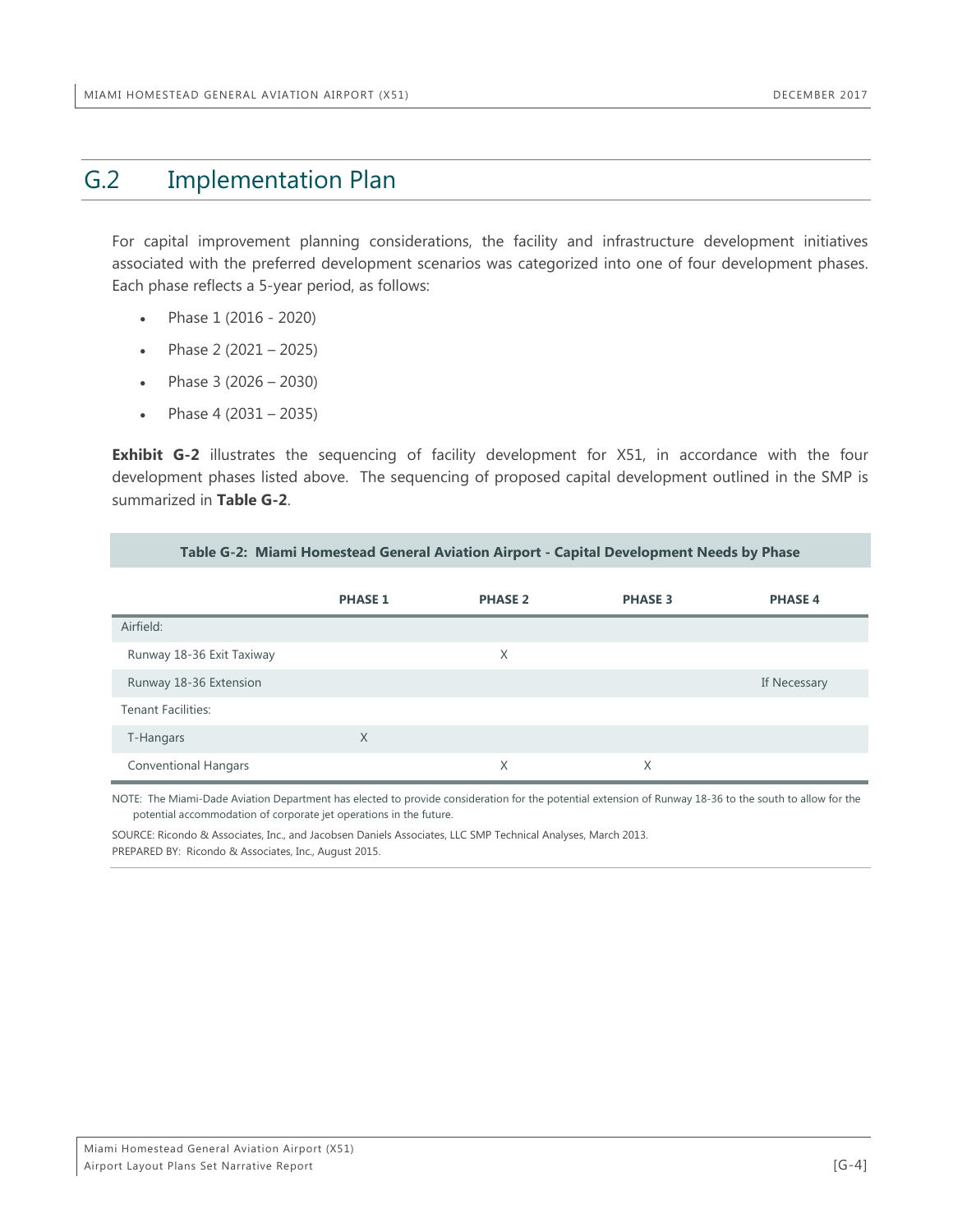<span id="page-34-0"></span>**Exhibit G-2: Miami Homestead General Aviation Airport - Implementation Sequencing for Preferred X51 Development Scenario**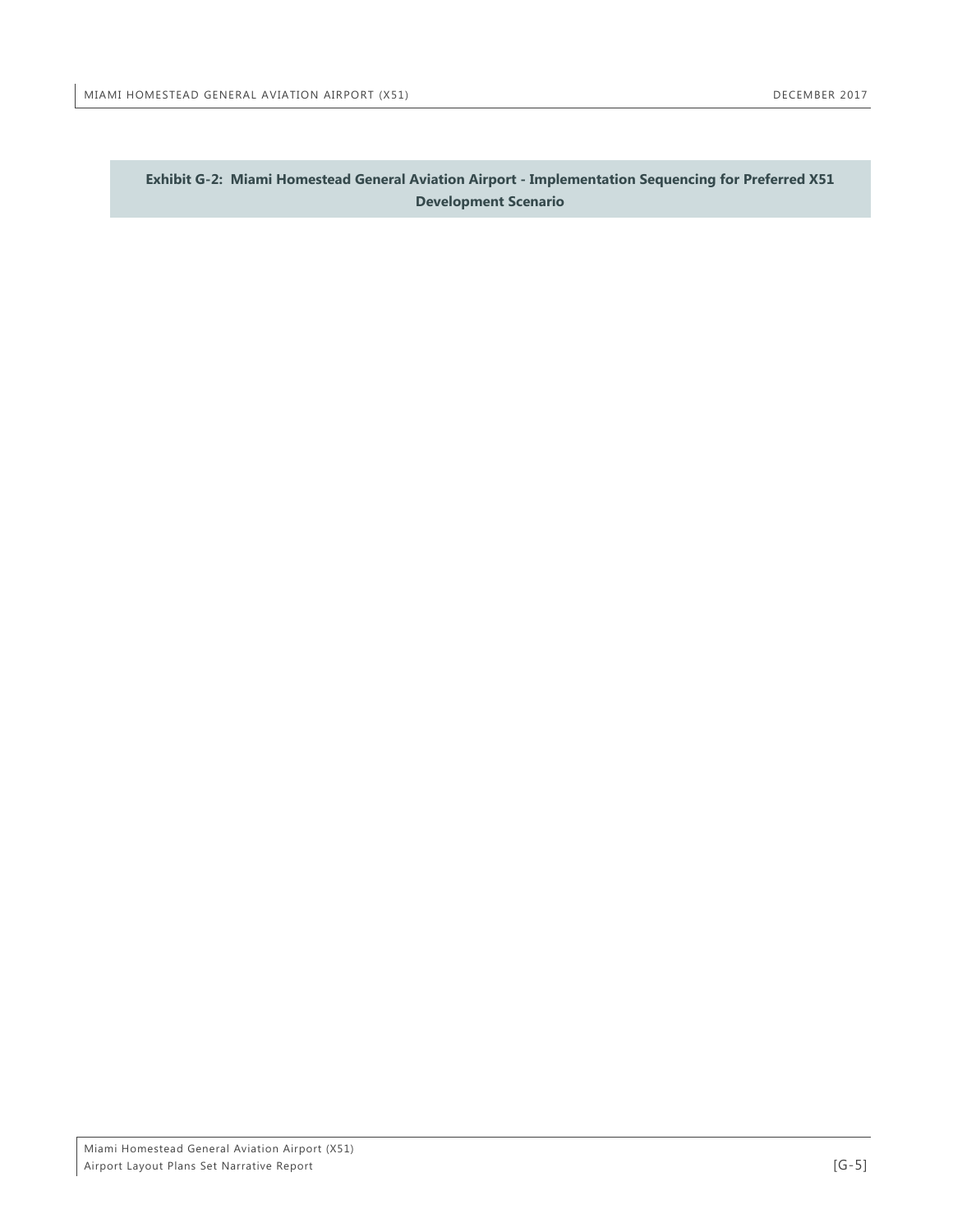## H. Shadow or Line-of-Sight Study

<span id="page-35-0"></span>There is currently no operational air traffic control tower at X51 and therefore no shadow or line-of-sight studies for X51.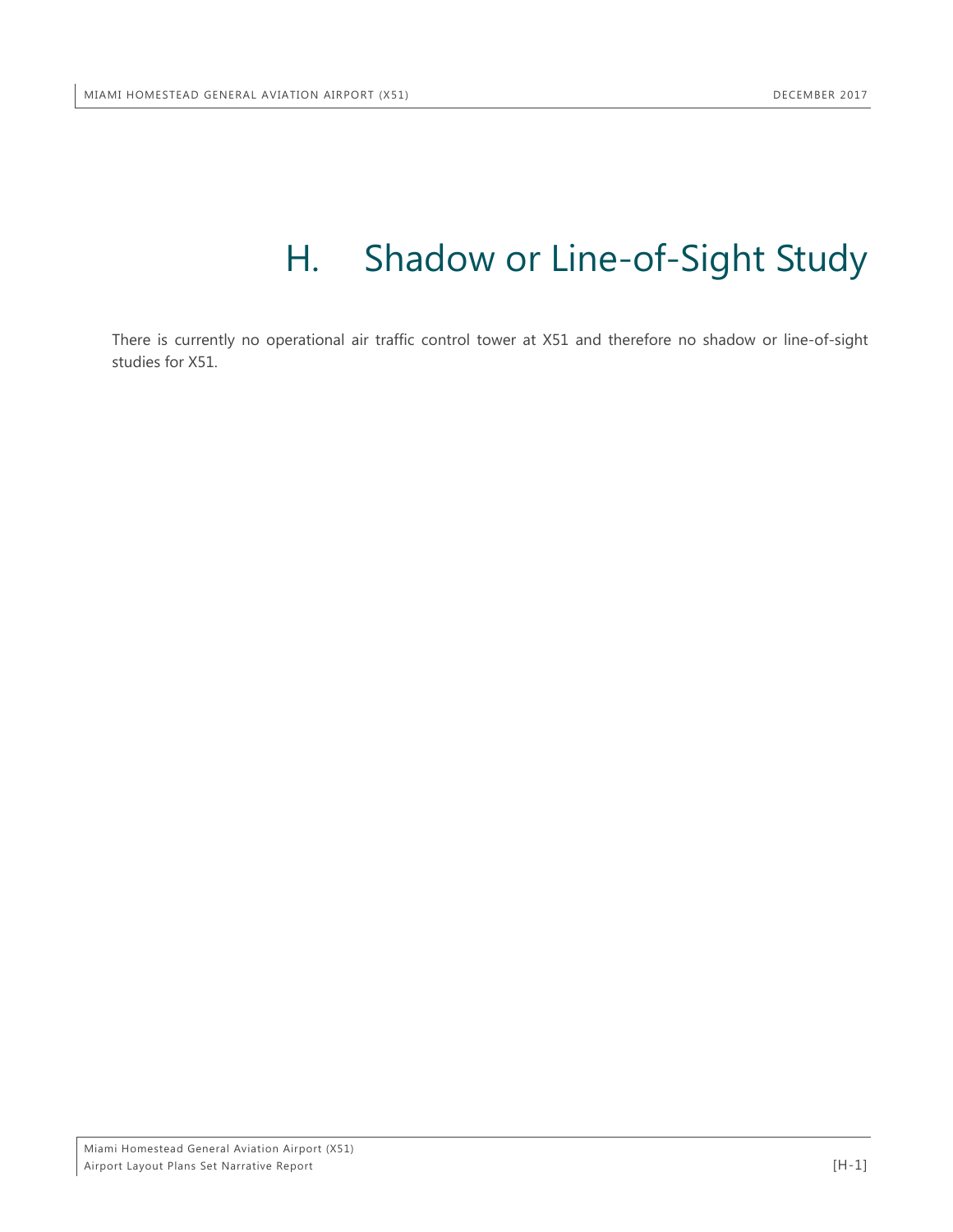## I. Letters of Coordination

<span id="page-36-0"></span>This section does not apply to this ALP Narrative as no coordination with outside agencies was conducted.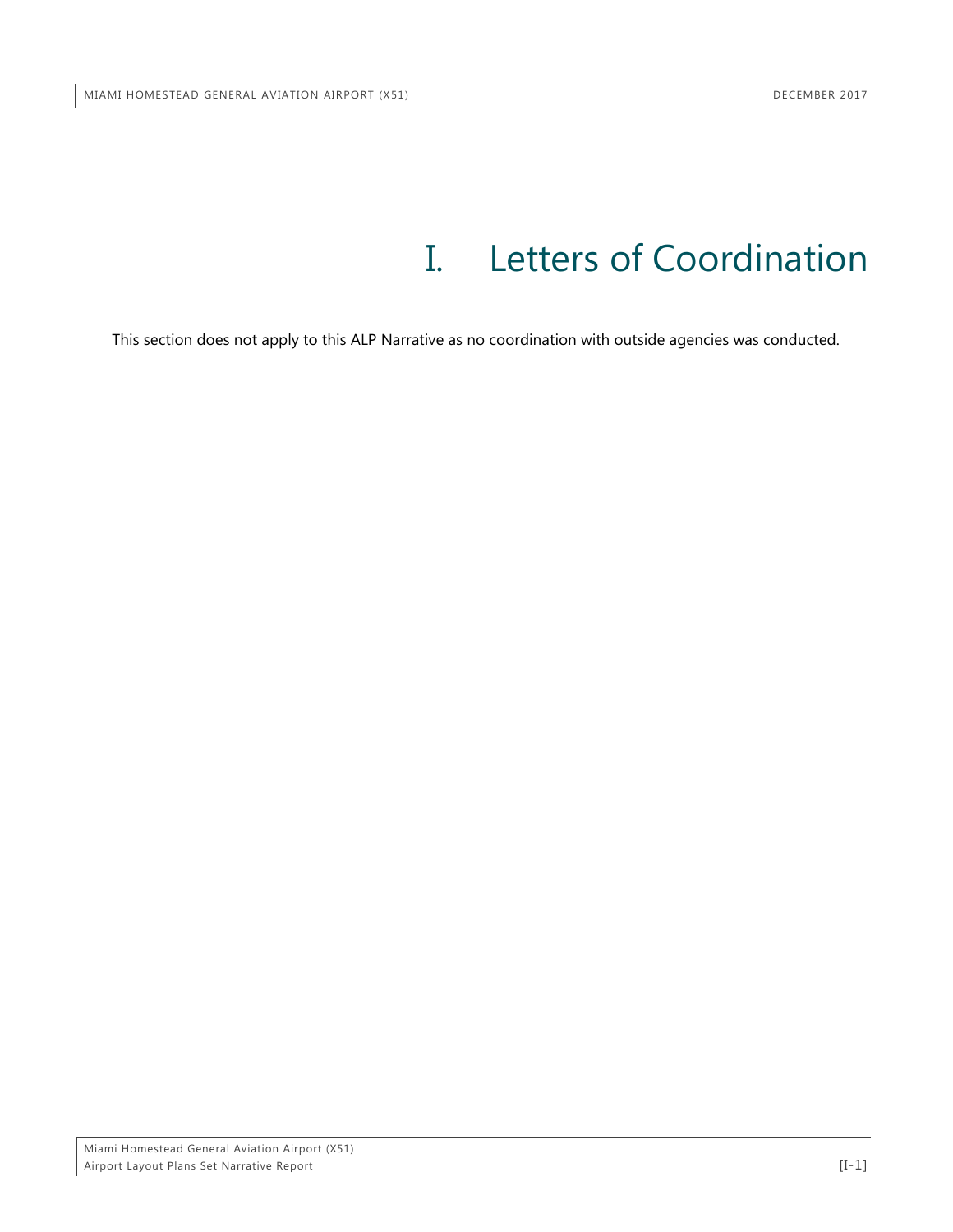## J. Wildlife Hazard Management

<span id="page-37-0"></span>A wildlife hazard assessment has not been performed for X51. The Airport has no based jets and therefore falls into Airport Group 4 of the FAA's Wildlife Hazard Assessment Implementation Schedule. In accordance with the FAA's implementation schedule, MDAD intends on completing a wildlife hazard assessment prior to 2020.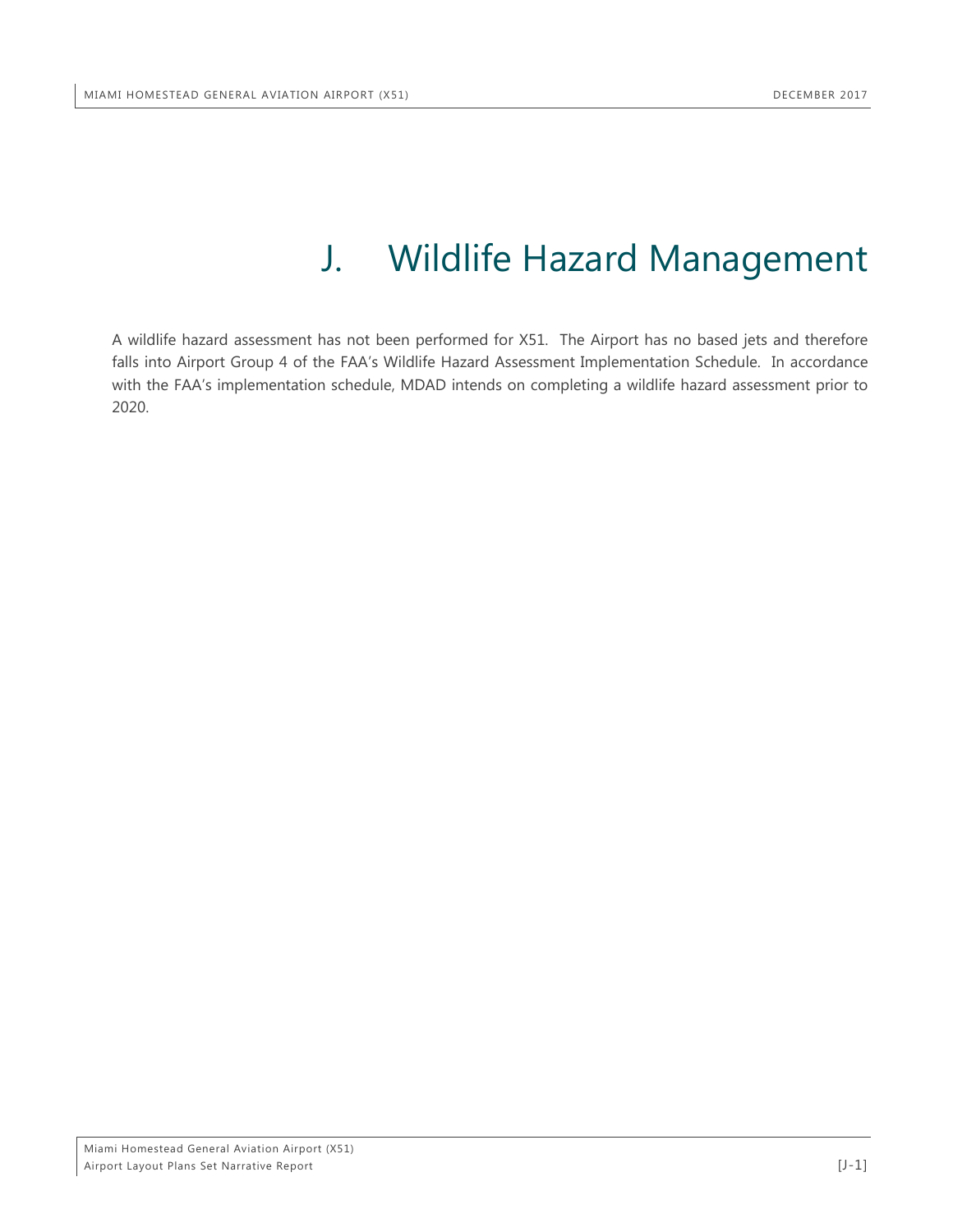## K. Preliminary Identification of Environmental Features

<span id="page-38-0"></span>**Exhibits K-1** through **K-7** illustrate the various environmental features at X51 and within the surrounding environs. **Table K-1** summarizes the potential environmental impacts associated with the proposed development depicted on the Future ALP and the proposed mitigation approach for those areas that may be directly impacted. As shown, these impacts are limited to construction within Zone AH flood zones, should Runway 18-36 be extended. The proposed development of general aviation facilities would also encroach the Zone AH flood zones. Flood Zone AH corresponds to the areas of the 100-year shallow flooding with a constant water-surface elevation where average depths between 1 and 3 feet. Mandatory flood insurance purchase requirements apply.

<span id="page-38-1"></span>

| Table K-1: Summary of Potential Environmental Impacts                                                 |                                                      |                                                                     |  |  |  |  |  |  |
|-------------------------------------------------------------------------------------------------------|------------------------------------------------------|---------------------------------------------------------------------|--|--|--|--|--|--|
| <b>DESCRIPTION OF POTENTIAL IMPACTS</b><br><b>ENVIRONMENTAL FEATURE</b><br><b>MITIGATION APPROACH</b> |                                                      |                                                                     |  |  |  |  |  |  |
| Major Drainage Ditches                                                                                | Taxiway R Relocation<br>Aircraft Hardstand Expansion | <b>Convert Canal to Box Culvert</b><br>Convert Canal to Box Culvert |  |  |  |  |  |  |
| Wetlands                                                                                              | No Direct Impacts                                    | N/A                                                                 |  |  |  |  |  |  |
| Flood Zones                                                                                           | Cargo Expansion (Zone AH)                            | Grading and Drainage as Required                                    |  |  |  |  |  |  |
| <b>Historical or Cultural Resources</b>                                                               | No Direct Impacts                                    | N/A                                                                 |  |  |  |  |  |  |
| DOT Section 4(f) Features                                                                             | No Direct Impacts                                    | N/A                                                                 |  |  |  |  |  |  |
| Flora/Fauna                                                                                           | No Direct Impacts                                    | N/A                                                                 |  |  |  |  |  |  |
| Natural Resources                                                                                     | No Direct Impacts                                    | N/A                                                                 |  |  |  |  |  |  |
| <b>Other Features</b>                                                                                 | None Identified                                      | N/A                                                                 |  |  |  |  |  |  |

Notes:

N/A = Not Applicable

Flood Zone AH – Zone that corresponds to the areas of the 100-year shallow flooding with a constant water-surface elevation where average depths are between 1 and 3 feet. Mandatory flood insurance purchase requirements apply.

Sources: Miami-Dade Aviation Department; ESRI Database: Esri, DigitalGlobe, GeoEYE, i-cubed, United States Department of Agriculture, AEX, Getmapping, Aerogrid, IGN, swisstopo, and the GIS User Community (Aerial Photography), 2015; Florida Geographic Data Library, GIS Metadata Explorer; GIS Data,<http://www.fgdl.org/metadataexplorer/explorer.jsp> (accessed September 29, 2015); United States Geological Survey, GIS Data: Hydrography[, http://nhd.usgs.gov/data.html](http://nhd.usgs.gov/data.html) (accessed September 25, 2015; Miami-Dade County GIS Data; Prepared by: Ricondo & Associates, Inc., September 2015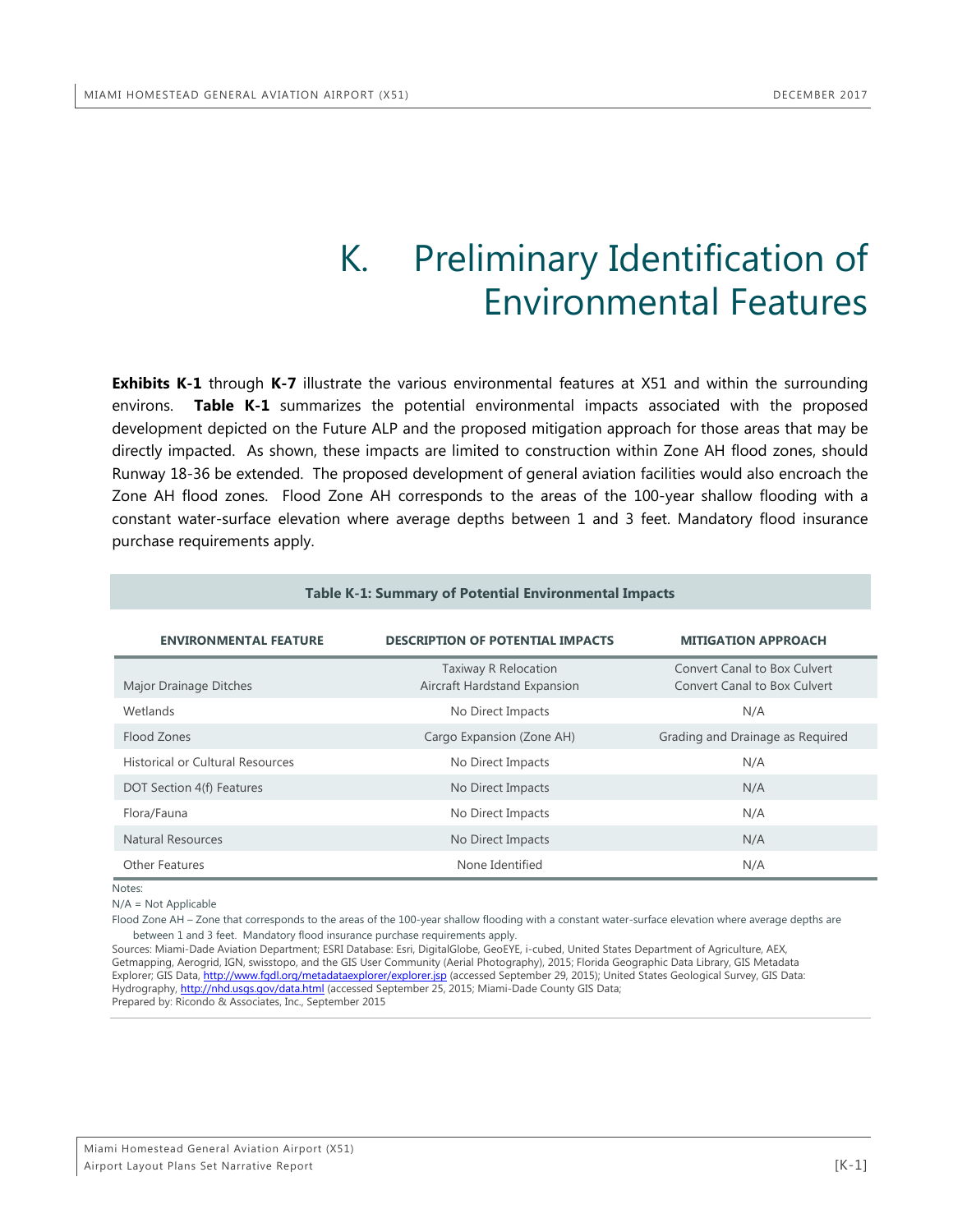<span id="page-39-0"></span>**Exhibit K-1: Environmental Features - Major Drainage Ditches**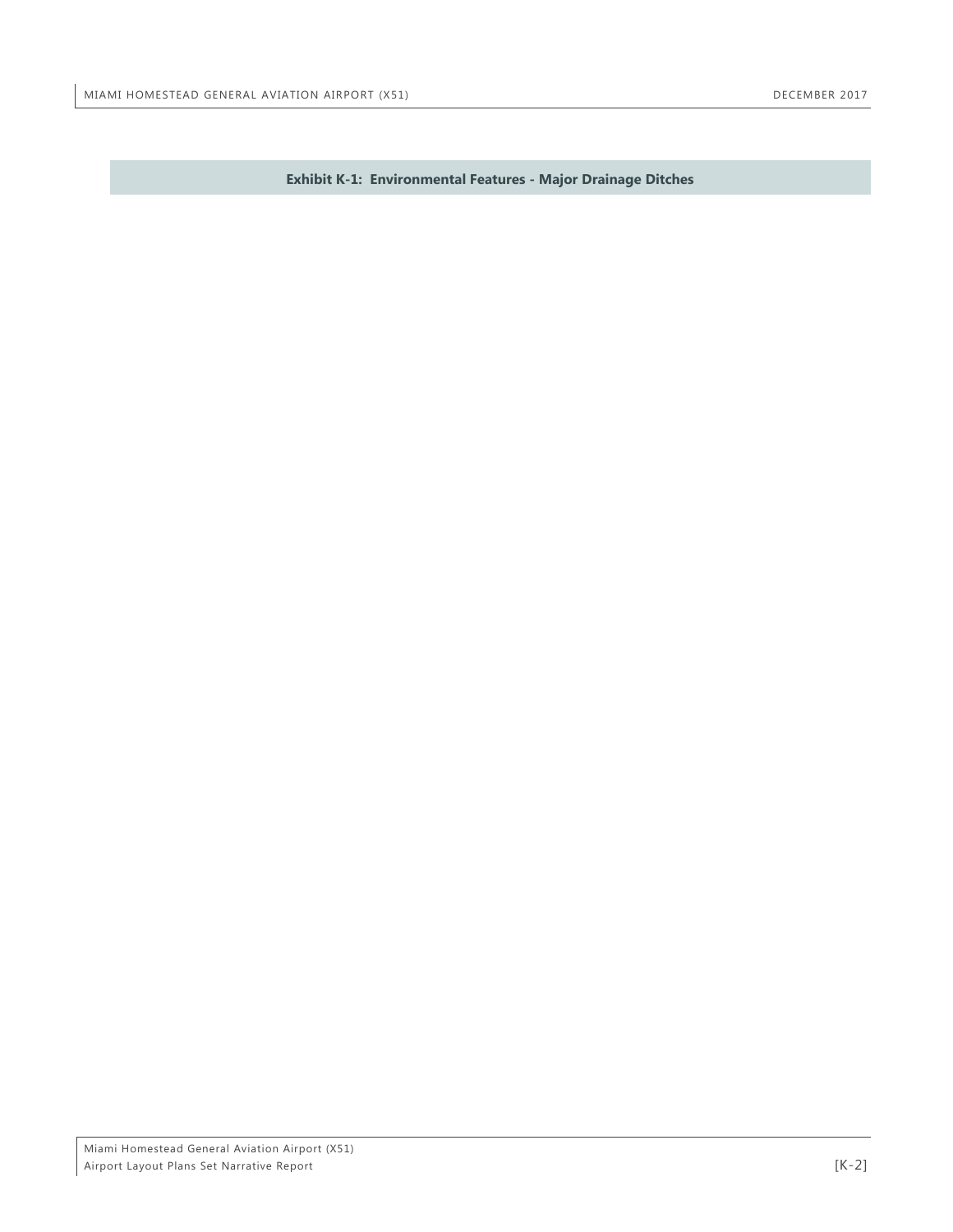<span id="page-40-0"></span>**Exhibit K-2: Environmental Features - Wetlands**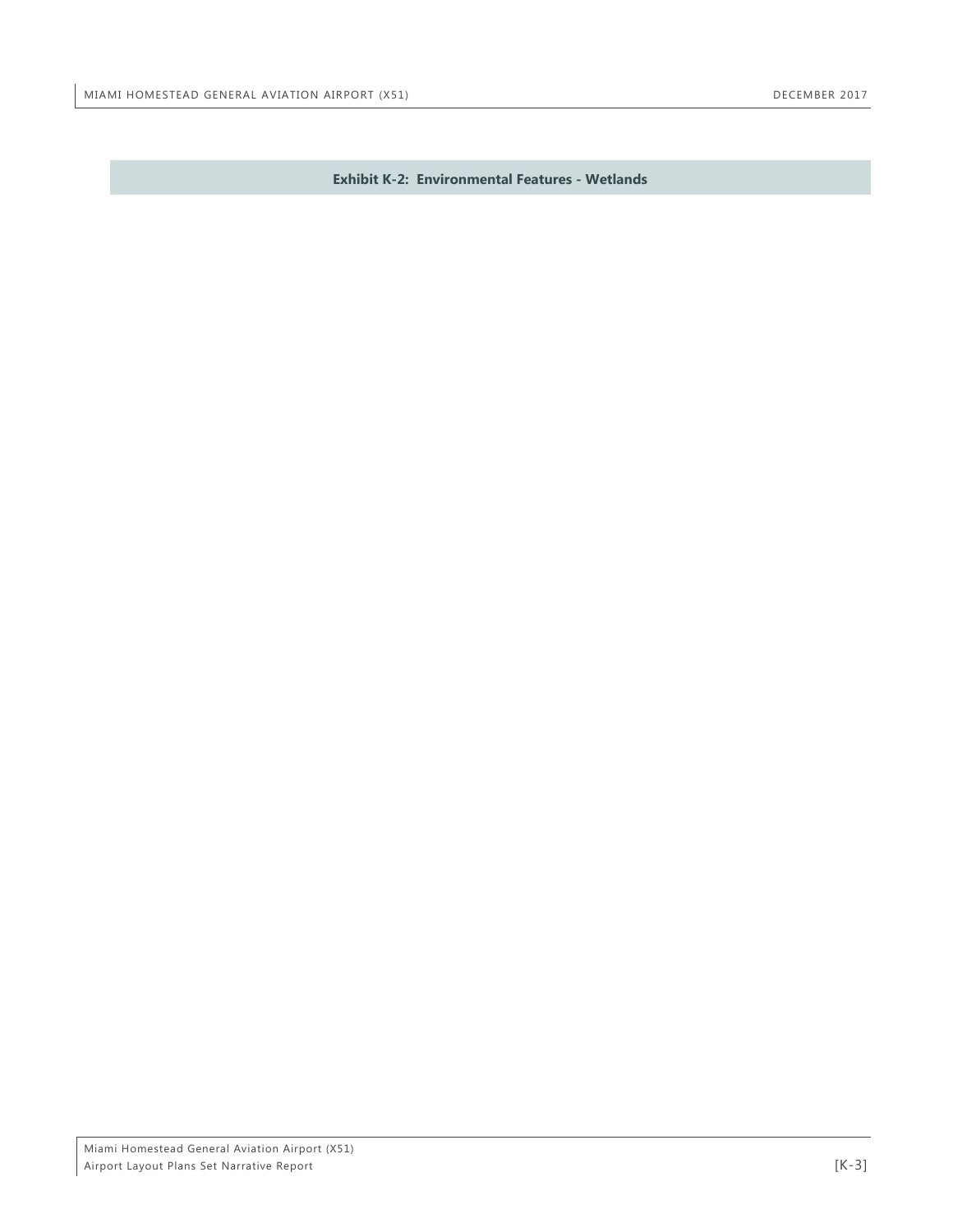<span id="page-41-0"></span>**Exhibit K-3: Environmental Features – Flood Zones**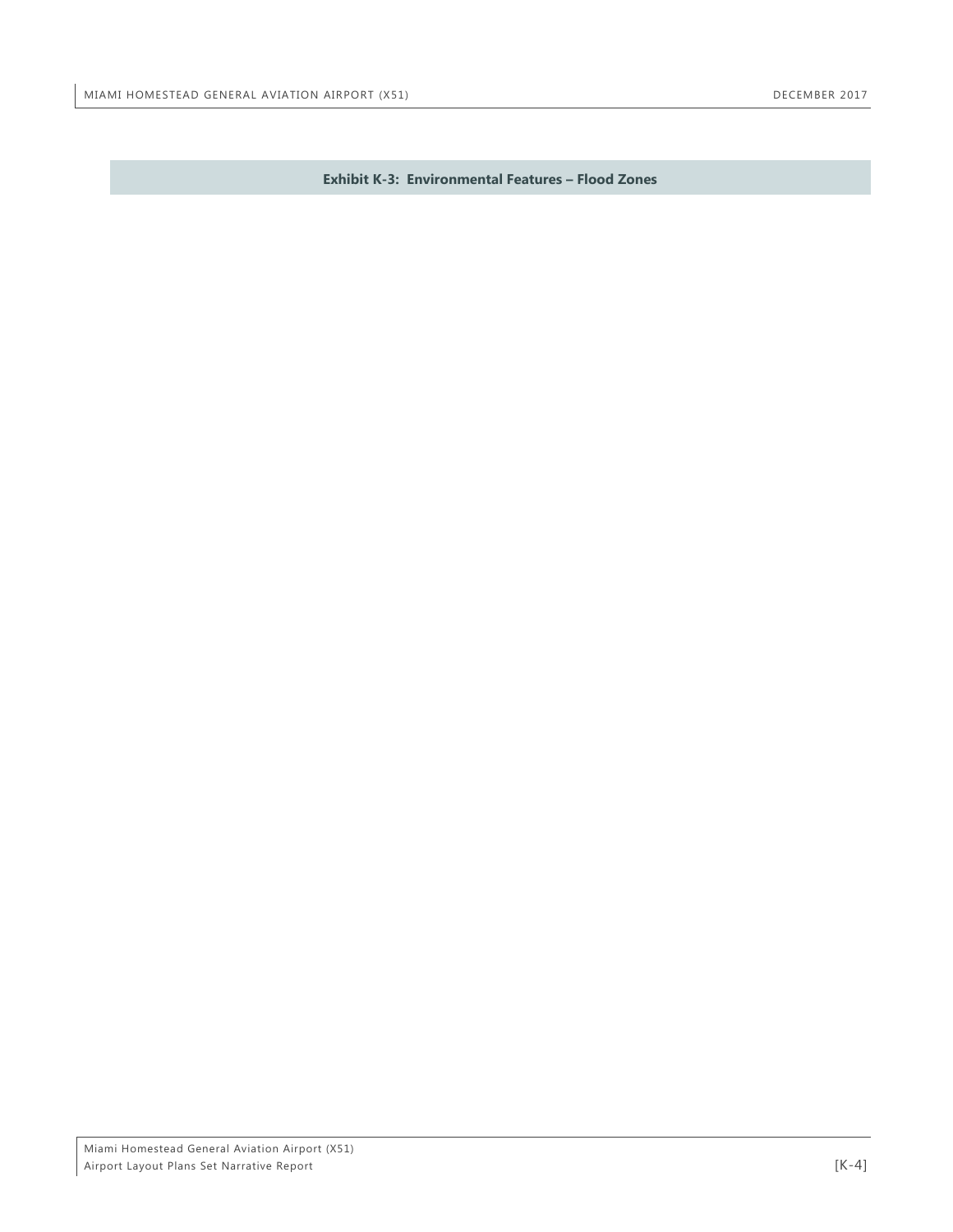<span id="page-42-0"></span>**Exhibit K-4: Environmental Features – Historical or Cultural Resources**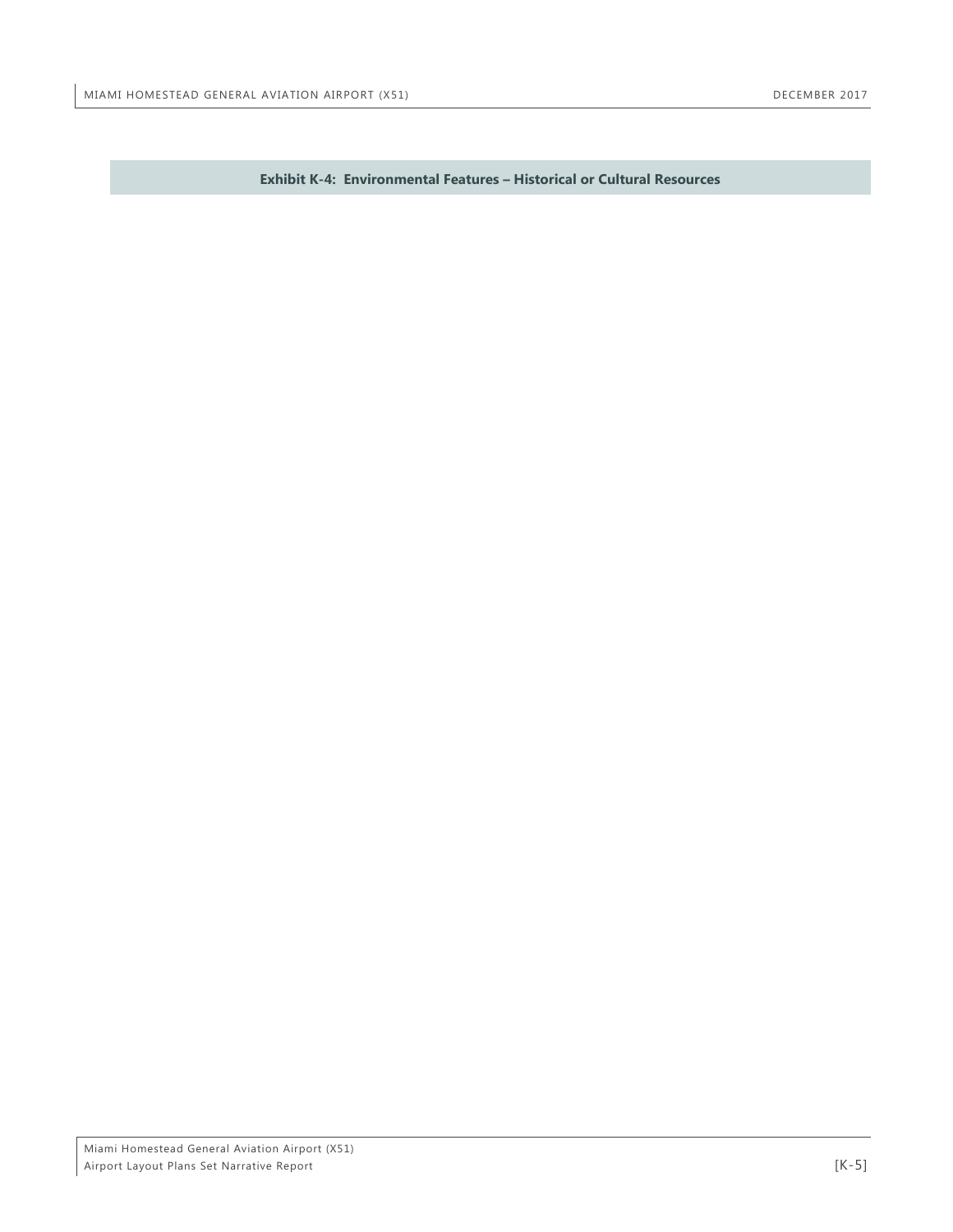<span id="page-43-0"></span>**Exhibit K-5: Environmental Features – DOT Section 4(f)**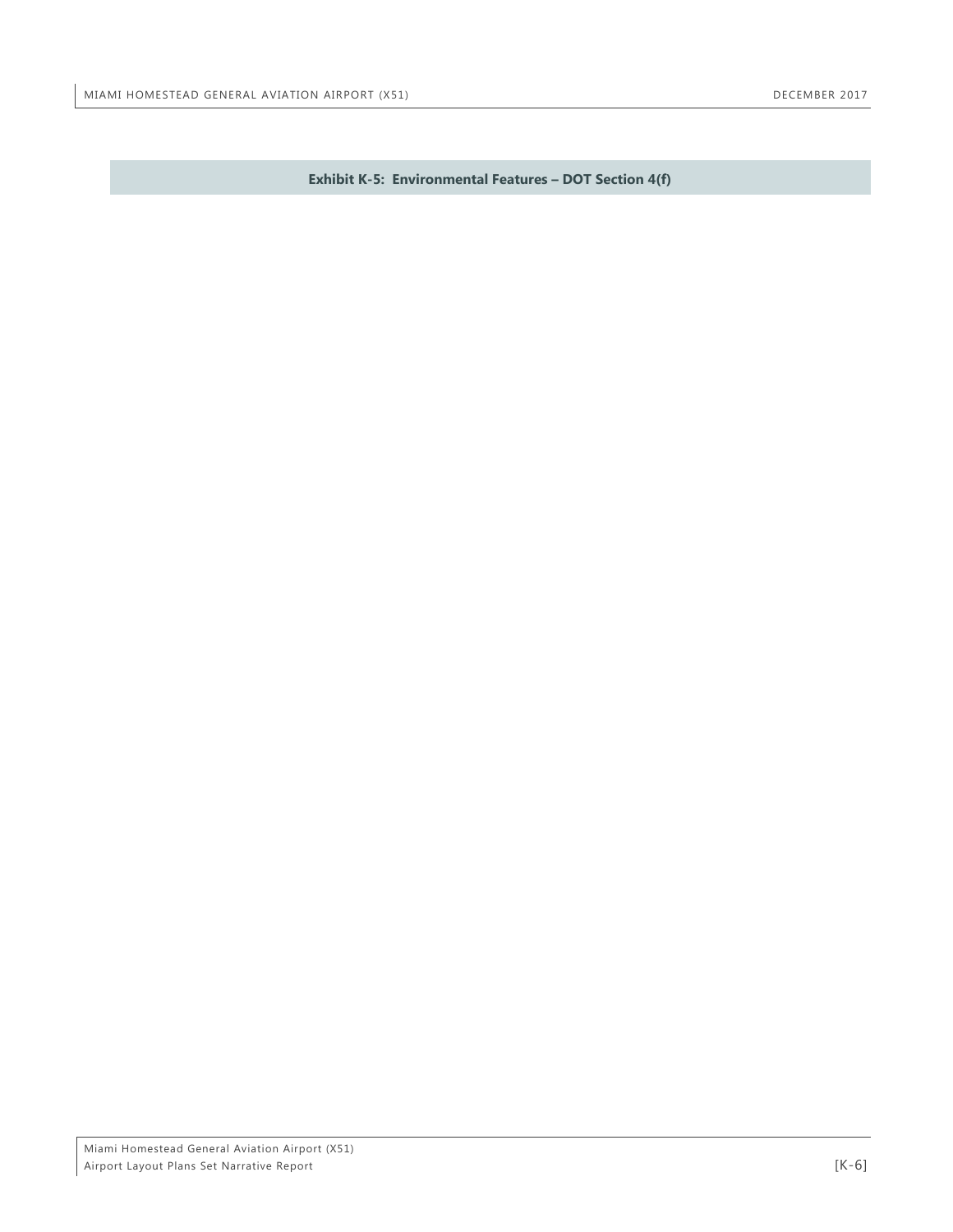<span id="page-44-0"></span>**Exhibit K-6: Environmental Features – Flora/Fauna**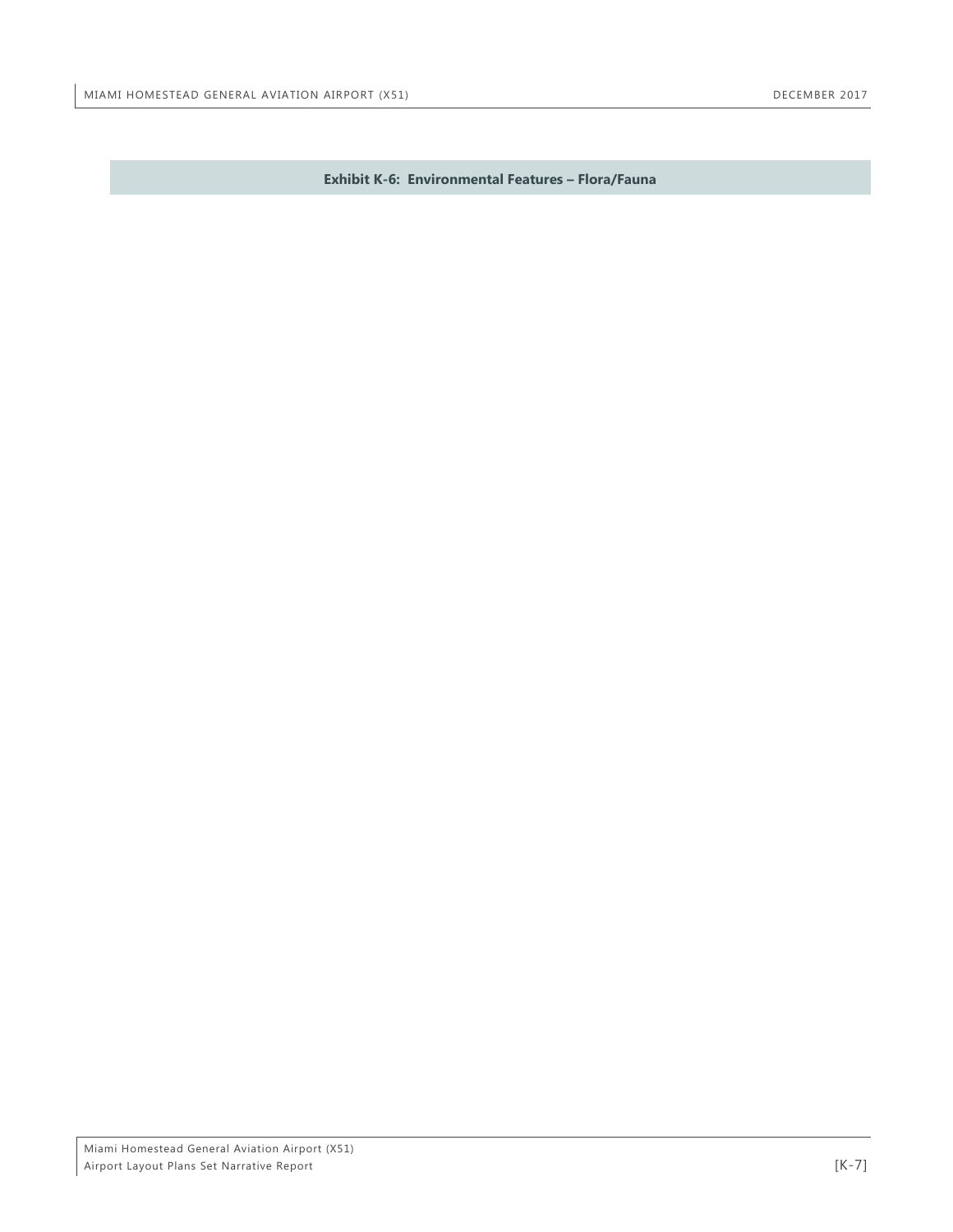<span id="page-45-0"></span>**Exhibit K-7: Environmental Features – Natural Resources**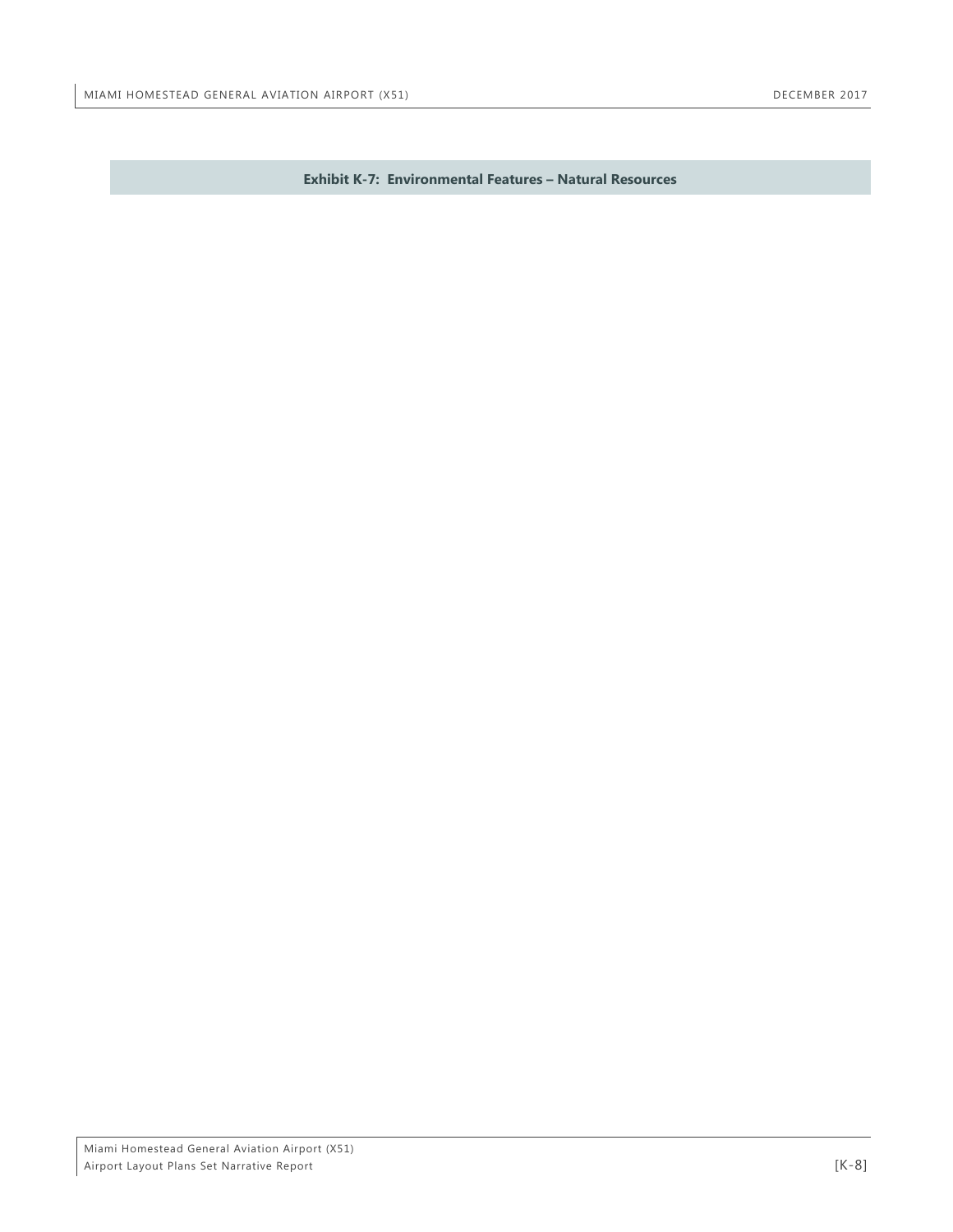## <span id="page-46-0"></span>L. Action Items from Runway Safety Program Office

This section is Not Applicable as there are currently no action items from the Runway Safety Program office. All safety areas are in compliance with FAA standards.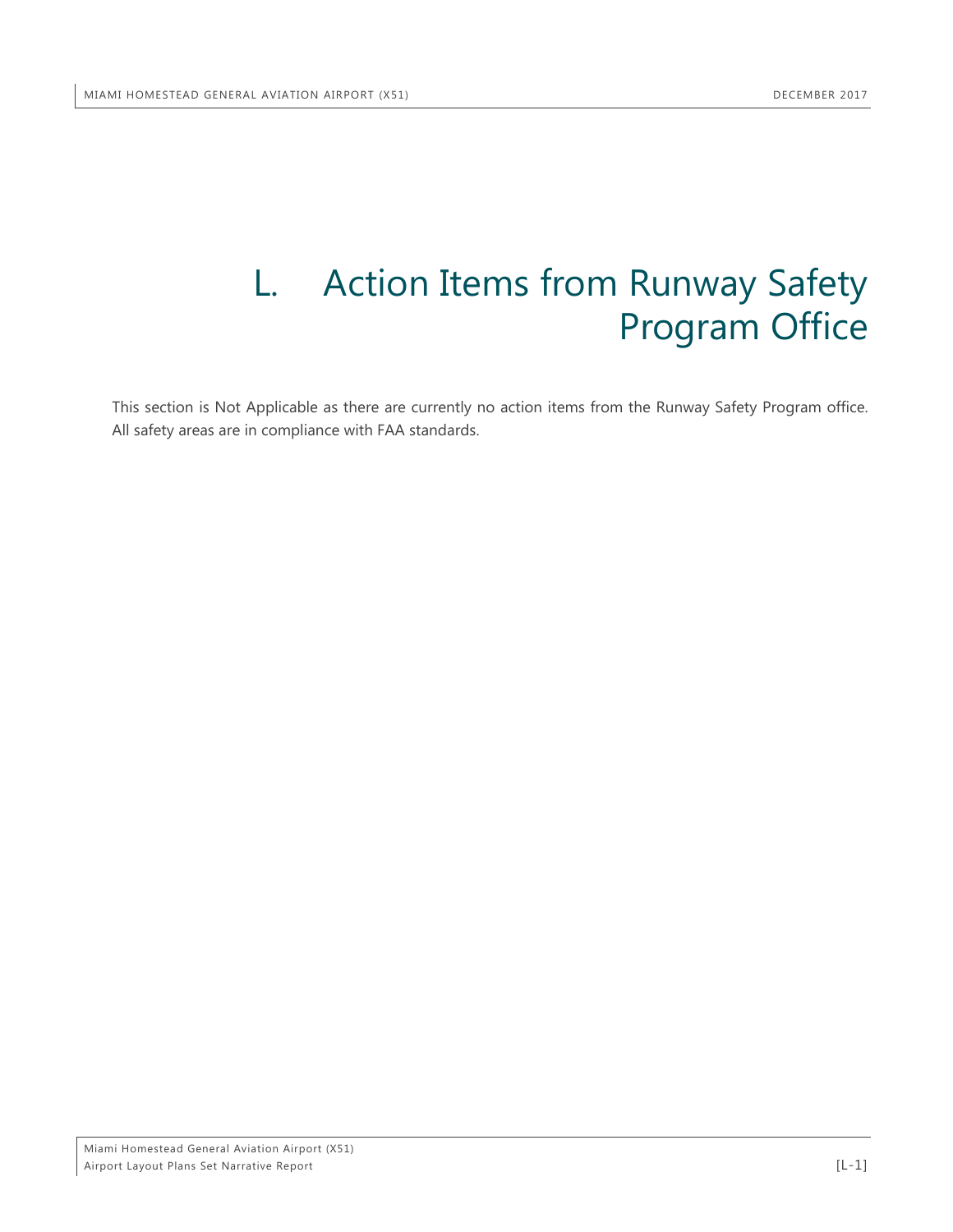## M. Declared Distances

<span id="page-47-0"></span>The declared distances table is used to aid in identifying the maximum distances available and suitable for meeting takeoff, rejected takeoff, and landing distances performance requirements for turbine powered aircraft. X51 does not have displaced thresholds, stopways, or clearways, and has standard Runway Safety Areas (RSA), Runway Object Free Areas (ROFA), Runway Projection Zones (RPZ), and Threshold Siting Surface (TSS) as a result of this the Takeoff Run Available (TORA), Takeoff Distance Available (TODA), Accelerate-Stop Distance Available (ASDA), and Landing Distance Available (LDA) will be equal to the runway length. **Table M-1** identifies the TORA, TODA, ASDA, and LDA for the three runways.

<span id="page-47-1"></span>

|            |                 |               |                 |               | Table M-1: Miami Homestead General Aviation Airport – Declared Distances |               |                 |               |
|------------|-----------------|---------------|-----------------|---------------|--------------------------------------------------------------------------|---------------|-----------------|---------------|
|            |                 | <b>TORA</b>   |                 | <b>TODA</b>   | <b>ASDA</b>                                                              |               | <b>LDA</b>      |               |
|            | <b>EXISTING</b> | <b>FUTURE</b> | <b>EXISTING</b> | <b>FUTURE</b> | <b>EXISTING</b>                                                          | <b>FUTURE</b> | <b>EXISTING</b> | <b>FUTURE</b> |
| Runway 18  | 3,999           | 5,500         | 3,999           | 5,500         | 3.999                                                                    | 5,500         | 3,999           | 5,500         |
| Runway 36  | 3,999           | 5,500         | 3,999           | 5,500         | 3.999                                                                    | 5,500         | 3,999           | 5,500         |
| Runway 10  | 3,000           | Same          | 3,000           | Same          | 3,000                                                                    | Same          | 3,000           | Same          |
| Runway 28  | 3,000           | Same          | 3,000           | Same          | 3,000                                                                    | Same          | 3,000           | Same          |
| Runway 9U  | 2,500           | Same          | 2,500           | Same          | 2.500                                                                    | Same          | 2.500           | Same          |
| Runway 27U | 2.500           | Same          | 2,500           | Same          | 2.500                                                                    | Same          | 2.500           | Same          |

NOTE: Unless noted otherwise, all values are expressed in square feet.

SOURCES: ALP Homestead General Aviation Airport, July 27, 2006.

PREPARED BY: Ricondo & Associates, Inc., August 2015.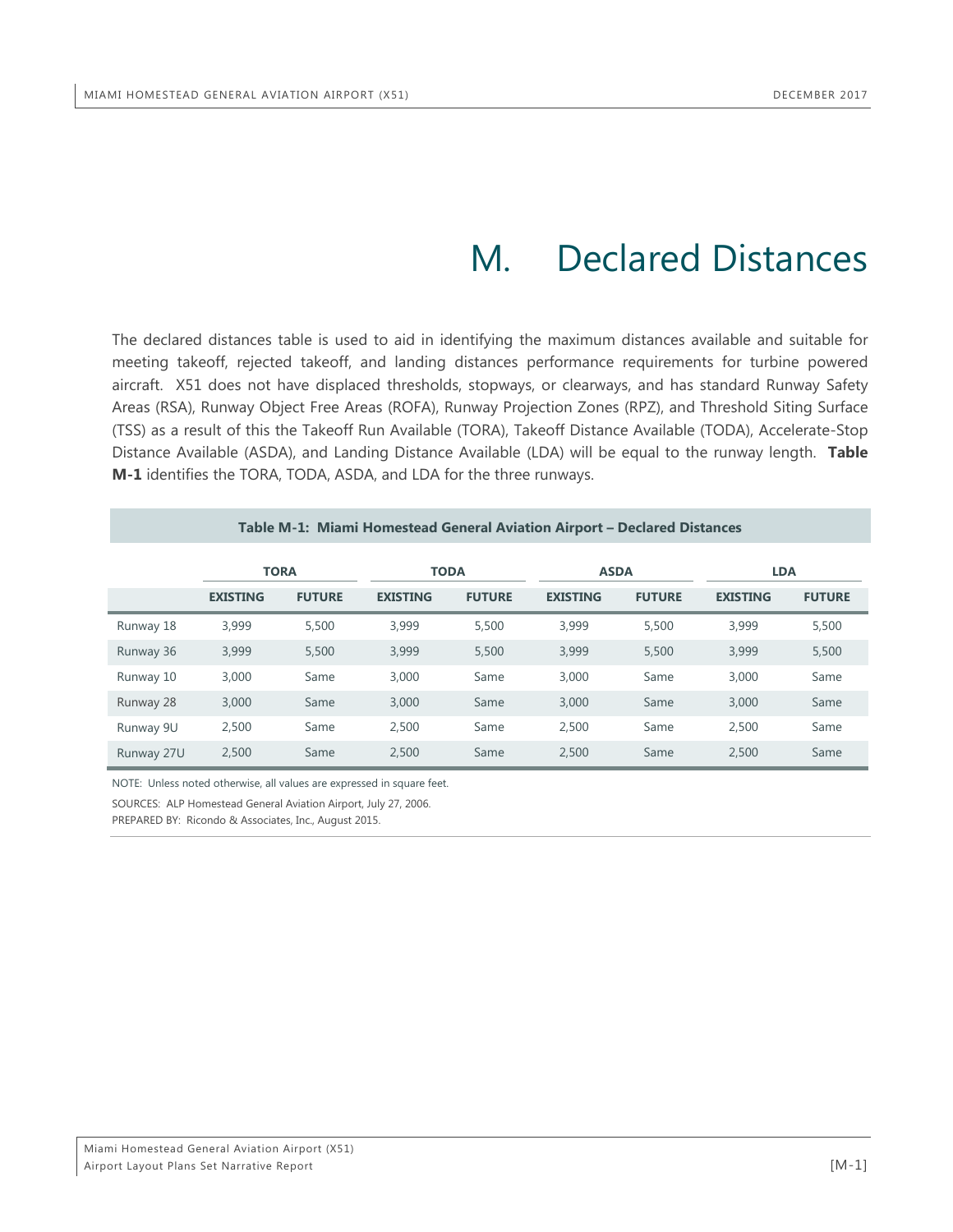## N. Airport Layout Plan Drawings

<span id="page-48-0"></span>The following sections provide a brief description of the information specific to each of the drawing sheets that comprise the ALP set. These drawings were developed and produced as a set on 36 inches by 24 inches sheets using AutoCAD MAP 3D 2013 software. To provide vertical and horizontal accuracy for the ALP set, a digitized map was flown in April 2008 by I.F. Rooks and Associates and was used as a base for all the drawings. The aerial image was flown in 2014 and provided by MDAD. The coordinates, elevations, and aerial photogrammetry are in U.S. Survey Feet. The horizontal datum is Florida State Plane Coordinate System, East Zone, North American Datum of 1983/1990 adjustment (NAD 83/90). The vertical datum is the North American Vertical Datum of 1988 (NAVD 88).

Reduced reproductions of these drawings are included in this report in **Appendix B** for illustration purposes. A full-size set of the drawings will be submitted to the FAA and FDOT for review and acceptance. An ALP set provides guidance on the direction for future development possibilities on the airport property.

### <span id="page-48-1"></span>N.1 Cover Sheet

Sheet one, the Cover/Title Sheet, lists the subsequent drawings within the ALP set. It also provides the reader a location and vicinity map. The location map is a scaled representation of location of the airport in the State of Florida, and a vicinity map shows the approximate location of the airport, its boundary, and major roadways. The vicinity map also depicts the roadway system serving the airport and the local community.

### <span id="page-48-2"></span>N.2 Data Sheet

This sheet contains six data tables.

- **Airport Data Table** This table lists existing and future information specific to the Airport, such as Airport elevation, service level, role, reference code, design aircraft, owner, Airport Reference Point, temperature information, and available navigational aids.
- **Runway Data Table** This table is a compiled tabulation of information relating specifically to runways at the Airport. Various specifications are listed for each existing and future runway, including, but not limited to, runway location, dimensions, design group, available lighting and navigational aids, as well as safety areas as defined in AC 150/5300-13A.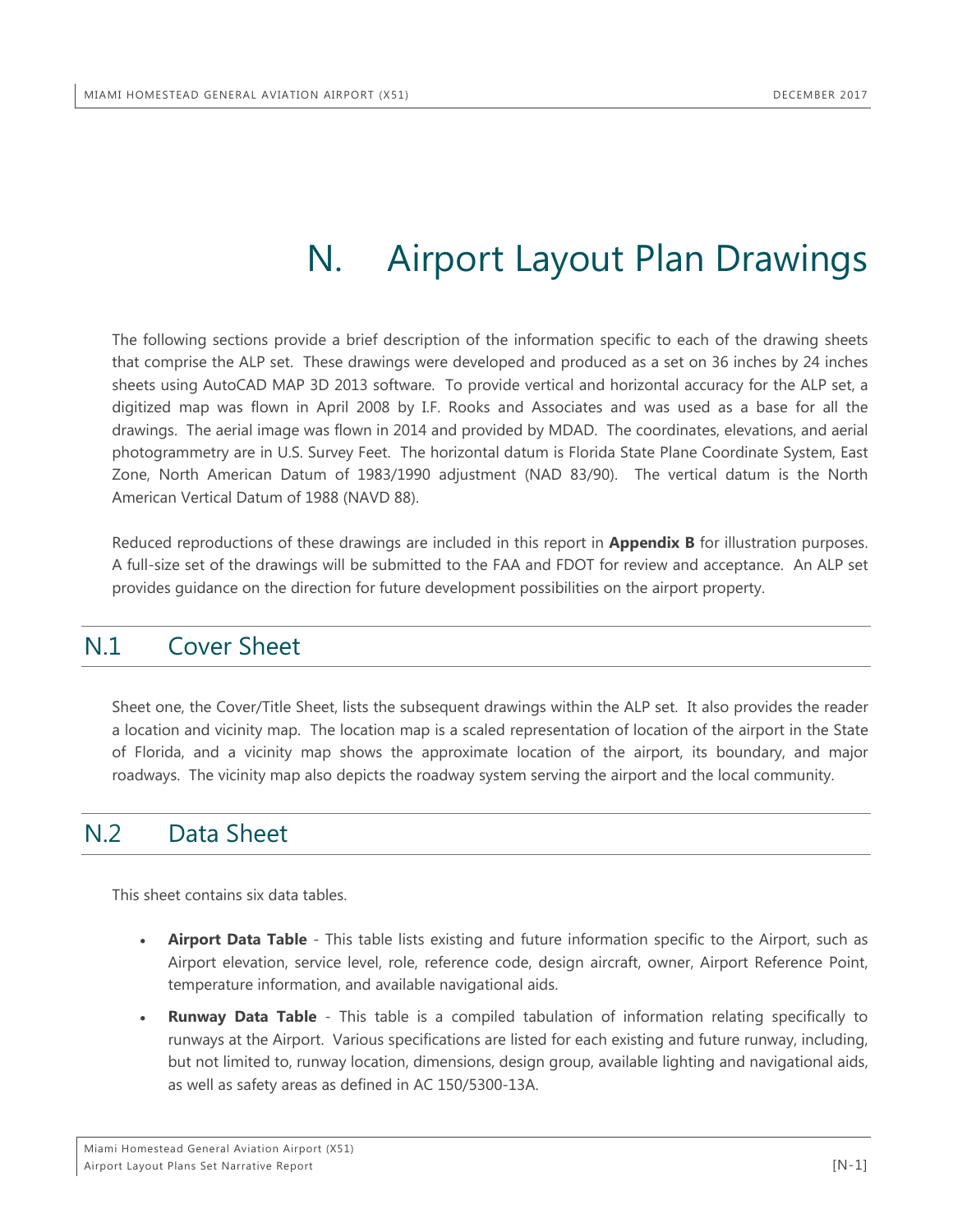- **Declared Distances Table** Existing and future declared distances for each runway end are shown.
- **Taxiway Data Table** This table provides information associated with the existing and future taxiways including but not limited to, taxiway width, shoulder width, and taxiway safety area and object free area size.
- **Modifications of Design Standards (MOS) Table** This table lists any approved modifications to applicable design standards or any non-standard conditions that may be depicted on the ALP or present at the Airport.
- **Wind Rose and Wind Coverage Table -** The sheet also includes the Airport wind roses. The wind data depicted on this sheet was obtained from the National Oceanic and Atmosphere Administration's (NOAA) National Climatic Data Center. The wind data information is provided for all weather conditions, visual metrological conditions (ceiling at or above 1,000 feet and visibility greater than or equal to 3 miles), and instrument metrological conditions (ceiling below 1,000 feet and /or visibility less than 3 miles). These components detail the percentage of time a runway end or combination of ends or runways are available for arrivals. When combined, the coverage is intended to be as near as possible to 100 percent. The Wind Rose depicts the runway orientation and percentages over which winds from a given direction occur. The box width varies based on the crosswind component desired and is intended to graphically portray the information displayed in the Wind Coverage Table. The wind coverage is summarized for each runway ends and grouping of runway ends. The historic wind data was obtained for X51 for the ten-year period beginning on January 1, 2004 and ending on December 31, 2013.

## <span id="page-49-0"></span>N.3 Existing Airport Layout Plan

The Existing ALP sheet depicts the existing conditions at the airport. It is provided as both a reference document to identify existing facilities (including runways, taxiways, buildings, and other structures) and a presentation document to identify a starting point to this study. The ALP sheet illustrates the airport in its entirety at a scale of 1 inch = 500 feet. The Existing ALP sheet is a graphic presentation of the actual layout of the existing facilities at X51. Major features of the ALP drawing include runways, taxiways, aprons, navigational aids, existing facilities, the roadway system, and non-airport facilities surrounding the perimeter of the airport property. This drawing also includes information from the data sheet for runway approaches, runway end elevations, runway high and low points, true azimuths for each runway, and the angle of declination (magnetic north) including the annual rate of change for the magnetic declination. It also includes pertinent clearance and dimensional information associated with the runways and taxiways such as runway safety areas, RPZs. Imaginary elements are included on the drawing sheet including airport reference point (existing/future), ground contours, and other dimensional data recommended by the FAA. The Existing ALP sheet also demonstrates the Airport's compliance with standards set forth in AC 150/5300-13A (Change 1) or necessary modifications to those standards.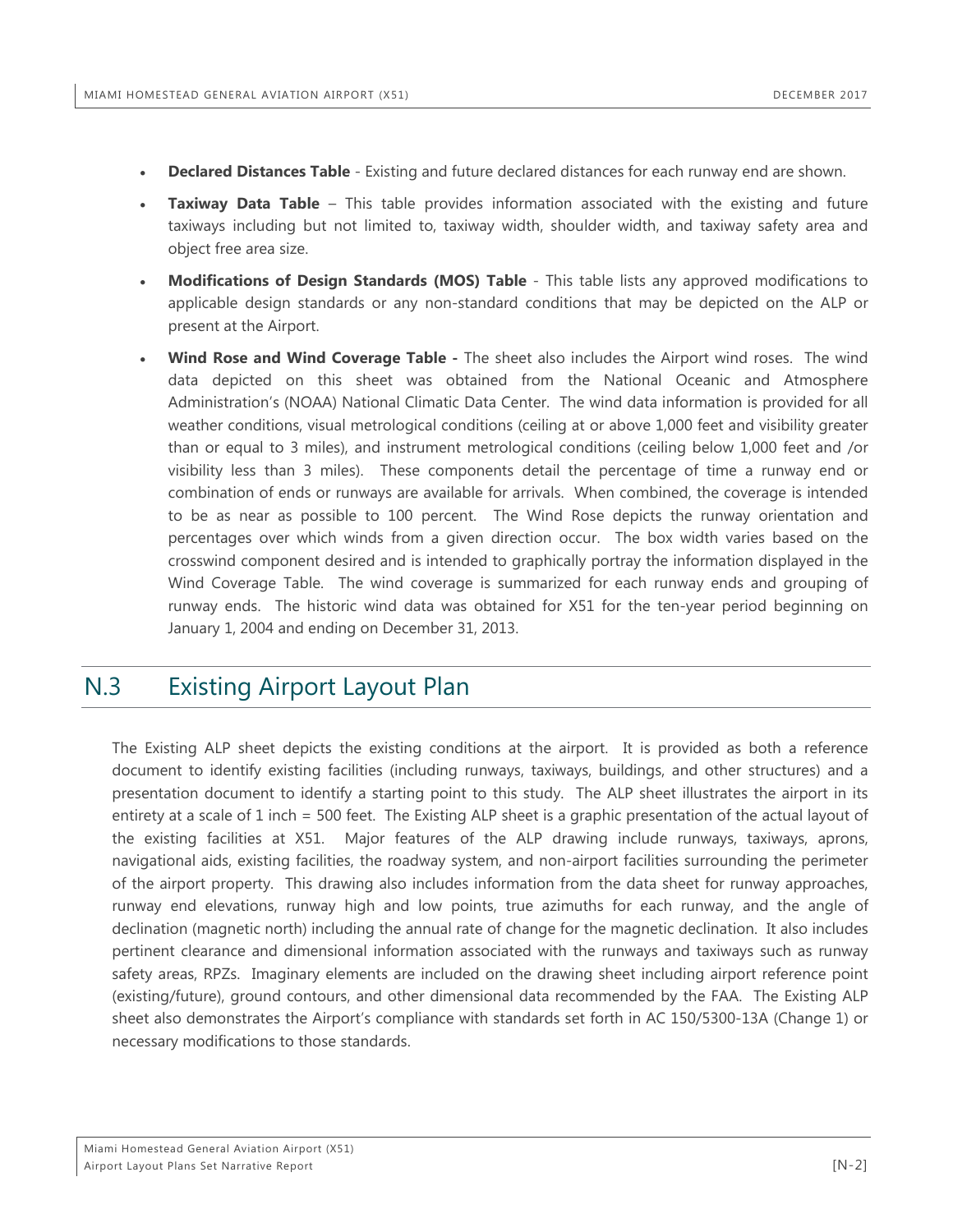## <span id="page-50-0"></span>N.4 Future Airport Layout Plan

The Future ALP depicts the proposed Airport development projects that will be necessary to meet the forecast demand over the next 20 year period. The proposed development that is presented graphically on the ALP is consistent with those projects recommended under Section G. Proposed developments include the following.

- T-Hangars The ALP reflects the construction of a proposed set of 12 T-Hangars totaling 12,000 square feet in floor area on the eastern end of Taxiway A. The site for the T-Hangars is approximately 4 acres and includes a set of T-hangars and an associated apron and taxilane.
- Conventional Hangar The ALP reflects the construction of a proposed conventional box hangar (20,850 square feet) south of Taxiway A and west of Taxiway A2. The site for the hangar is approximately 1 acre and includes a hangar and apron space.
- Runway Exit Taxiway A new Runway 18-36 exit located approximately 750' south of the Runway 18 threshold is proposed.
- Runway 18-36 and Taxiway B Extension A 1,501' extension to Runway 18-36 and Taxiway B is proposed. The extension would relocate the Runway 36 threshold south requiring the relocation of a service road and Precision Approach Path Indicator (PAPI).
- Runway 18 Non-Precision Instrument Approach The ALP reflects the proposed addition of a Non-Precision Instrument Approach (NPI) to Runway 18. It is assumed that the NPI approach would be in the form of an Area Navigation (RNAV)/ Global Positioning System (GPS) approach.
- Runway 36 Non-Precision Instrument Approach The ALP reflects the proposed addition of a NPI to Runway 36. It is assumed that the NPI approach would be in the form of an RNAV/GPS approach.

## <span id="page-50-1"></span>N.5 Airport Airspace Plan

To enhance the safe operation of aircraft in the airspace around the airport, the FAA has adopted FAR Part 77 "Safe, Efficient Use, and Preservation of the Navigable Airspace." Subpart C of FAR Part 77 establishes imaginary surfaces for determining obstructions to air navigation. FAR Part 77 surfaces are utilized in zoning and land use planning adjacent to the airport to protect the navigable airspace from encroachment by hazards, which could potentially affect the safety of airport operations.

The Airport Airspace sheet is a set of two (2) drawings depicting the 14 CFR Part 77 imaginary airspace surfaces for the Airport. The Airport Airspace Drawing (Sheet 5) and Airport Airspace Plan & Profile (Sheet 6) illustrate physical features on and around the airport, including any existing obstructions that penetrate the FAR Part 77 imaginary surfaces. These imaginary surfaces are intended to provide airports and sponsors with a mechanism to evaluate existing and proposed objects as part of the 7460 process for determining hazards to air navigation. FAR Part 77 surfaces correspond to available navigational aids and types of approaches available to a runway end. The specific imaginary surfaces depicted on these drawing include: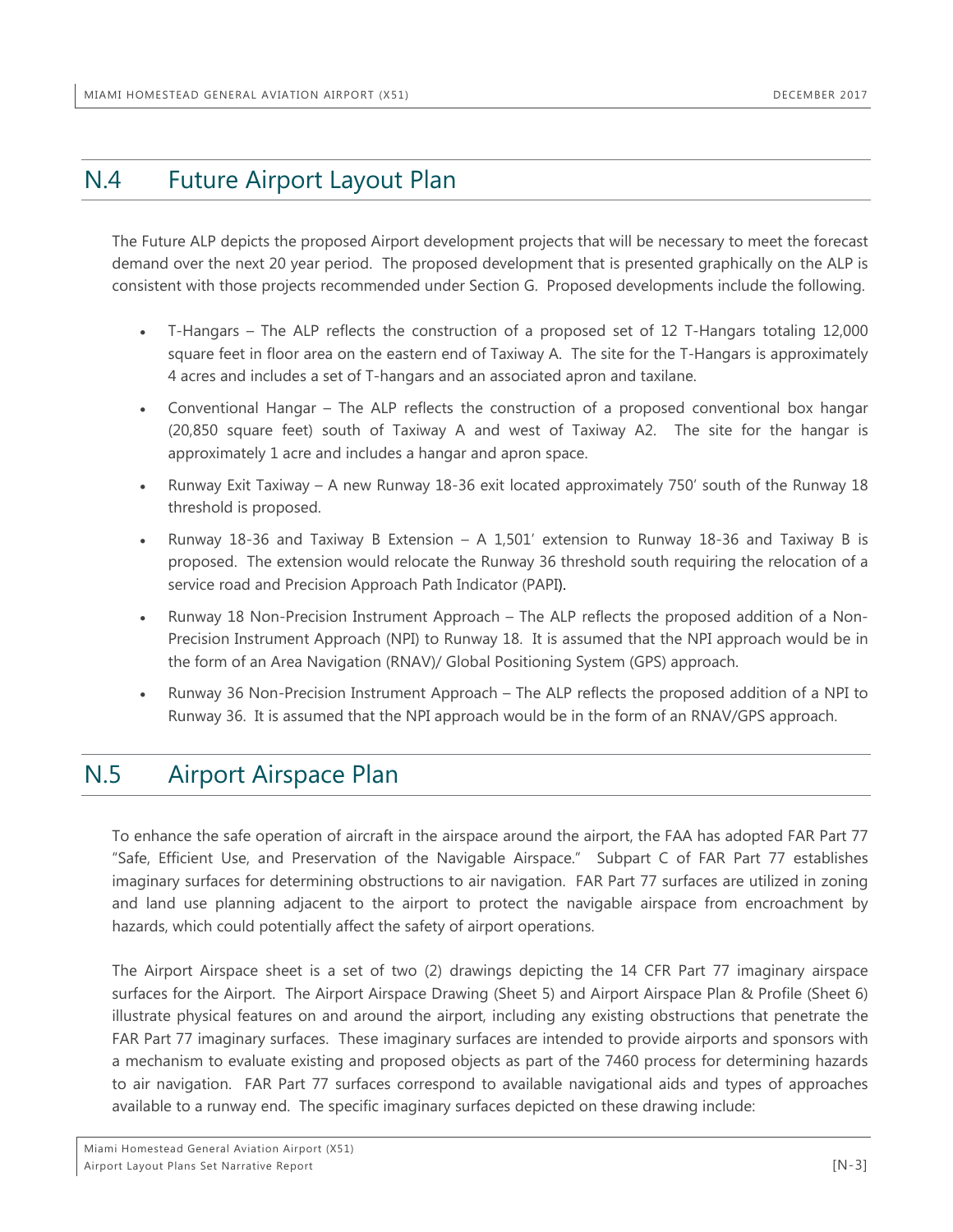- **Primary Surfaces** Longitudinally centered on each runway, this surface extends 200 feet beyond each end of the runway and has an elevation equal to that of the runway centerline. The width of the primary surface is that prescribed for the most precise instrument approach procedure, existing or planned, for either end of the runway. The primary surface for X51's runway is 500 feet wide for Runway 10-28 and 18-36 and 250 feet wide for Runway 9U-27U.
- **Approach Surfaces** These surfaces are longitudinally centered along the extended centerline and extend outward and upward from each end of the primary surface. The size and slope of the approach surface is based upon the type of approach, existing or planned, for that runway end. The inner edge of the approach surface is the same width as the primary surface. However, its overall length, slope, and outermost width may vary. **Table N-1** summarizes the characteristics of the future approach surfaces at the Airport.
- **Transitional Surfaces** These surfaces extend outward and upward from the lateral edges of all primary and approach surfaces with a slope of 7 to 1. The overall width of the transitional surfaces for the portions of the precision approach surfaces is 5,000 feet which is measured perpendicular from the runway centerline.
- **Horizontal Surface** This surface is a plane located 150 feet above the established airport elevation. Its perimeter is composed of arcs of specific radii connected by lines tangent to the arcs. The arcs are centered on the midpoint of the ends of all the primary surfaces.
- **Conical Surface** This surface extends outward and upward from the periphery of the horizontal surface at a slope of 20:1, for a horizontal distance of 4,000 feet.

| <b>RUNWAY END</b>  | <b>OVERALL LENGTH</b><br>(IN FEET) | <b>OUTERMOST WIDTH</b><br>(IN FEET) | <b>SLOPE</b> |
|--------------------|------------------------------------|-------------------------------------|--------------|
| Runway 10          | 10,000                             | 3,500                               | 34:1         |
| Runway 28          | 10,000                             | 3,500                               | 34:1         |
| Runway 18 Existing | 5,000                              | 1,500                               | 20:1         |
| Runway 18 Future   | 10,000                             | 3,500                               | 34:1         |
| Runway 36 Existing | 5,000                              | 1,500                               | 20:1         |
| Runway 36 Future   | 10,000                             | 3,500                               | 34:1         |
| Runway 9U          | 5,000                              | 1,250                               | 20:1         |
| Runway 27U         | 5,000                              | 1,250                               | 20:1         |

#### <span id="page-51-0"></span>**Table N-1: Miami Homestead General Aviation Airport - CFR Part 77 Approach Surface Characteristics**

SOURCE: 14 CFR Part 77, Safe, efficient use, and preservation of navigable airspace, September 2008. PREPARED BY: Ricondo & Associates, Inc., August 2015.

NAVAIDS that have frangible mounts are fixed-by-function and were not included in the obstruction analysis at X51, per FAR Part 77. Obstacle and obstruction data was used from the 2007 ALP. The obstruction data was obtained from the National Aeronautical Charting Office (NACO) in August 2005.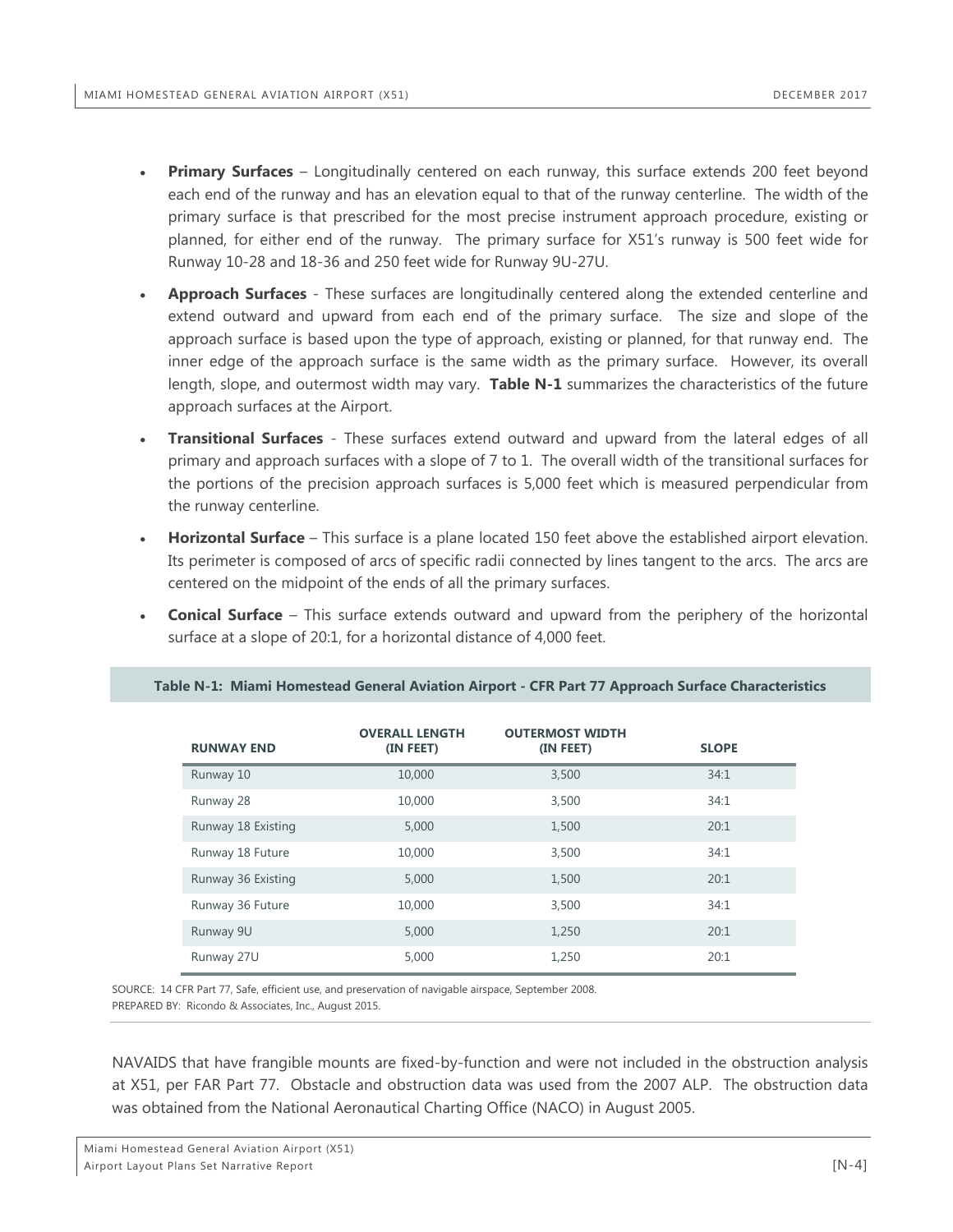## <span id="page-52-0"></span>N.6 Existing & Future Inner Portion of the Approach Surface **Drawings**

The Inner Approach Surface Drawings (Sheets 7 to 12) are prepared for each of the runway approaches and consists of scaled drawings of the area immediately beyond the existing and proposed runway ends at X51, including but not limited to the RPZs off each runway end. It is recommended by the FAA that the area within each RPZ should be kept free of obstacles that could constitute a hazard to aircraft approaching or departing the airport. These drawings depict the location of roadways, structures, natural ground elevations, and other man-made or natural features within the limits of each RPZ or out to where the ultimate approach surface slope is 100 feet above the threshold elevation, whichever is further. The drawings also detail objects that penetrate existing and proposed approach surfaces or violate the primary surface criteria. No penetrating obstructions were identified on any of the inner portions of the approach surfaces at X51.

All obstacle and obstruction data was used from the 2007 ALP. The survey was completed in the National Geodetic Vertical Datum of 1929 (NGVD29), no additional obstruction surveys have been performed since. Therefore, the original obstruction data in NGVD29 is reflected. The obstruction data was obtained from NACO in August 2005, and all obstacle data was obtained from NOAA and National Geodetic Survey (NGS) in February 2005.

### <span id="page-52-1"></span>N.7 Departure Surface Drawings

The Departure Surface Drawings (Sheets 13 and 14) are prepared for each runway end with an existing or future instrument departure procedure. The sheets consist of scaled plan and profile drawings of the area within the 40:1 Departure Surface. These drawings depict the location of potential obstructions. The sheets also include obstruction tables detailing objects, departure surface penetrations, object top elevation, and disposition. No penetrating obstructions were identified on any of the departure surface drawings.

All obstacle and obstruction data was used from the 2007 ALP. The survey was completed in the National Geodetic Vertical Datum of 1929 (NGVD29), no additional obstruction surveys have been performed since. Therefore, the original obstruction data in NGVD29 is reflected.

### <span id="page-52-2"></span>N.8 Airport Land Use Drawing

Land use planning allows coordinating use of the airport property in a manner compatible with the functional design of the airport facility. Airport land use planning is important for the orderly development and efficient use of available space. There are two primary considerations for airport land use planning: first, to secure those areas essential for the safe and efficient operation of the airport; and second, to determine compatible land uses for the balance of the property that would be most advantageous to the airport and community.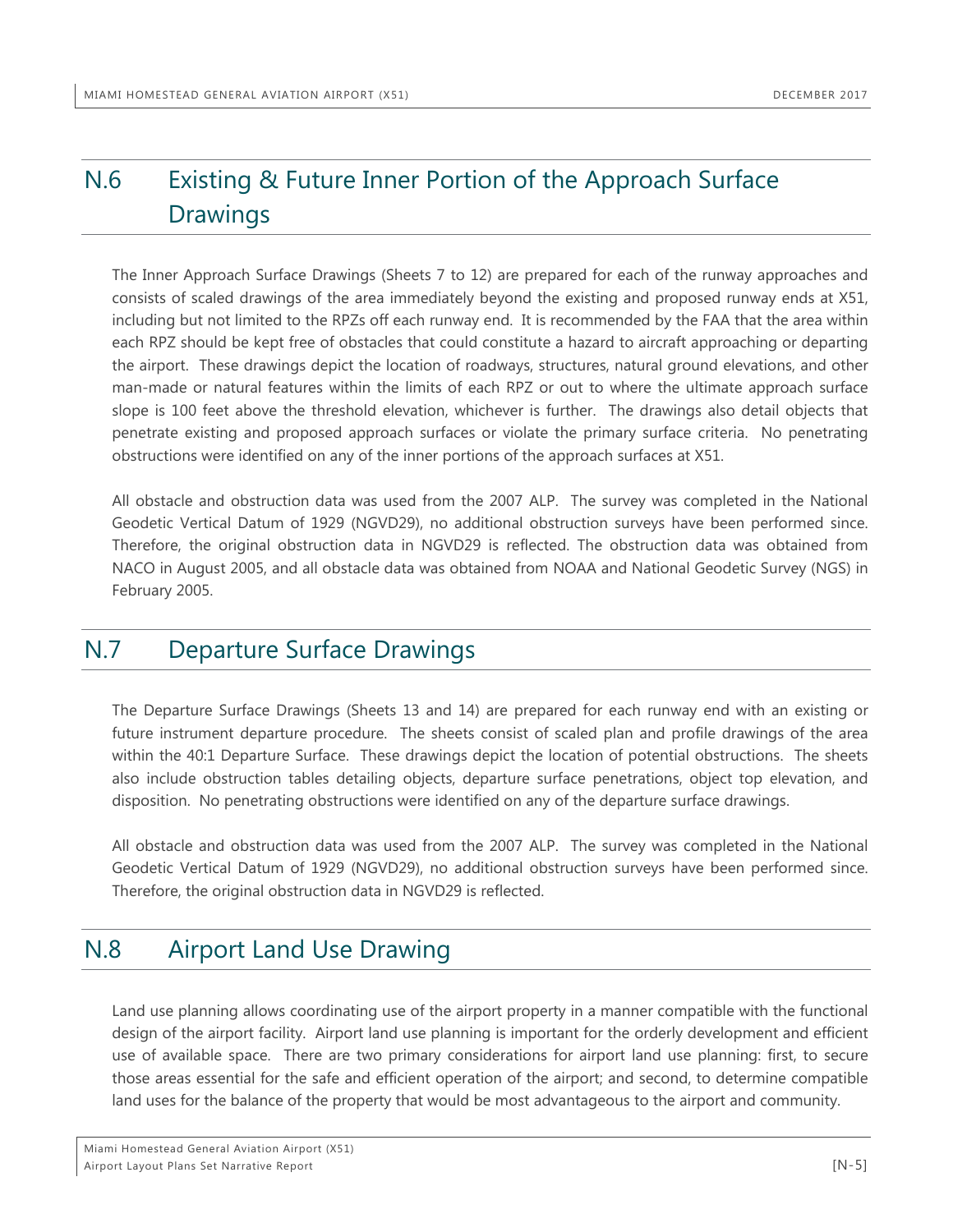The Airport Land Use Drawing illustrates the proposed utilization of property within the existing boundary of the Airport. This drawing identifies various land use designations for airport owned property ranging from Airport Operations Areas covering portions of the airport utilized by aircraft or those areas required to meet FAA design and safety requirements, to Everglades National Park / natural resources. The land use areas, and their location on and around the airfield, are described below and are depicted using various patterns of hatching on the sheet.

- General / Corporate Aviation This land use is intended for existing and future general aviationrelated development, such as aircraft hangars, fixed based operators, and aprons. This land identifies those portions of the airport that are undeveloped or underdeveloped with the potential for the development of one or more forms of aviation.
- Airport Operation Area (AOA) This consists of the land area reserved for activities supporting and sustaining the safe and efficient operation of aircraft including land devoted to airfield facilities such as runways and taxiways and property within the limits of the RPZ, runway object free areas, and taxiway object free areas.
- Aviation Related Use This area is intended for long-term aviation related development.
- Aviation and/or non-Aviation Development This area is intended to represent development that is compatible with and may encourage aviation growth. Development may or may not be directly related to the aviation industry.
- Natural Resource / Vacant & Everglades National Park This consists of the land area managed and operated by the Florida Game and Freshwater Fish Commission.
- Agriculture This consists of the land area reserved for agricultural purposes.

## <span id="page-53-0"></span>N.9 Airport Property Map

The Airport Property Map presents a historical chronology of all land conveyances associated with the Airport that are available from public records. It illustrates the property boundary and identifies the various parcels that were acquired in the 1960s to create this boundary. This sheet identifies the parcel information such as the grantor, record data, acreage, date, etc. The Airport Property Map serves as a method of tracking current Airport property and as a place in which to depict and identify future property acquisition or easements that may be necessary for future Airport development. The Airport Property map drawing is pending receipt of available information from MDAD.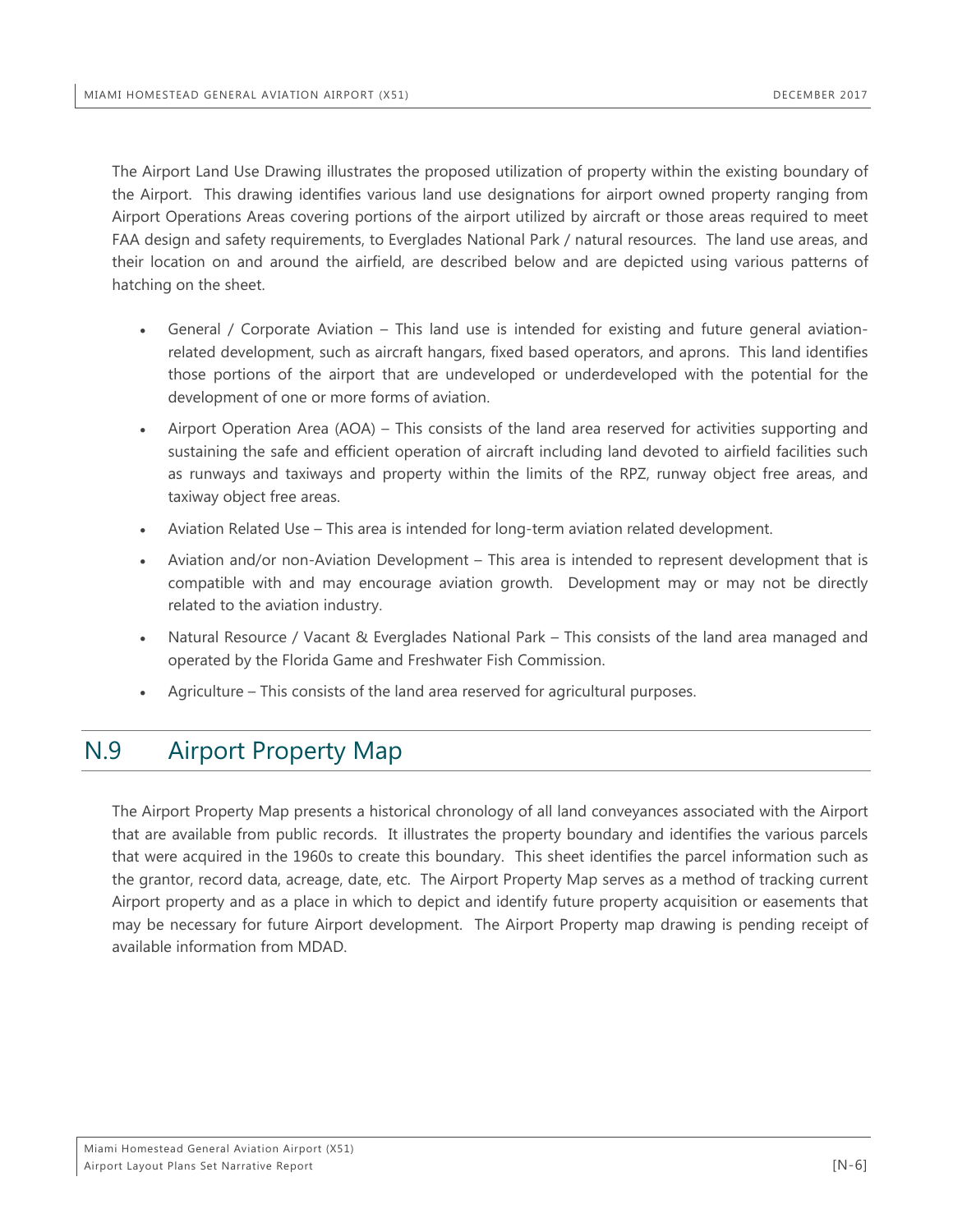# <span id="page-54-0"></span>Appendix A ALP Narrative Report Checklist from ALP Checklist-ARP SOP 2.0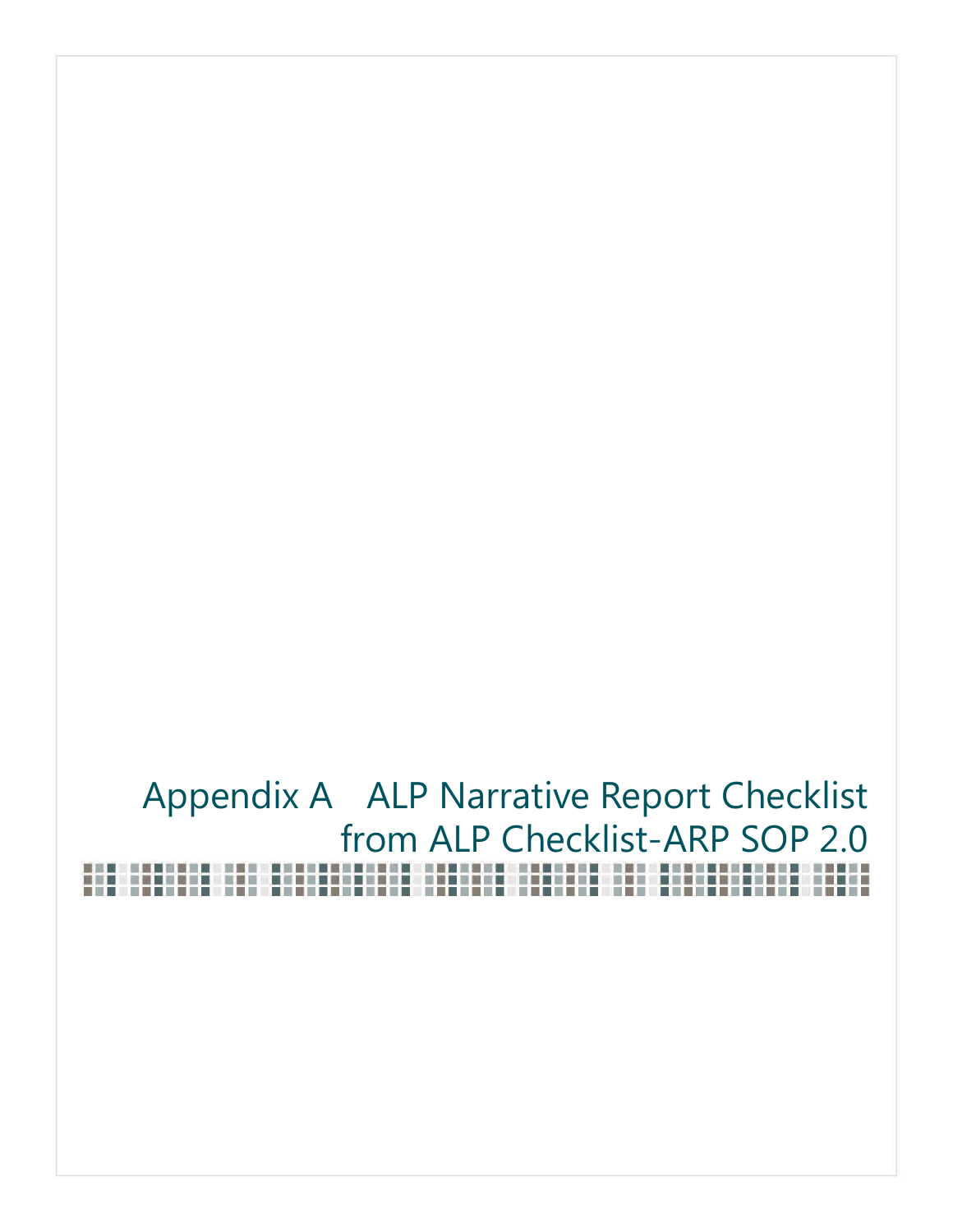## <span id="page-55-0"></span>Appendix B 2017 Airport Layout Plan Set